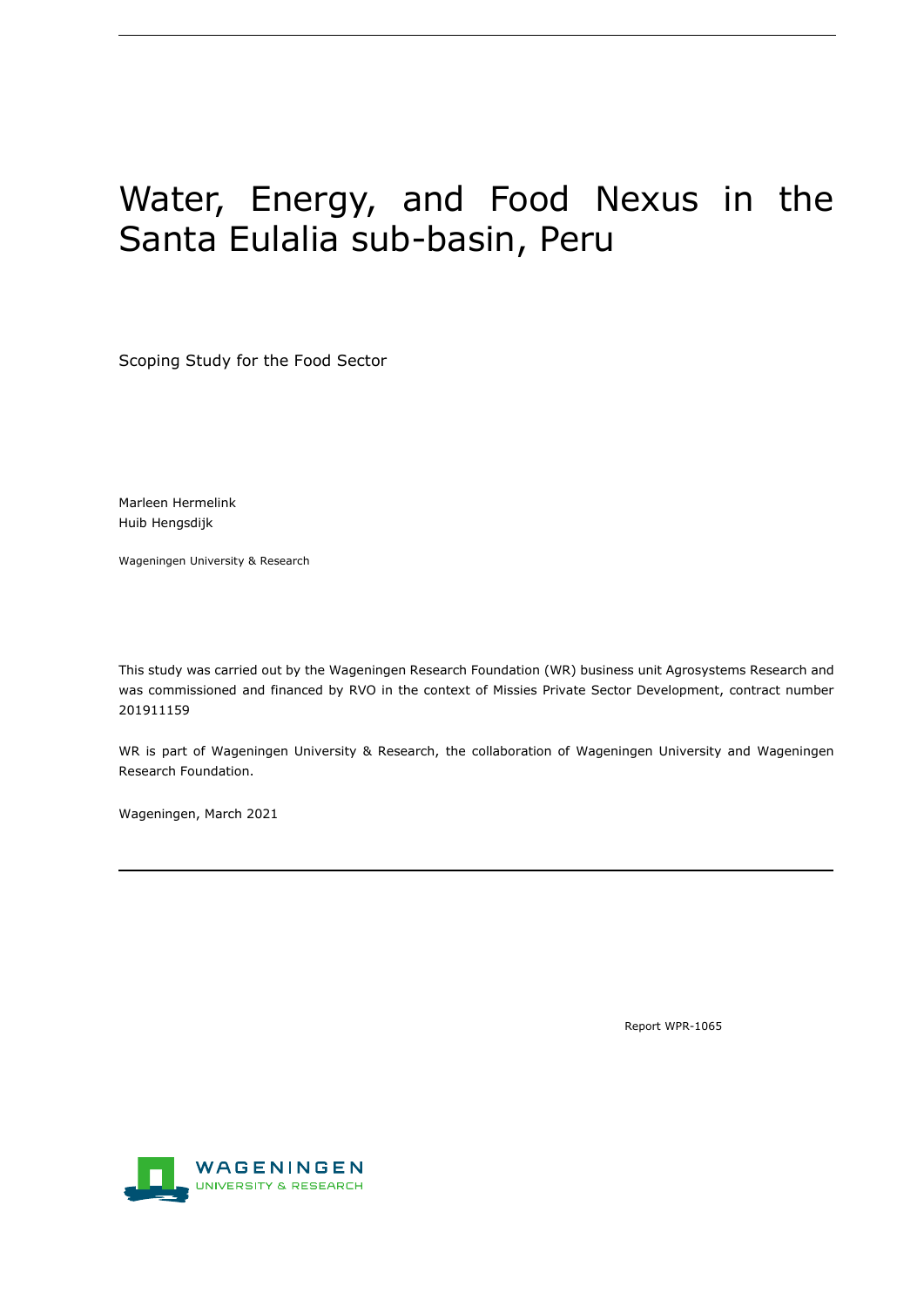Hermelink, M.I., H. Hengsdijk, 2021. Water Energy Food Nexus in the Santa Eulalia sub-basin, Peru*; Scoping Study for the Food Sector.* Wageningen Research, Report WPR-1065.

This report can be downloaded for free at https://doi.org/10.18174/544179

Summary: This report describes the food sector in the Santa Eulalia sub-basin, Peru, and is part of a nexus scoping study that aims to disentangle water-related interlinkages and trade-offs among the water-energy-food sectors, and to provide recommendations for interventions that contribute to alleviation of the competition for water among the sectors.

Keywords: climate change, water-energy-food nexus, Rimac basin, water use efficiency

This report is published under a Creative Commons licence CC-BY-NC-SA 4.0. This license requires that re-users give credit to the creators. It allows re-users to distribute, remix, adapt, and build upon the material in any medium or format, for non-commercial purposes only. If others modify or adapt the material, they must license the modified material under identical terms.

Stichting Wageningen Research, Wageningen Plant Research, Business Unit Agrosystems Research, P.O. Box 16, 6700 AA Wageningen, The Netherlands; T +31 (0)317 48 72 31; [www.wur.eu/plant](http://www.wur.eu/plant-research)[research](http://www.wur.eu/plant-research)

Chamber of Commerce no. 09098104 at Arnhem VAT NL no. 8065.11.618.B01

Report WPR-1065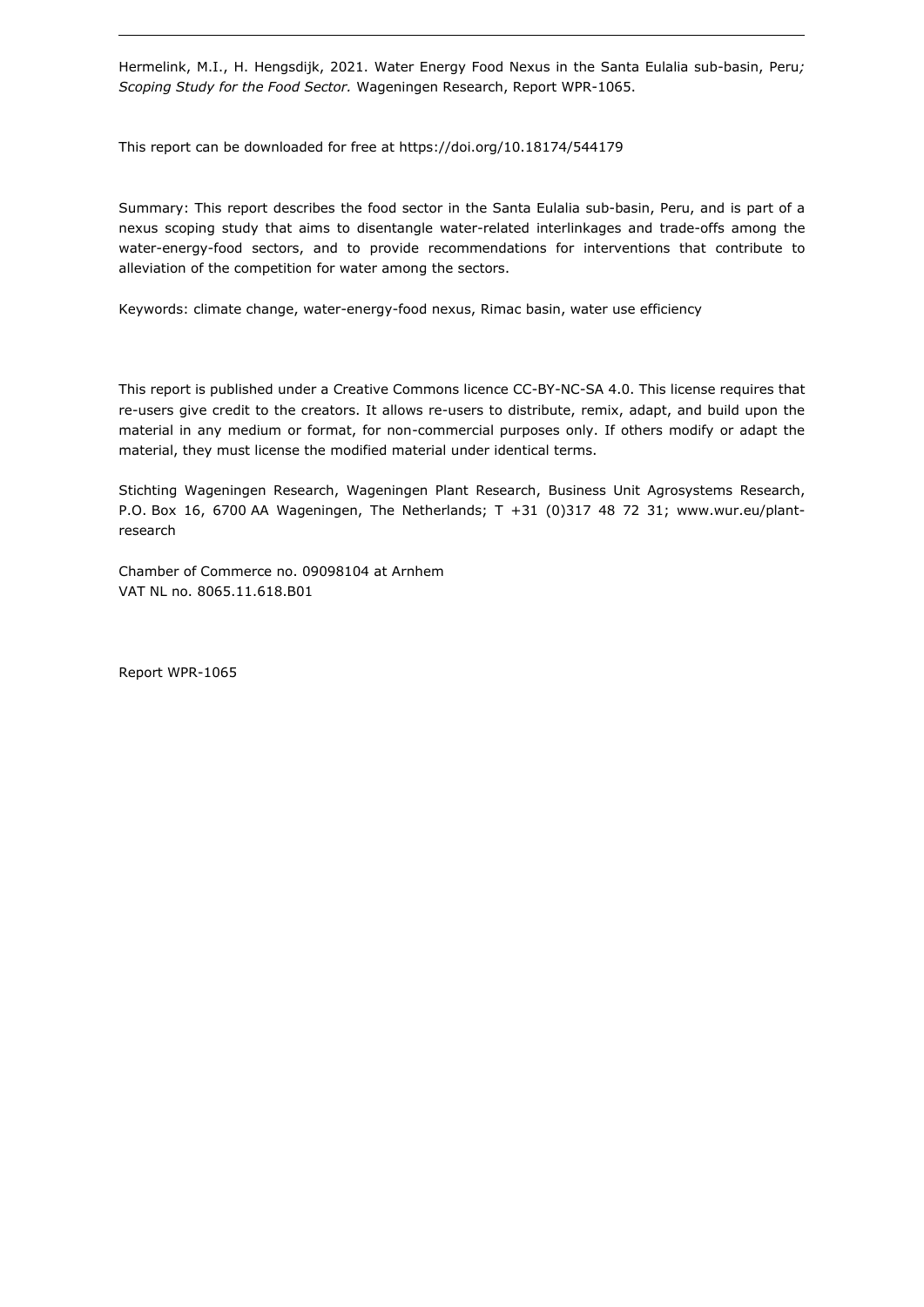## **Contents**

| 1.1  | Santa Eulalia and the Water, Energy, and Food Nexus                                  | 8  |
|------|--------------------------------------------------------------------------------------|----|
| 1.2  | Methodology                                                                          | 8  |
| 2.1  | Geographical Scope                                                                   | 9  |
| 2.2  | Water supply and demand                                                              | 10 |
|      | 2.2.1 Water supply                                                                   | 10 |
|      | 2.2.2 Water demand                                                                   | 10 |
|      | 2.2.3 Water balance                                                                  | 11 |
| 3.1  | Water regulators: policy development and implementation                              | 13 |
|      | 3.1.1 MIDAGRI: DRAL and AASE                                                         | 13 |
|      | 3.1.2 MIDAGRI: ANA, AAA and ALA                                                      | 13 |
|      | 3.1.3 Government: Regional, Provincial, and District                                 | 14 |
| 3.2  | Water users                                                                          | 15 |
|      | 3.2.1 Energy companies                                                               | 15 |
|      | 3.2.2 Servicio de Agua Potable y Alcantarillado de Lima (SEDAPAL)                    | 15 |
|      | 3.2.3 Farmer communities                                                             | 15 |
| 3.3. | Multi-stakeholder platforms                                                          | 16 |
|      | 3.3.1 Consejo de Recursos Hídricos de Cuenca Chillón, Rímac, Lurín<br>(CRHC CHIRILÚ) | 16 |
| 3.4  | <b>Agricultural Investing Entities</b>                                               | 17 |
|      | 3.4.1 Agrobanco                                                                      | 17 |
|      | 3.4.2 AGRO RURAL                                                                     | 17 |
| 4.1  | Agroclimatic conditions                                                              | 18 |
|      | 4.1.1 Rainfall                                                                       | 18 |
|      | 4.1.2 Temperature                                                                    | 18 |
|      | 4.1.3 Relative humidity                                                              | 19 |
| 4.2  | Terrain characteristics                                                              | 19 |
|      | 4.2.1 Slope                                                                          | 19 |
|      | 4.2.2 Soil texture                                                                   | 20 |
| 4.3  | Agricultural production structure                                                    | 21 |
|      | 4.3.1 Farm size                                                                      | 21 |
|      | 4.3.2 Total cropland area                                                            | 21 |
|      | 4.3.3 Relative crop area                                                             | 22 |
|      | 4.3.4 Cropping calendar                                                              | 23 |
|      | 4.3.5 Crop water use                                                                 | 24 |
|      | 4.3.6 Irrigation management                                                          | 25 |
|      | 4.3.7 Other management practices                                                     | 25 |
|      | 4.3.8 Crop yields                                                                    | 25 |
|      | 4.3.9 Livestock & Fisheries                                                          | 26 |
|      | 4.3.10In summary                                                                     | 26 |
| 5.1  | Problem Analysis                                                                     | 28 |
| 5.2  | Trade-offs and synergies                                                             | 29 |
| 5.3  | Data gaps                                                                            | 32 |
| 6.1  | Governance                                                                           | 33 |
|      | 6.1.1 Plan de Gestión de Recursos Hídricos (PGRH)                                    | 33 |
|      | 6.1.2 Gestión Integrada de Recursos Hídricos (GIRH) in Santa Eulalia                 | 33 |
|      | 6.1.3 Plan de Aprovechamiento de Disponibilidad Hídricas (PADH)                      | 33 |
| 6.2  | Environmental restoration                                                            | 34 |
|      | 6.2.1 MEcanismos de REtribución por Servicios Ecosistémicos (MERESE)                 | 34 |
|      | 6.2.2 Siembra y cosecha de agua                                                      | 34 |
|      | 6.2.3 Reforestation of Árbol de Quina                                                | 34 |
| 6.3  | Farmer incomes                                                                       | 34 |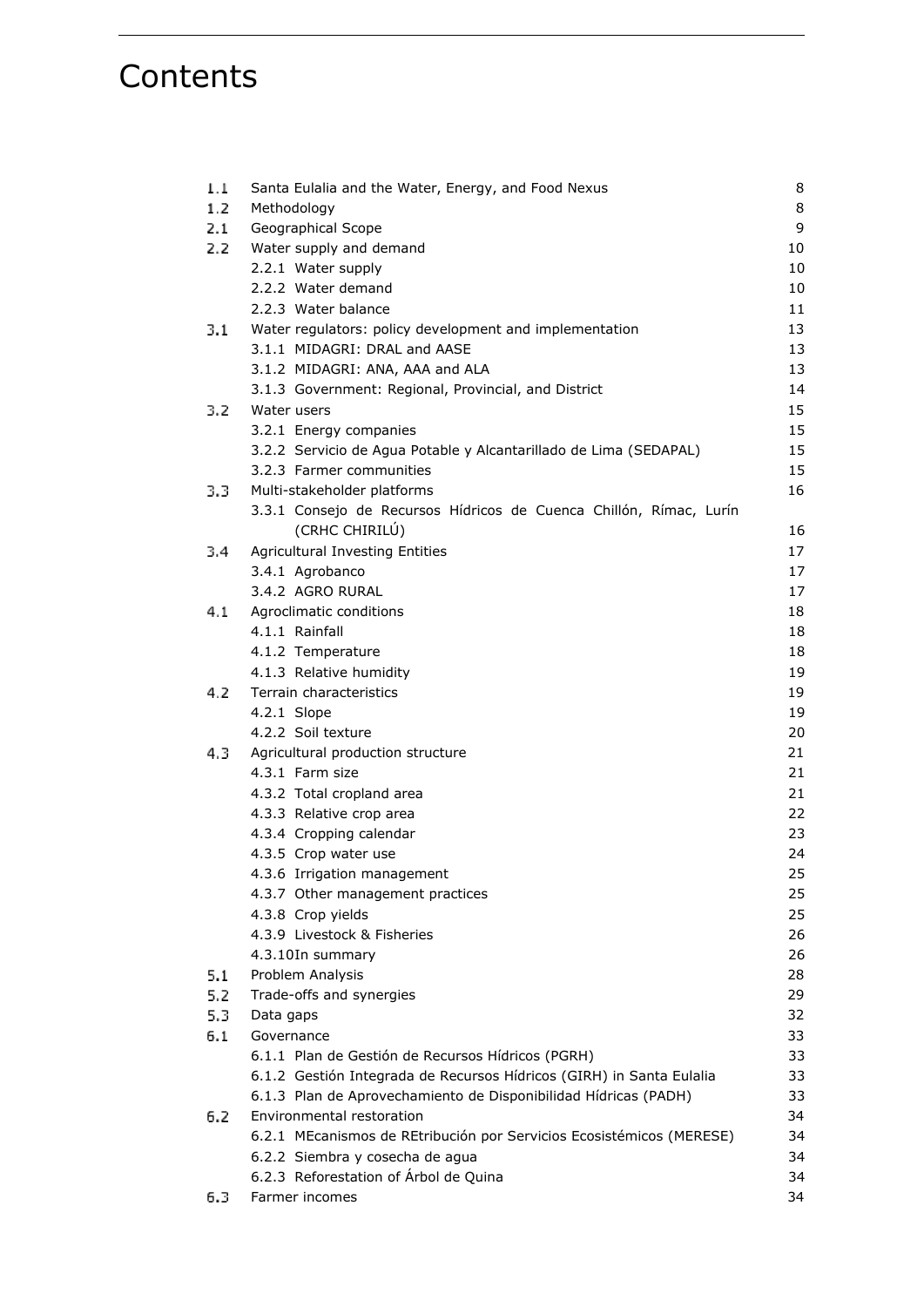| 6.3.1 Ecoferia Santa Eulalia | 34  |
|------------------------------|-----|
| 6.3.2 De la chacra a la olla | 35. |
| 7.1 Conclusions              | 36. |
| 7.2 Recommendations          | 36  |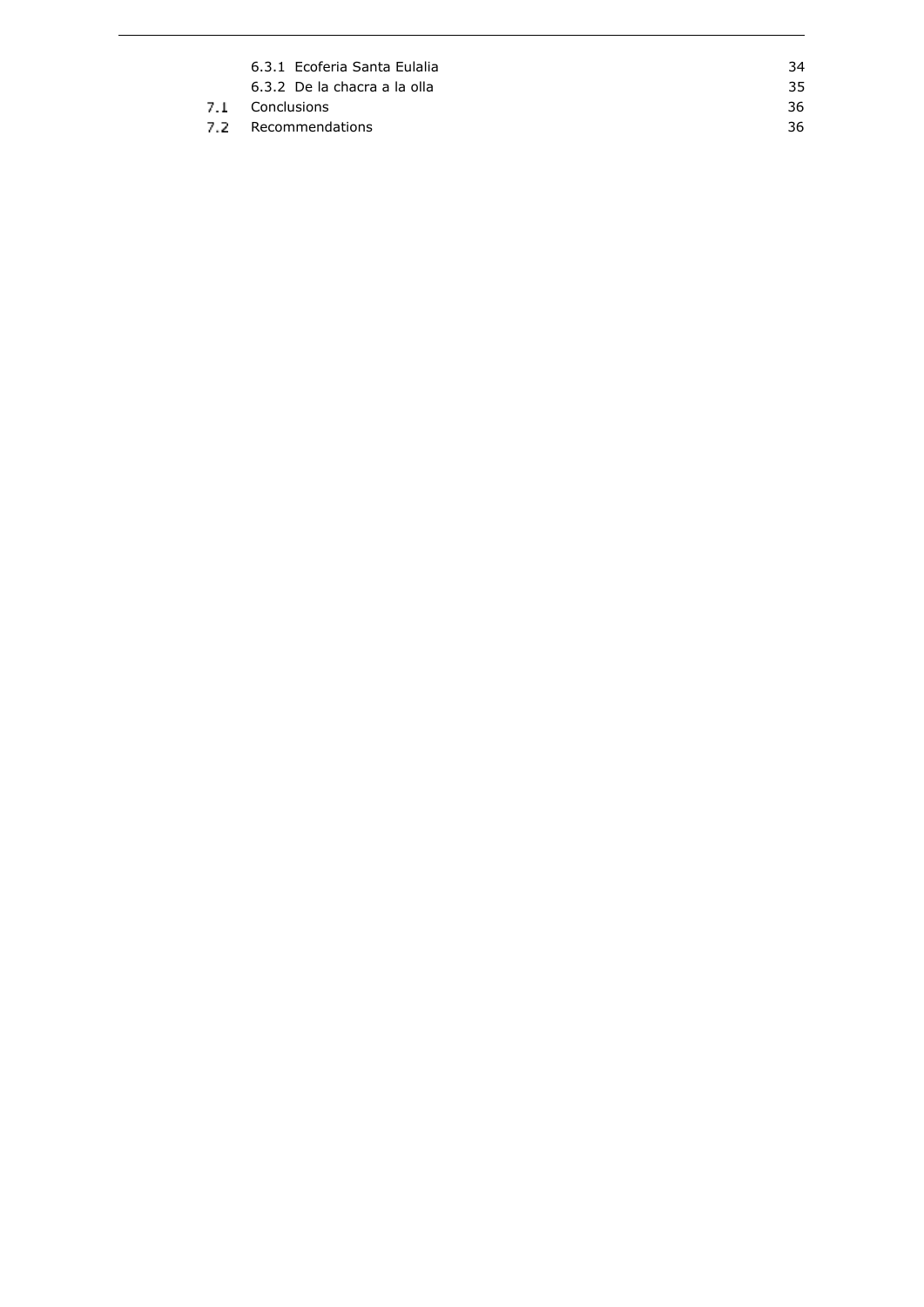## Preface

This report describes the food sector in the Santa Eulalia river basin, Peru, and is part of a scoping study that aims to disentangle water-related interlinkages and trade-offs among the water-energy-food sectors, and to provide recommendations for interventions that contribute to alleviation of the competition for water among the sectors. Other studies related to the water and energy sectors in the Santa Eulalia river basin have been carried out by Deltares and TNO, respectively.

The report supports the Netherlands Embassy in Lima to support the Government of Peru towards the strengthening the alignment between its water policies with energy and alimentation policies (WEF nexus). The study identifies current and potential trade-offs and synergies between the water, energy and food sectors by analysing their interdependencies and identifying practical solutions and good practices that contribute to an integrated management of the WEF resources and climate resilience .

The study was commissioned and financed by RVO in the context of Missies Private Sector Development, under contract number 201911159. Outcomes of the study will provide input to developing a Private Sector Development Water, Energy and Food nexus study for Santa Eulalia river basin (under the PSD Toolkit).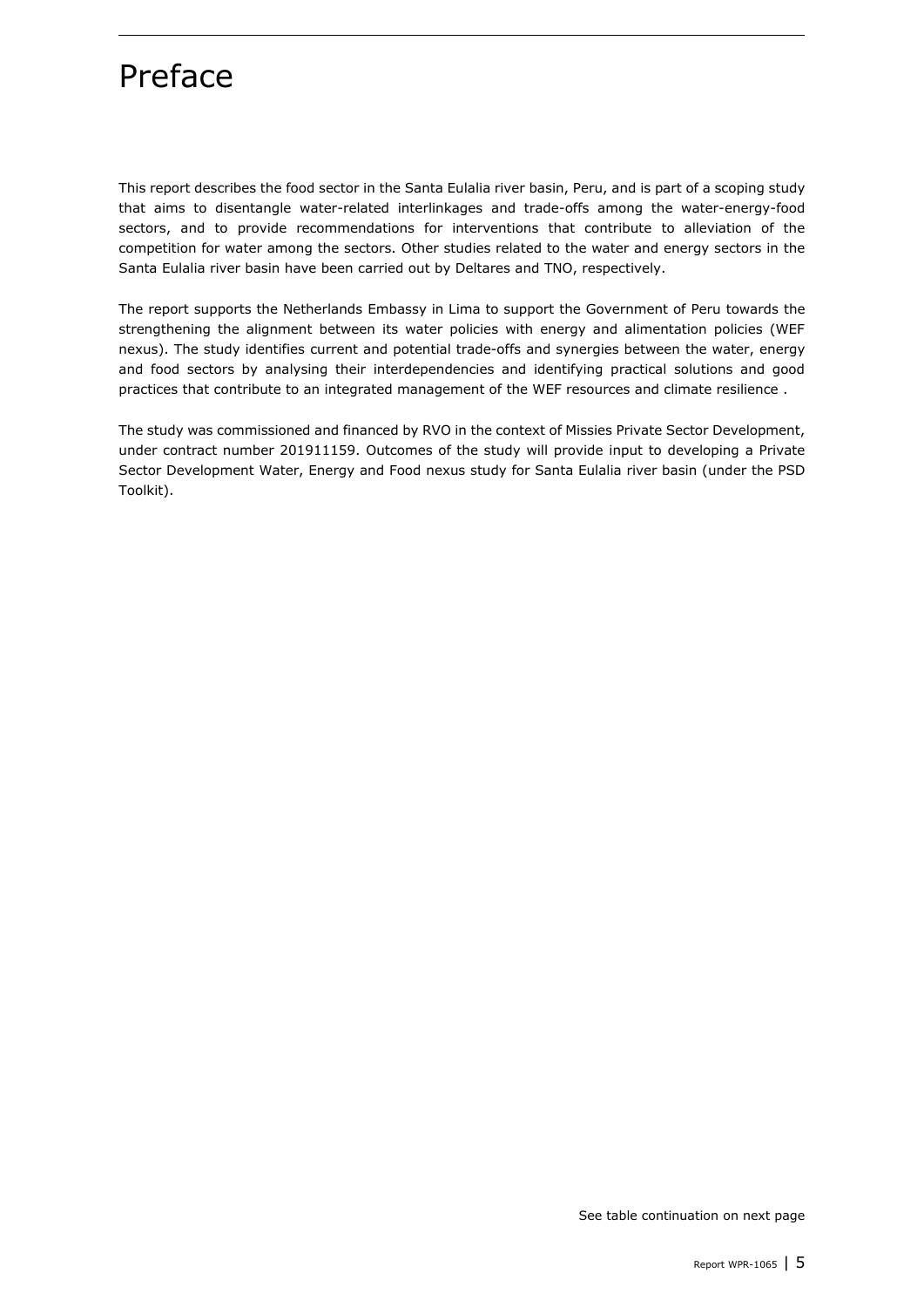## Summary

The Water, Energy, Food (WEF) nexus is a relatively new approach that takes into account the interactions between these sectors and aims to minimize trade-offs (developing one sector at the expense of the other) and to maximize possible synergies between the sectors. The Government of the Netherlands supports the Peruvian Government in integrating WEF nexus aspects in its policies for sustainable development and climate change. To this end, a project has been formulated to develop a WEF nexus approach for the Santa Eulalia sub-basin in Peru. This sub-basin is part of the Rimac basin and has an important role in the provision of water and hydroelectric power for the Capital Lima, housing over 10 million people. Climate change is expected to further put pressure on the limited water resources through higher temperatures, more rapid melting of glaciers feeding into the sub-basin and changed precipitation patterns.

This report describes the food sector in the Santa Eulalia sub-basin and is part of a three-pronged scoping study. The water and energy sectors have been analysed by the Dutch partners Deltares and TNO, respectively. The scoping study aims to disentangle water-related interlinkages and trade-offs among sectors and stakeholders in the sub-basin, and to provide recommendations for interventions that could contribute to alleviation of the competition for water among the sectors.

The scoping study is based on a literature review (desk research) and on interviews with local stakeholders. Since international travelling of the authors was hampered by the Covid-19 pandemic, the interviews were performed by the local consultancy company *Futuro Sostenible*.

The study shows that agriculture in the Santa Eulalia sub-basin is highly diverse associated with differences in altitude. Livestock farming dominates in the upper zone (> 3,500 m asl), while custard apple and avocado are dominant fruits in the middle (2,300 - 3,500 m) and especially lower (900 -2,300 m) zone of the sub-basin. In general, the production intensity of agricultural enterprises is low across the basin with low external inputs, except for irrigation water that is applied through inefficient flooding practices in the middle and lower zone. Consequently, agricultural yields are low and generate little income. Especially in the upper zone, poverty is widespread among the farm households. The major demand for water in the Santa Eulalia sub-basin is from agriculture and farmers in the middle and lower zone face water scarcity at least during parts of the year.

Many WEF stakeholders have been identified in the Santa Eulalia sub-basin and further downstream that are involved in or affected by the water management in the sub-basin. However, current efforts to coordinate the management of the water resources seem scattered without clear delineation of responsibilities.

A qualitative problem analysis of the agricultural-water relationships in the sub-basin shows both water demand and supply limitations. The water supply to agriculture is limited because of i) low annual rainfall, especially in the middle and lower zones, ii) decreasing groundwater levels, and iii) misalignment in water discharge from water reservoirs for hydroelectricity generation in the upper zone and the need for irrigation water in the middle and lower zones. The water demand by agriculture is high because of: i) inefficient irrigation practices, ii) conveyance losses in irrigation channels, iii) a shift to crops (e.g. avocado) with high water requirements, and iv) low organization level among farmers in the upper zone resulting in uncontrolled water use. Solving these water supply and demand problems in agriculture will result in various trade-offs with the water and energy sector. Various of such trade-offs have been identified and described qualitatively in this report. Further research is needed to quantify the identified trade-offs, and to assess interventions aimed at minimizing the trade-offs and maximizing possible synergies between the sectors.

An integrated climate, land, energy and water systems modelling approach is recommended go gain more quantitative insights in the problems, trade-offs and potential synergies of solutions to mitigate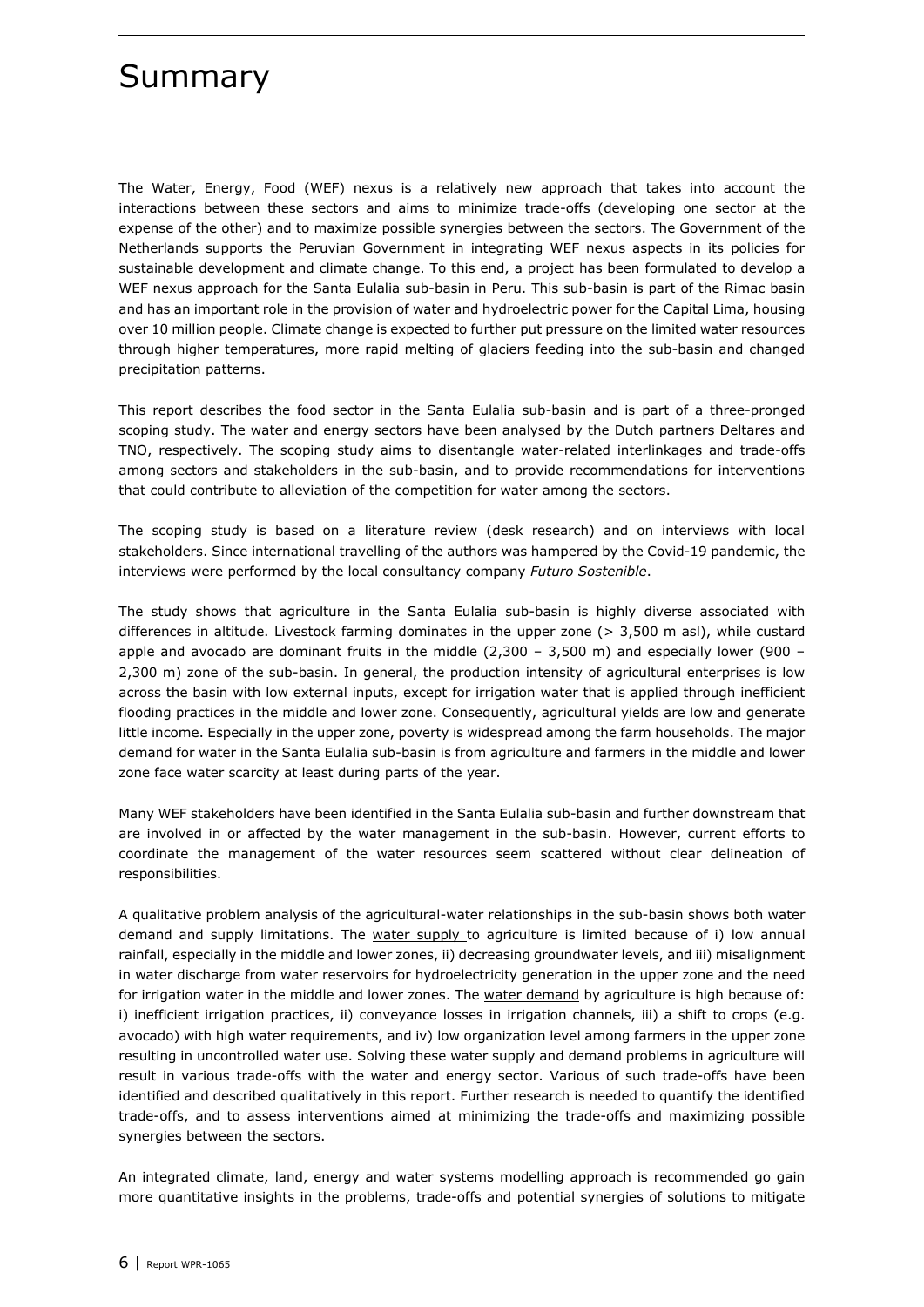problems. With such an approach the magnitude of problems can be made explicit supporting informed decision-making and operational water resources management. Furthermore, in view of the current and increasing claims for water by different sectors a number of no-regret activities are proposed that could contribute in the short term to reduced water demand and improved water supply:

- 1. Improve the capacity of farmers on good agricultural practices to improve resource use efficiencies, especially water use efficiency.
- 2. Improve the current irrigation infrastructure and practices ranging from reducing water conveyance losses, better irrigation scheduling and changes from the current flood irrigation practices to more efficient water supply methods.
- 3. Soil conservation measures in the upper zone of the basin to improve water infiltration and reduce water runoff and soil erosion.
- 4. Strengthening the local governance structure related to WEF nexus by setting up a policy dialogue with stakeholders to share information and develop common understanding of the problems, tradeoffs, and choices that need to be made. This should support the development of a shared vision on how the scarce water resources in the Santa Eulalia sub-basin can be best used and managed, now and in the future.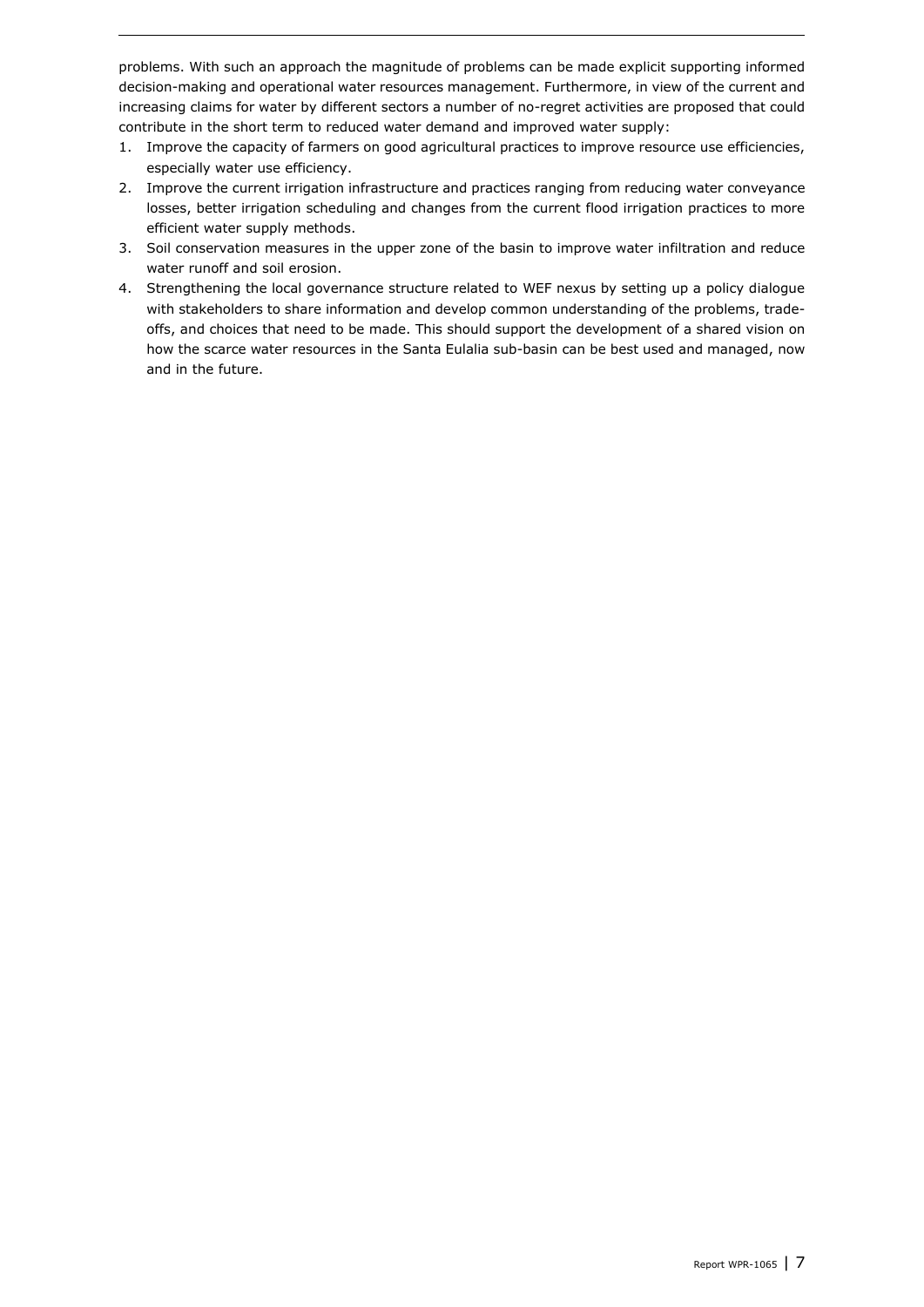## 1 Introduction

## <span id="page-7-0"></span>1.1 Santa Eulalia and the Water, Energy, and Food Nexus

The Santa Eulalia river is a sub-basin feeding into the Rímac basin, which flows from the Andes to the city of Lima, where it runs into the Pacific Ocean. The sub-basin is of great importance to Lima, which houses around 10 million inhabitants, about one third of Peru's population (OECD, 2020). In comparison to other South American cities, Lima has one of the lowest per capita water resource reserves rates, i.e. Lima is ill-prepared to meet increasing water demand over the next decades (*ibid*.). The Santa Eulalia sub-basin is a major source of drinking water and electricity for Lima: housing five dams with a combined power of 511 MW, supplying the main part Lima's electric power, and about half of its drinking water (Herz and Gamio 2018). In addition, the sub-basin provides livelihood to the residents of the sub-basin, the majority of which depends on agricultural production for their livelihood and income {GRADE, 2018 #17}. Because of the low rainfall, especially in the middle and lower part of the basin, crop production requires the use of irrigation water: 98% of the agricultural production is irrigated, forming a major consumptive demand on the water resources in the sub-basin {GRADE, 2018 #17}. Due to the water demand in the sub-basin for consumptive use (water, sanitation, and hygiene - WASH), energy generation, and agriculture, there is competition for this resource amongst the three sectors, and we speak of a Water, Energy and Food (WEF) nexus.

This report is part of a three-pronged scoping study to analyze the WEF nexus in the Santa Eulalia subbasin, with each report focusing on one of the sectors. The water, energy, and food sectors were analyzed by the Dutch partners Deltares, TNO, and Wageningen Research, respectively. The scoping study aims to unravel water-related interlinkages and trade-offs between sectors and stakeholders in the sub-basin, and to provide recommendations for interventions that could contribute to alleviation of the competition for water among the sectors. The recommendations should be further explored in a follow-up project. In this report, we focus specifically on water use related to food and agricultural production in the sub-basin, and its interlinkages with the water and energy sectors.

We start by briefly describing the sub-basin's geographical scope and water balance in Section 2. We then explain what are the main stakeholders from the perspective of the agricultural sector<sup>1</sup> in Sectio[n3.](#page-12-3) We then analyze the current situation in Santa Eulalia in terms of agricultural production Section [4.](#page-17-3) Based on the gathered information, we identify in Section [5](#page-27-1) the problems in the sub-basin with their root-causes, and the trade-offs and synergies that occur as a result. In Section [6](#page-32-4) we identify the currently ongoing activities to address the identified problems. Finally, in Section [7](#page-35-2) we state our main conclusions and list a number of recommendations and no-regret interventions specifically for the agricultural sector. The interventions could alleviate some of the identified problems and should be further investigated in a follow-up project.

## <span id="page-7-1"></span>1.2 Methodology

To gather information on the current situation in the sub-basin, this scoping study is based on a literature review (desk research) and on interviews with local stakeholders. The main source of literature used were reports of previous studies of the basin. As international travelling was hampered by the Covid-19 pandemic, the interviews were performed by the local consultancy company Futuro Sostenible. Analysis on interlinkages between the WEF sectors was done by the three Dutch partners through weekly information alignment in meetings between the institutes, and by collaboration on the problem analysis and proposal for interventions between October 2020 and March 2021.

<sup>1</sup> We use the terms 'agricultural sector' and 'food sector' as synonyms in this report. The agricultural sector is a broader concept also including non-food crops such as fiber and energy crops, but these crops are not produced in the Santa Eulalia.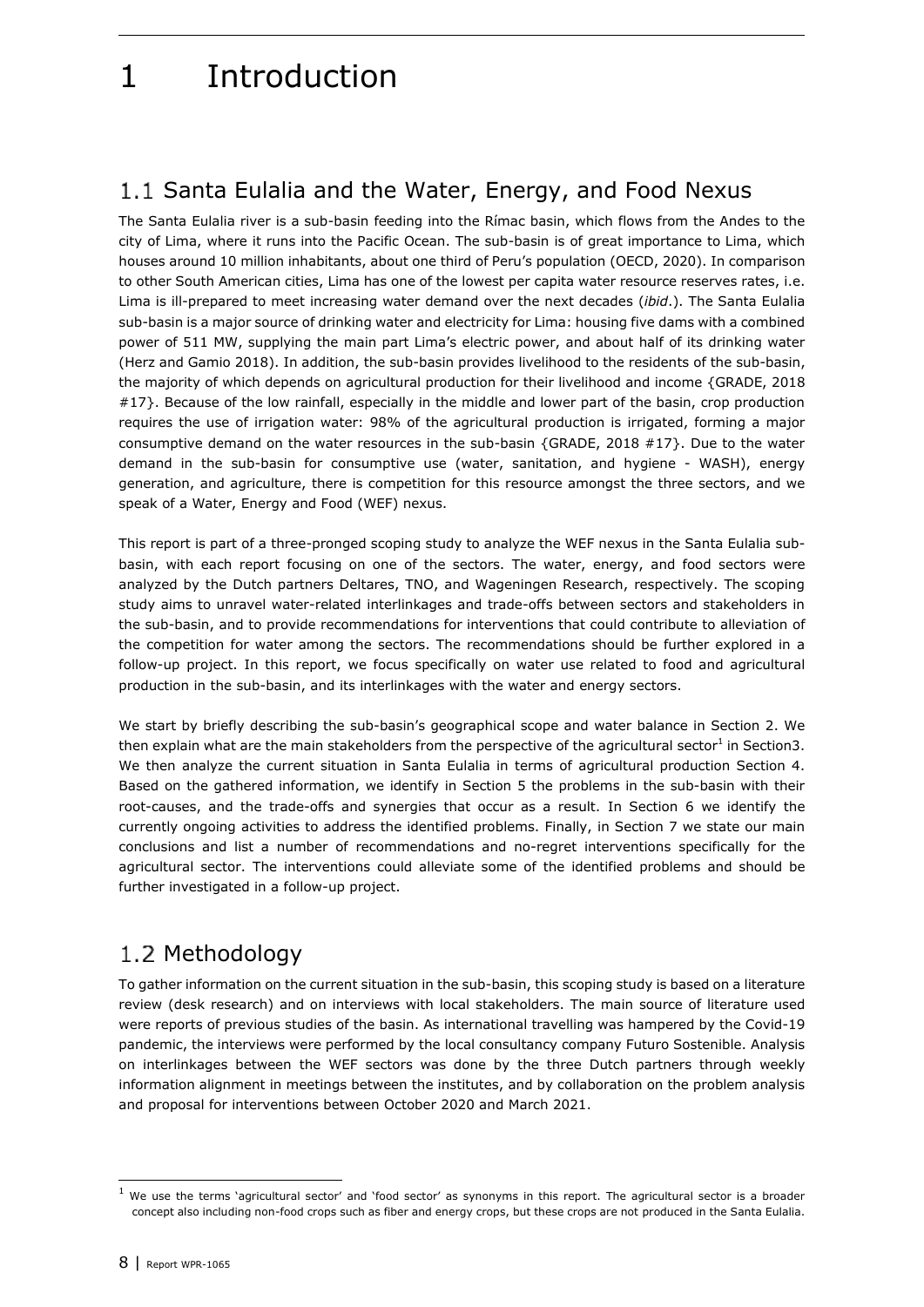# <span id="page-8-3"></span>2 Description of the Sub-basin

#### <span id="page-8-0"></span> $2.1$ Geographical Scope

The Santa Eulalia sub-basin is the northern branch of the Rimac basin. The Rimac basin lies North-East of Peru's capital, Lima, and flows into the Pacific Ocean in the city. The geographical scope of this study is limited to the Santa Eulalia sub-basin, as demarcated by the red dotted line in [Figure 1,](#page-8-1) and its impact downstream in the city of Lima. The Santa Eulalia sub-basin is generally divided according differences in altitude into the upper (>3,500 m asl), middle (2,300 -3,500 m asl, and lower (900 – 2,300 m asl) zones. The districts in each zone are listed i[n Table 1.](#page-8-2) Notice that the districts of San Mateo de Otao and San Antonio are only partly included in the sub-basin. This is because those two districts are bisected by the mountain ridge that delineates the sub-basin.



<span id="page-8-1"></span>*Figure 1. Geographical delimitation of the Santa Eulalia sub-basin indicated by red dotted line. The upper, middle, and lower zones of the sub-basin are indicated in blue, yellow, and green respectively. The pink area is the lower section of the Rímac basin including Lima. SE = Santa Eulalia. Sub-basin and zone delimitation as defined by Floríndez (2019).*

<span id="page-8-2"></span>*Table 1. Districts in the upper, middle, and lower zone of the Santa Eulalia sub-basin, according to Floríndez (2019). Notice that of the districts San Mateo de Otao and San Antonio only a subsection is included in the sub-basin because they are bisected by the mountain ridge that delineates the subbasin.*

| <b>Upper Zone</b> | <b>Middle Zone</b>       | <b>Lower Zone</b>              | <b>Rímac</b>           |
|-------------------|--------------------------|--------------------------------|------------------------|
| Huanza            | Huachupampa              | Callahuanca                    | Ricardo Palma          |
| Carampoma         | San Juan de Iris         | Santa Eulalia                  | Lurigancho             |
| Laraos            | San Pedro de Casta       | San Mateo de Otao (subsection) | Chaclacayo             |
|                   | San Antonio (subsection) |                                | Ate                    |
|                   |                          |                                | San Juan de Lurigancho |
|                   |                          |                                | Rimac                  |
|                   |                          |                                | $\cdots$               |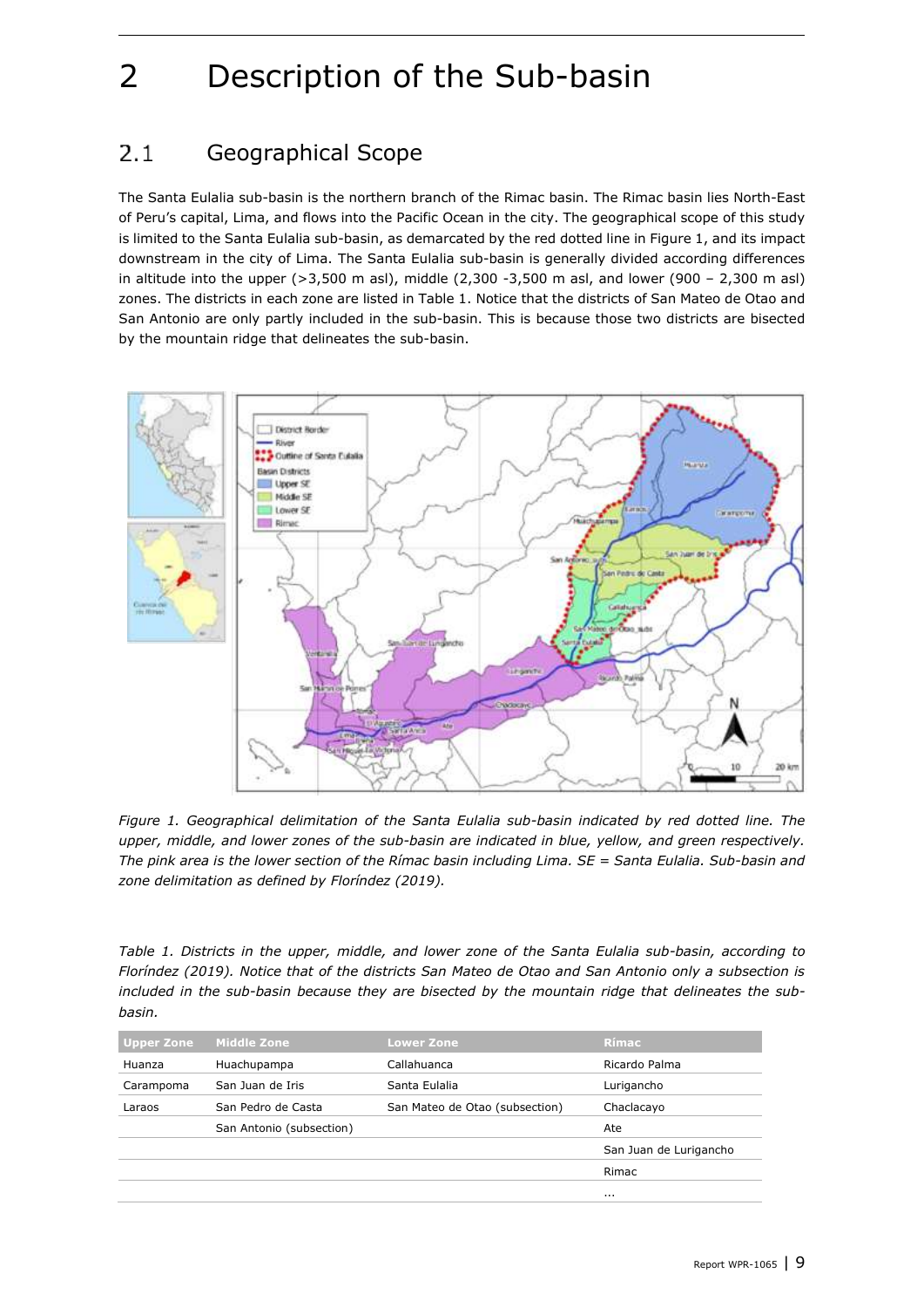#### <span id="page-9-0"></span> $2.2^{\circ}$ Water supply and demand

### <span id="page-9-1"></span>2.2.1 Water supply

The water system of the Santa Eulalia sub-basin is composed of its main river, the Santa Eulalia, seven smaller rivers, 141 streams, 77 natural lakes, 26 dammed lakes, 2 dams, and 83 springs ('manantial') (Herz and Gamio 2018). The main sources of water for the basin are:

- **Melting water from glaciers**: The Santa Eulalia river originates from the melting water of the Uco glacier, at 5100 m.a.s.l. (OACHIRILU 2019). The gradual disappearance of mountain glaciers due to climate change is expected to have an impact on the water balance of the subbasin, although the effects are difficult to predict (GRADE 2018).
- **Precipitation:** Precipitation contributes to the river flows (OACHIRILU 2019). In the upper zone precipitation is around 800 mm per year, and around 100 mm per year in the lower zone. There is a dry period between May and September when precipitation is generally below 35 mm per month in the whole sub-basin (GRADE 2018).
- **Springs and wells:** Water from underground sources contribute to the aboveground water flow in the basin (Herz and Gamio 2018).
- **Water transfer from Alto Mantaro basin:** Most of the water in the sub-basin is transferred artificially through tunnels from the adjacent Alto Mantaro basin, which is located at a higher altitude (OACHIRILU 2019). Manco Gómez and Paucar Baldeón (2015) reports a flow of 157 hm<sup>3</sup> per year from Alto Mantaro to Santa Eulalia. This water is transferred with the specific purpose of supplying water, sanitation, and hygiene (WASH) services to the city of Lima.

Quantitative estimates of the relative contribution of each of each source (aside from Alto Mantaro transfer) are unknown (Kerres 2010). The total water flow of the sub-basin was estimated by (Manco Gómez and Paucar Baldeón 2015) to fluctuate between 8 hm<sup>3</sup>/month in the driest months (August and September) and 49 hm<sup>3</sup>/month in the most rainy month (February).

## <span id="page-9-2"></span>2.2.2 Water demand

As outlined in the introduction, the water demand for the Santa Eulalia sub-basin is complex due to the competition for water from the water, energy, and food (WEF) sectors. This resource is necessary to provide water, sanitation, and hygiene (WASH) services to the population, for hydropower generation, mining, and as an input for agricultural production. The main water demands for the sub-basin are [\(Figure 2\)](#page-10-1):

- **Demand for WASH in Lima:** The city depends for its consumptive water use on water from the Rimac basin, including the Santa Eulalia sub-basin. The drinking water and sewage company SEDAPAL<sup>2</sup> is responsible for the water supply to the city (SEDAPAL 2020). The Observatorio del Agua Chillón Rímac Lurín (OACHIRILU) reports this demand at 767 hm<sup>3</sup> per year in 2017 (OACHIRILU 2017). However, this demand can be covered with water of the whole Rímac basin, not only with the Santa Eulalia sub-basin.
- **Demand for WASH in the sub-basin:** the rural communities in the sub-basin have a consumptive water demand that is not centrally arranged. Each community must make its own arrangements to ensure the availability of clean water (Bernales and Mendoza 2021). Manco Gómez and Paucar Baldeón (2015) estimated this demand at 1.23 hm<sup>3</sup> per year.
- **Demand for agriculture:** Around 99% of the area used for agricultural production in the lower and middle area of the basin are irrigated, and in the upper zone around 91% is irrigated (GRADE 2018). Moreover, the animal production activities in the upper area of the sub-basin require drinking water for the livestock and for their feed production (Manco Gómez and Paucar Baldeón 2015). Due to the seasonality of precipitation in the sub-basin, the demand for this sector fluctuates throughout the year. As most of the population in the sub-basin depend on either crop or livestock production for food and income security, water availability for agriculture

<sup>&</sup>lt;sup>2</sup> Servicio de Agua Potable y Alcantarillado de Lima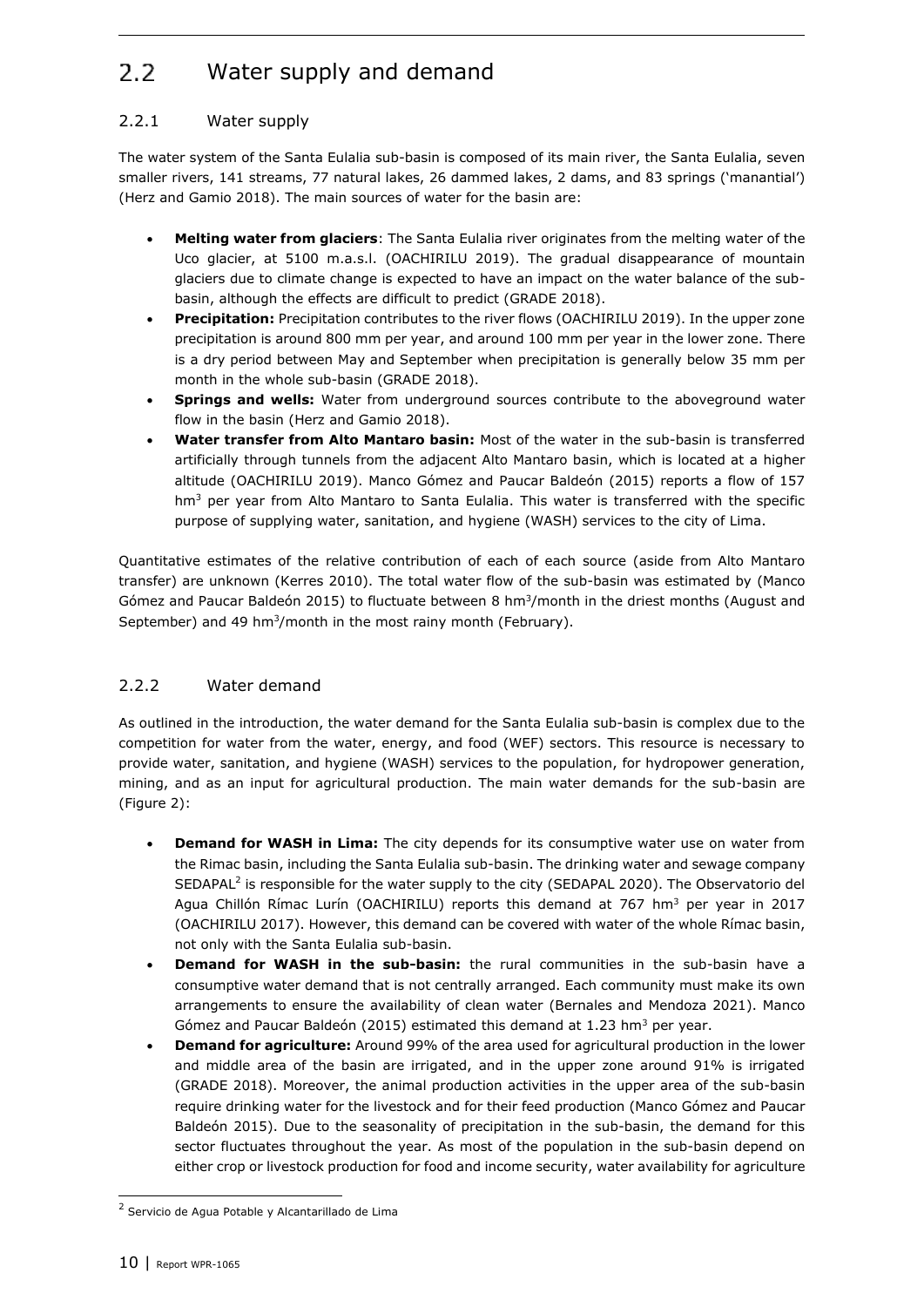is an essential component for their well-being (GRADE 2018). However, throughout the scoping study it has become clear that there is little reliable quantitative data available on the agricultural water demand. Water use of many farmers is informal (without documented water use rights) and therefore not registered. Moreover, estimates using evapotranspiration deficits rely on crop area data, for which inconsistent data are available ((Manco Gómez and Paucar Baldeón 2015), (Buchhorn, Smets et al. 2020, MINAGRI 2020)). It is therefore difficult to provide a reliable estimate of the water demand for agriculture. OACHIRILU reports an agricultural water demand of 95 hm<sup>3</sup> per year for the whole Rímac basin (OACHIRILU 2017), while Manco Gómez and Paucar Baldeón (2015) estimate the demand at 107 hm<sup>3</sup> per year in the Santa Eulalia sub-basin.

- **Demand for mining:** There are four mining facilities in the Santa Eulalia sub-basin, all located in the upper zone. The mining companies use water for their production process, and their water demand is relatively constant throughout the year (Manco Gómez and Paucar Baldeón 2015). OACHIRILU (2017) reports a demand of 28 hm<sup>3</sup> per year for this sector.
- **Demand for industry:** Other industries in Lima also require water for their production processes. Together they have a yearly demand of around 13 hm<sup>3</sup> per year (OACHIRILU 2017). This demand can be supplied by the whole Rímac basin, not only by the Santa Eulalia sub-basin.
- **Demand for hydroelectric power:** There are five dams along the Santa Eulalia sub-basin, with a combined power of 511 MW (Herz and Gamio 2018). This water demand is not consumptive, as the water is passed through the turbines for energy generation and is not lost for other use. However, the timing of the water release throughout the day and year influences the water availability for other users. (OACHIRILU 2017) reports a water demand of this sector of 3,073 hm<sup>3</sup> per year in Rímac basin.



<span id="page-10-1"></span>*Figure 2. Water demand (hm<sup>3</sup> /year) of different sectors in the Santa Eulalia sub-basin and the city of Lima. Sources: OACHIRILU (2017) and Manco Gómez and Paucar Baldeón (2015).*

#### <span id="page-10-0"></span>2.2.3 Water balance

Manco Gómez and Paucar Baldeón (2015) estimated the water supply and demand throughout the year, which are shown in [Figure 3](#page-11-0) for each zone of the sub-basin. The estimate of the supply is based on measured data of water volume flows, and the demand estimate includes the demand for agriculture, mining, and WASH in the sub-basin. The demand estimate does not include the demand for WASH in Lima. Due to the uncertainties in data, the absolute values of the water balances should be used with care. However, the order of magnitude of the figures shows that there is a water deficit in the sub-basin, which is the most pressing during the months of July to November. The deficit is present in all zones, but it is greatest in the middle and lower zones. The existence of a water deficit in the sub-basin is in line with the view of interviewed stakeholders such as the Autoridad Local del Agua (ALA) and the Dirección Regional de Agricultura de Lima (DRAL), who mention farmers having water shortages for their crops.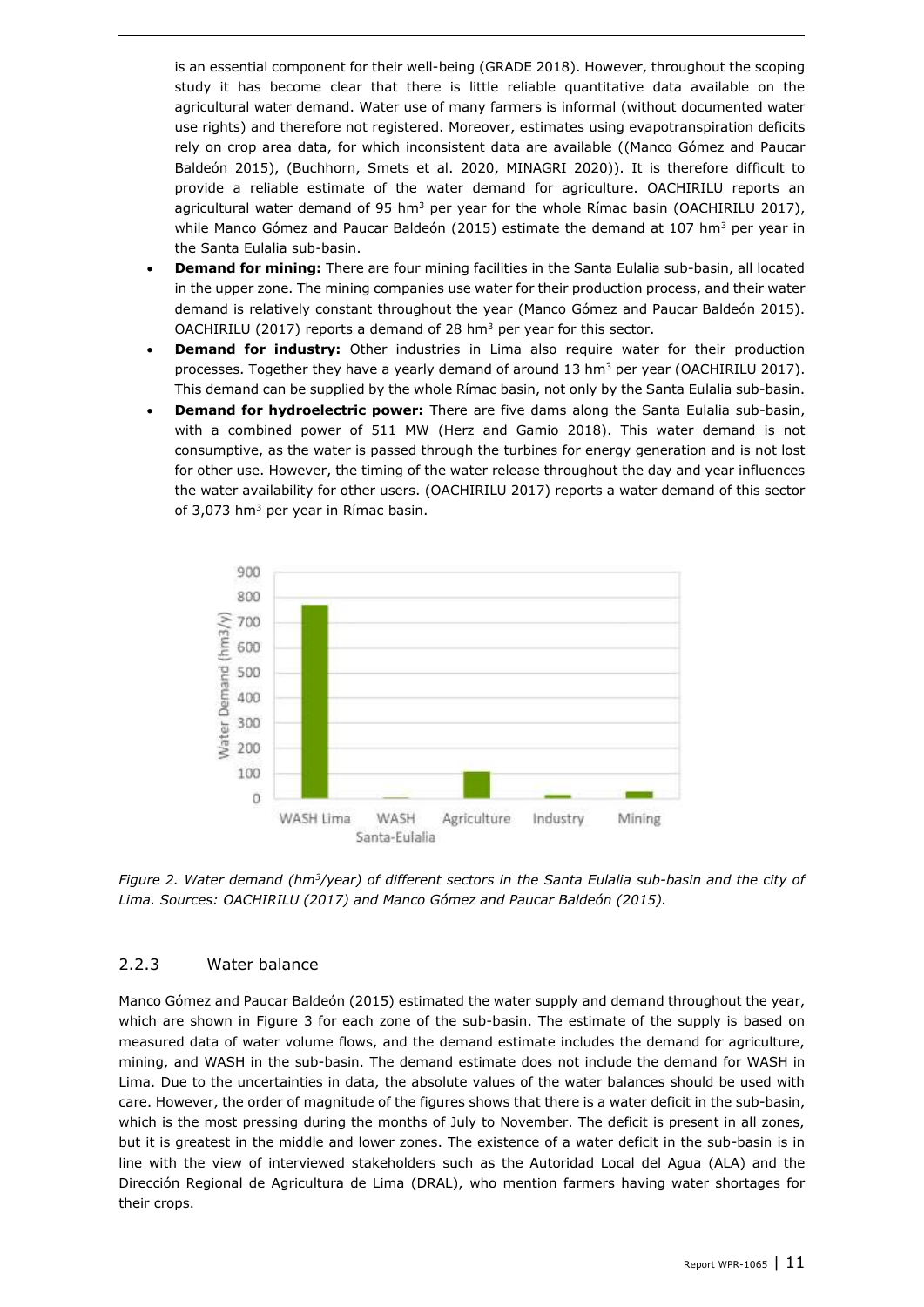#### (A) Upper Zone







(C) Lower Zone



<span id="page-11-0"></span>*Figure 3. Estimated water supply (hm<sup>3</sup> , blue) and water demand (hm<sup>3</sup> , red) in the upper (A), middle (B) and lower (C) sub-basin. Source: Manco Gómez and Paucar Baldeón (2015). Estimate of demand does not include water for WASH in the city of Lima.*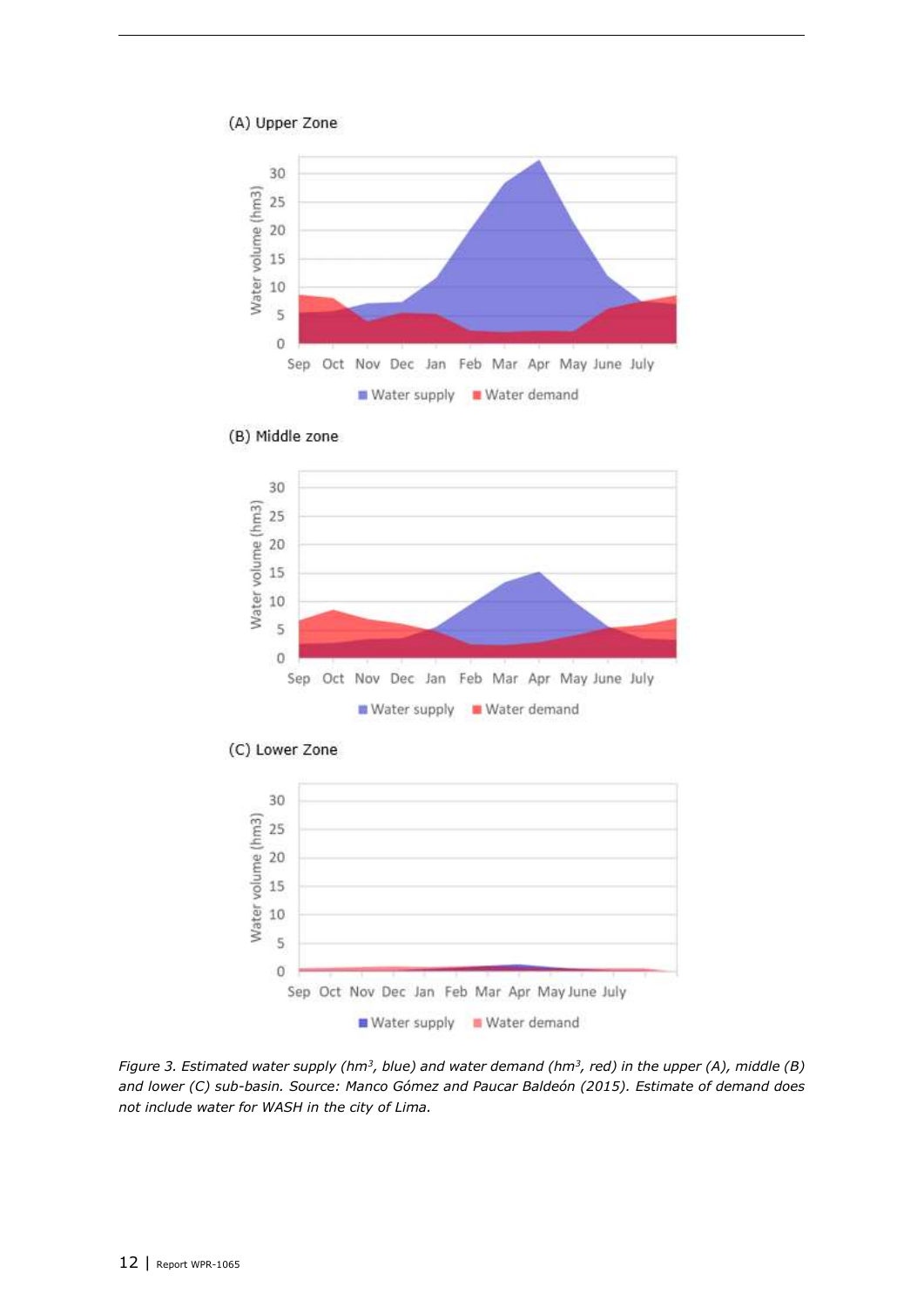<span id="page-12-3"></span>

Due to the many different demands on water of the sub-basin, there are many stakeholders involved in its use and regulation. For a complete overview of all involved stakeholders, see the stakeholder matrix developed by Bernales and Mendoza (2021). In this report we focus only on the main stakeholders that have a direct influence on the agricultural sector.

#### <span id="page-12-0"></span> $3.1$ Water regulators: policy development and implementation

### <span id="page-12-1"></span>3.1.1 MIDAGRI: DRAL and AASE

The Ministerio de Desarrollo Agrario y Riego (MIDAGRI) is the ministry of agriculture and irrigation of Peru. It is in charge of the development and implementation of agricultural policy at a national level. The ministry has offices at a regional level called Direcciónes Regionales de Agricultura (DRA). Each DRA has multiple Agencias Agrarias (AA) under their jurisdiction. The DRA covering the Santa Eulalia subbasin is the Dirección General de Agricultura de Lima (DRAL), and the local AA is the Agencia Agraria Santa-Eulalia (AASE). The main purpose of DRAL is to improve agricultural production and supply chains by coordinating development projects between farmers, the local AA, and local governments. It was unclear from the collected information how active the DRAL and AASE are in implementing projects in practice.

### <span id="page-12-2"></span>3.1.2 MIDAGRI: ANA, AAA and ALA

One of MIDAGRI's "branches" is the Autoriadad Nacional del Agua (ANA). ANA is responsible for the formulation and implementation of water policy at a national level in Peru. ANA has multiple regional offices which are referred to as Autoridades Administrativas de Agua (AAA). Each AAA has multiple local offices, called Autoridades Locales de Agua (ALA). Policy that is developed at a national level by ANA is implemented at a local level by the AAA and ALA offices. The AAA has a liaison function, it collects information from ALAs and reports back to ANA to feed into the development of new policy. The Santa Eulalia sub-basin falls under the jurisdiction of the AAA Cañete-Fortaleza, and the ALA Chillón-Rímac-Lurín (ALA CHIRILÚ) [\(Figure 4\)](#page-13-1).

ANA was created 2008, with the aim of better regulating the water use in Peru (ANA). It is in the process of formalizing the water use rights across the country. The AAA Cañete-Fortaleza and ALA CHIRILÚ participate in the Consejo de Recursos Hídricos de Cuenca CHIRILÚ, which is a platform aimed at a better coordination of stakeholders in the sub-basin (see Section [3.3.1\)](#page-15-1). Interviews with a range of stakeholders led to the impression that AAA and ALA in Santa Eulalia are not strongly represented in the middle and upper area of the sub-basin, and that as a result their capacity to change and formalize water use patterns is undermined.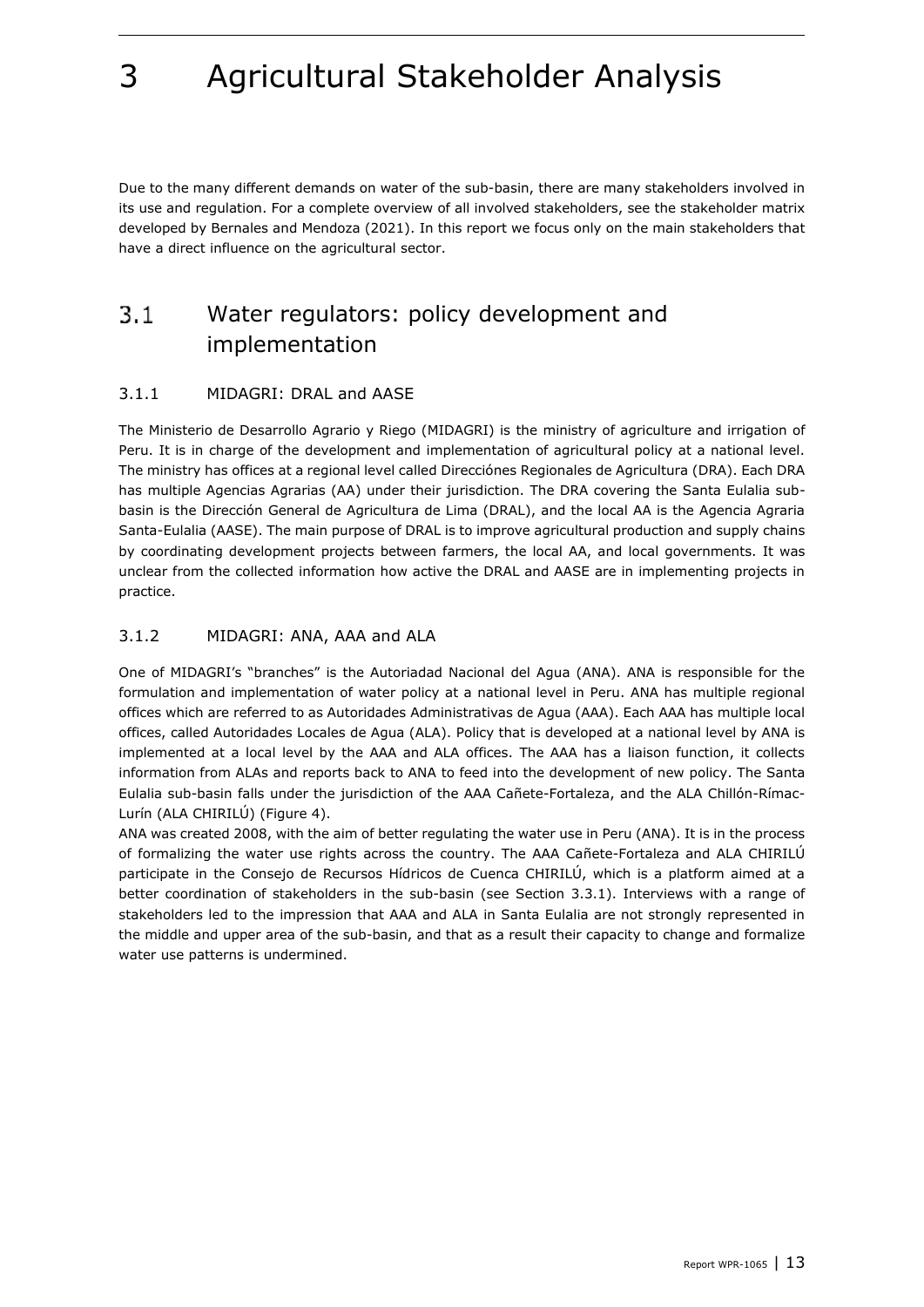

<span id="page-13-1"></span>*Figure 4. Simplified organization structure of MIDAGRI, ANA, AAA, and ALA.*

#### <span id="page-13-0"></span>3.1.3 Government: Regional, Provincial, and District

Below the national government, Peru is organized into departments, each with multiple provinces, that are divided into multiple districts. A department has a regional government (Gobierno Regional - GORE), while provinces and districts have provincial and district municipalities (Municipalidad provincial y distrital) [\(Figure 5\)](#page-13-2). The Rímac basin flows through the departments Lima, Callao, and Metropolitan Lima. Within the department of Lima, it flows through the provinces of Lima and Huarochirí. Within both provinces, the basin flows through multiple districts. The Santa Eulalia sub-basin only flows through districts in Huarochirí. Matters concerning the Rímac basin therefore involve the regional governments of Metropolitan Lima, Callao, and Lima, the provincial municipalities of Lima and Huarochirí, and several district municipalities [\(Figure 6\)](#page-14-4).

The governments at each level are in charge of designing policies and strategies, setting priorities, and developing programs and projects that promote regional development in a participatory manner. This also entails water management. However, it seems that coordination between district municipalities in the middle and upper zones of the sub-basin and the regional and district governments is lacking (Manco Gómez and Paucar Baldeón 2015).



<span id="page-13-2"></span>*Figure 5. Government levels in Peru.*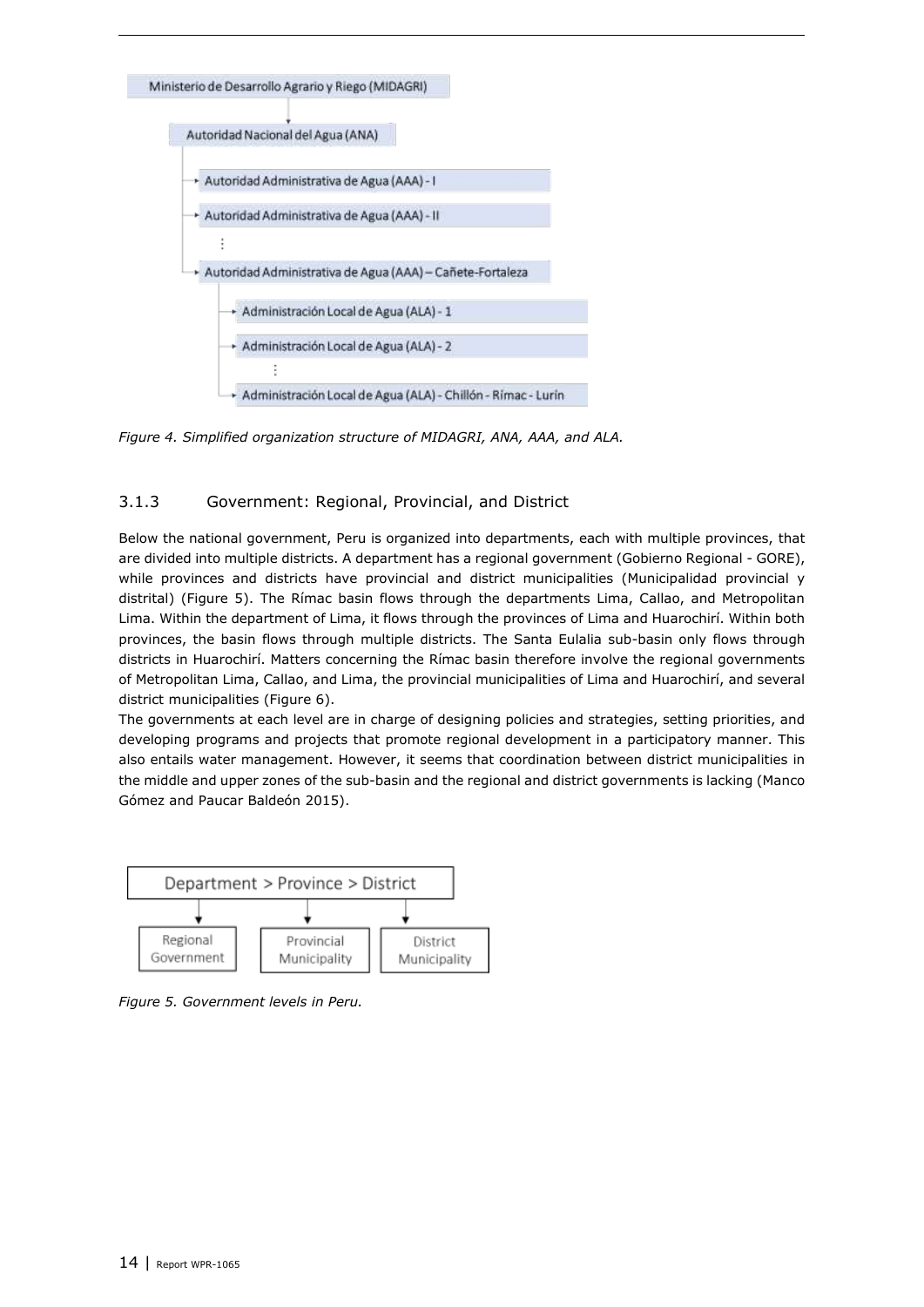

<span id="page-14-4"></span><span id="page-14-0"></span>*Figure 6. Government levels involved in the water management of the Rímac basin.*

#### $3.2$ Water users

## <span id="page-14-1"></span>3.2.1 Energy companies

The companies generating hydroelectricity in the sub-basin are ENEL, Andean Power, and Conenhua (specifically Huanza). To generate electricity, they have built water reservoirs using dams, and release the water from the reservoirs when there is an electricity demand. As a result, the energy companies have a strong effect on the water flow regulation in the sub-basin. The companies work together closely with SEDAPAL (see next sub-section), the company supplying drinking water to Lima. Of the mentioned companies, only Huanza takes into account the ecological flow of the sub-basin in their water management. Huanza is also the only energy company to participate in the Grupo de Trabajo Santa Eulalia (coordination platform of stakeholders). The reservoirs are potentially beneficial to the farmers in the sub-basin as they act as buffers to distribute the water availability throughout the year. However, the timing of the water release into the sub-basin can be problematic for farmers. Electricity demand, and therefore water flow, is highest in the evening, but crops need water during daytime. There are some agreements on water use between energy companies and communities, but details are unclear. When new infrastructure is developed, it seems that the companies reach agreements with the community in the specific area where the project will be developed, but not necessarily with the communities downstream whose water supply will also be affected.

## <span id="page-14-2"></span>3.2.2 Servicio de Agua Potable y Alcantarillado de Lima (SEDAPAL)

SEDAPAL is the state-owned company responsible for supplying the city of Lima with drinking water. The company works together closely with the energy companies regulating the water flow in the subbasin, to ensure that the water demand in the city is always covered. It develops the large infrastructure necessary to ensure a stable water supply, such as the water transfer from Alto Mantaro, and monitors the quality of the water along the sub-basin. The company is starting to implement a system called MEcanismos de REtribución por Servicios Ecosistémicos (MERESE), in which they slightly increase the price of water in Lima in order to finance projects along the basin that provide ecosystem services (Section [6.2.1\)](#page-33-1).

### <span id="page-14-3"></span>3.2.3 Farmer communities

The communities in the sub-basin depend mostly on agricultural production for their incomes. In general, socio-economic development is low, especially in the upper and middle zones of the sub-basin. Incomes and education levels are low, and basic household services such as piped drinking water and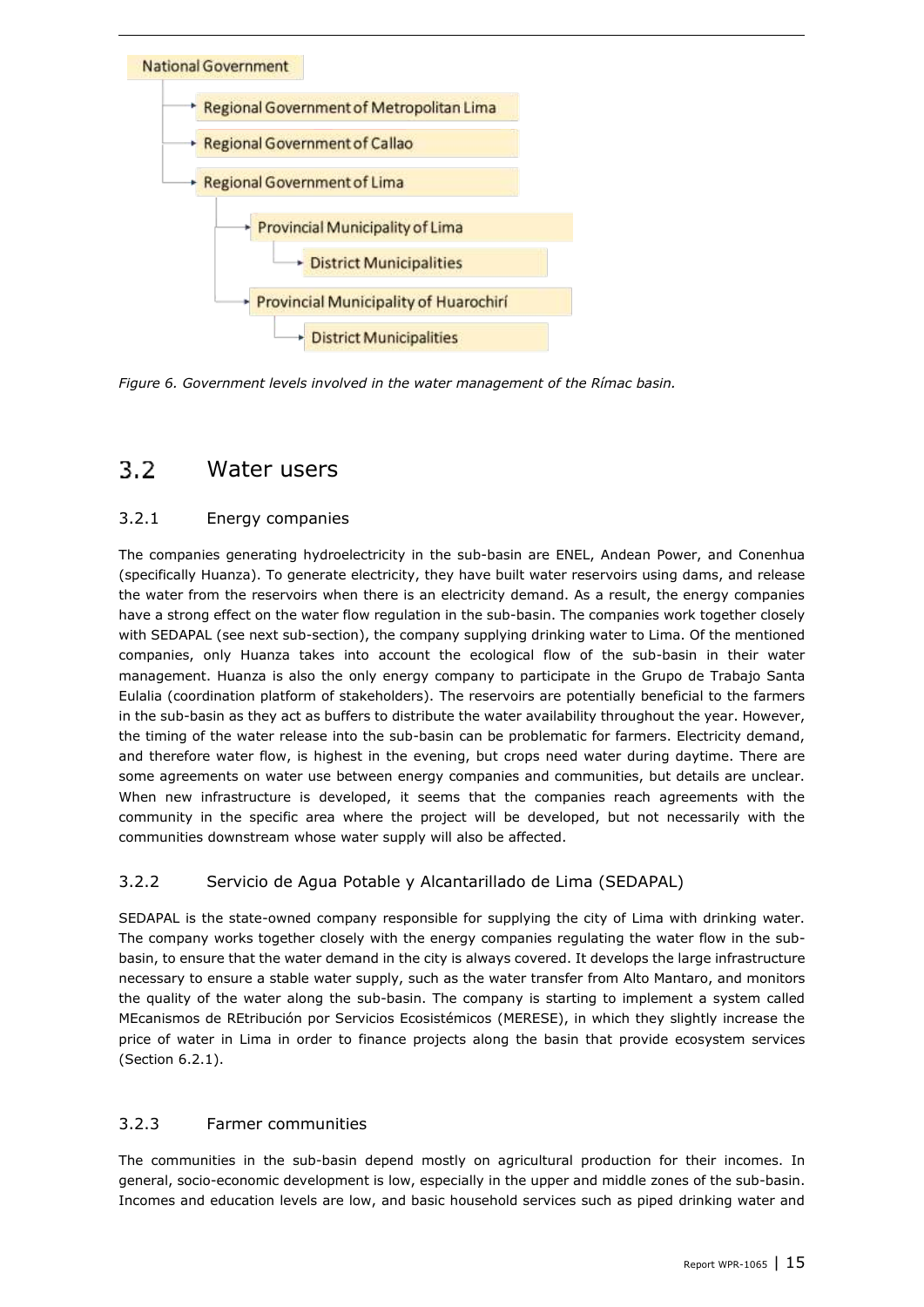electricity are lacking [\(Figure 19](#page-39-0) in the Appendix). The general knowledge level of farmers on water efficient farming practices is limited. Moreover, low income levels have led to migration from the subbasin to Lima, in search of better incomes. This has led to the abandonment of terraces at the mountain slopes and consequently to their deterioration, with negative consequences for water infiltration and erosion (Bedriñana and Susana 2017).

When using water from the sub-basin, farmers can do this either formally, with water use rights registered at the Padrón de Uso Agrario (Registry for agricultural use) of ALA, or informally, without registered water use rights. Informal water use is free, while registered water use must be paid for: users pay a fee for the hydraulic structures to the operator (tarifas) and a fee for the actual water to ALA (retribución económica). To obtain formal water use rights, farmers must organize themselves into Comités de Regantes (irrigation committees). The committees must be registered at the Junta de Usuarios Rímac [\(Figure 7\)](#page-15-2). The Junta de Usuarios represents the farmers in dealing with ALA and at the Consejo de Recursos Hídricos de Cuenca (CRHC, see next section).

In the lower zone of the sub-basin, farmers are generally organized in committees and have registered water use rights. In the middle and upper zones of the sub-basin there is a high degree of informal water use. The disadvantage of informal water use is that, in times of water scarcity, farmers have little legal basis to claim a share in the available water resources. Throughout the scoping study it has also become clear that there are social and economic conflicts between some of the communities, especially in the upper zone. The conflicts are generally driven by differences in interests in the development of large infrastructure projects and by border disputes. Relatively recently, the communities have started working together in the Asociación de Comunidades de Norhuarochirí. This is an association which they have formed to work together in their shared interest in dealings with large energy and mining companies and SEDAPAL.



<span id="page-15-2"></span><span id="page-15-0"></span>*Figure 7. Organization structure of water users for agricultural purposes.*

#### $3.3$ Multi-stakeholder platforms

## <span id="page-15-1"></span>3.3.1 Consejo de Recursos Hídricos de Cuenca Chillón, Rímac, Lurín (CRHC CHIRILÚ)

The CRHC (translated: Water Resource Council, WRC) is a platform where the stakeholders of basins Chillón, Rímac, and Lurín can work together to better coordinate the water management in the basins. It is made up of representatives of the regional governments, the AAA Cañete Fortaleza, universities, agrarian and non-agrarian user organizations, district municipalities, farmer communities. It is chaired by the Regional Government Program of the Metropolitan Municipality of Lima. The main goal of the council is the development of the Plan de Gestión de Recursos Hídricos (PGRH) (translated: Water resources management plan) for the three basins. The council has multiple Grupos de Trabajo (GT) (Working Groups):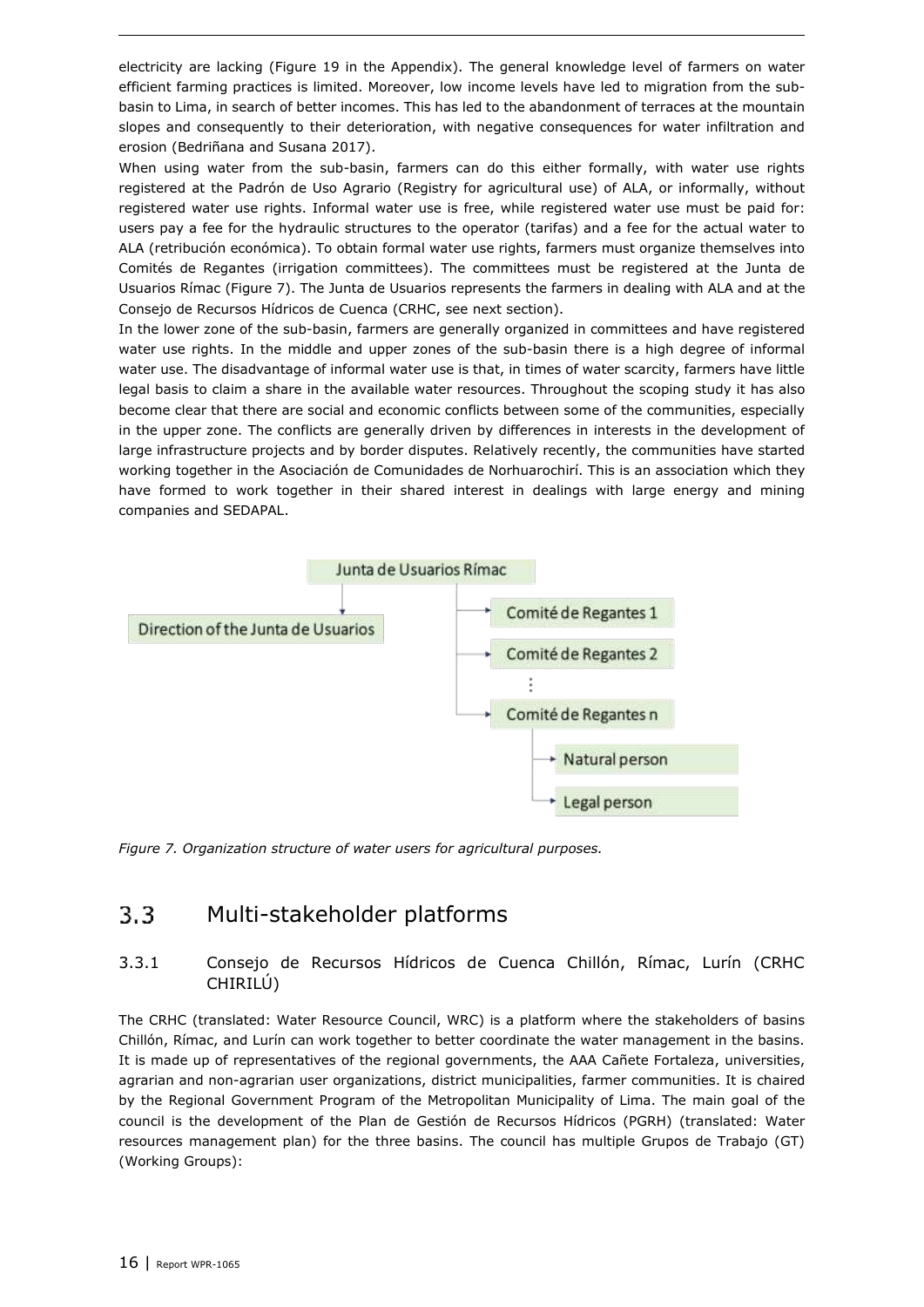- **GT Santa Eulalia:** Developed to improve the integrated water resource management specifically in the Santa Eulalia sub-basin. It used to be the Programa de Agua, Clima, y Desarrollo (PACyD).
- **GT Infraestructura Natural y Conservación de Agua de las Cuenas CHIRILÚ:** Promotes investments to improve water security through ecosystem services.
- **GT Observatorio del Agua:** Its main purpose is to collect information on the basins to feed into decision making of the other working groups.
- **GT Cultura del Agua:** Coordinates activities to improve the general water culture (i.e. appreciation for water value and scarcity) in the basins.
- **GT Plan de Aprovechamiento de Disponibilidades Hídricas:** Develops a yearly plan on water distribution amongst the water users in the basins.

#### <span id="page-16-0"></span>Agricultural Investing Entities  $3.4$

### <span id="page-16-1"></span>3.4.1 Agrobanco

Agrobanco (Agricultural bank) is the most important means of financial support of the government to farmers. Its objective is to promote and facilitate the granting of credit to small farmers in Peru. It focuses on the financial inclusion of small farmers, individually and/or in partnership. Agrobanco administers the Agroperú Fund with MIDAGRI and benefits agricultural producers organized in an associative manner, such as cooperatives, peasant communities, water users, producer associations, among others (Agrobanco 2021). The bank can be approached by farmers looking to invest in improvements to their water management, such as technification of their irrigation systems.

#### <span id="page-16-2"></span>3.4.2 AGRO RURAL

The Programa de Desarrollo Productivo Agrario Rural - AGRO RURAL (Rural Agricultural Production Development Program) is an executing unit attached to MIDAGRI, created in 2008. Its purpose is to promote rural agrarian development through the financing of public investment projects in rural areas with lower levels of economic development (AGRORURAL). The program can be involved in community investments for improved water management in the agricultural sector.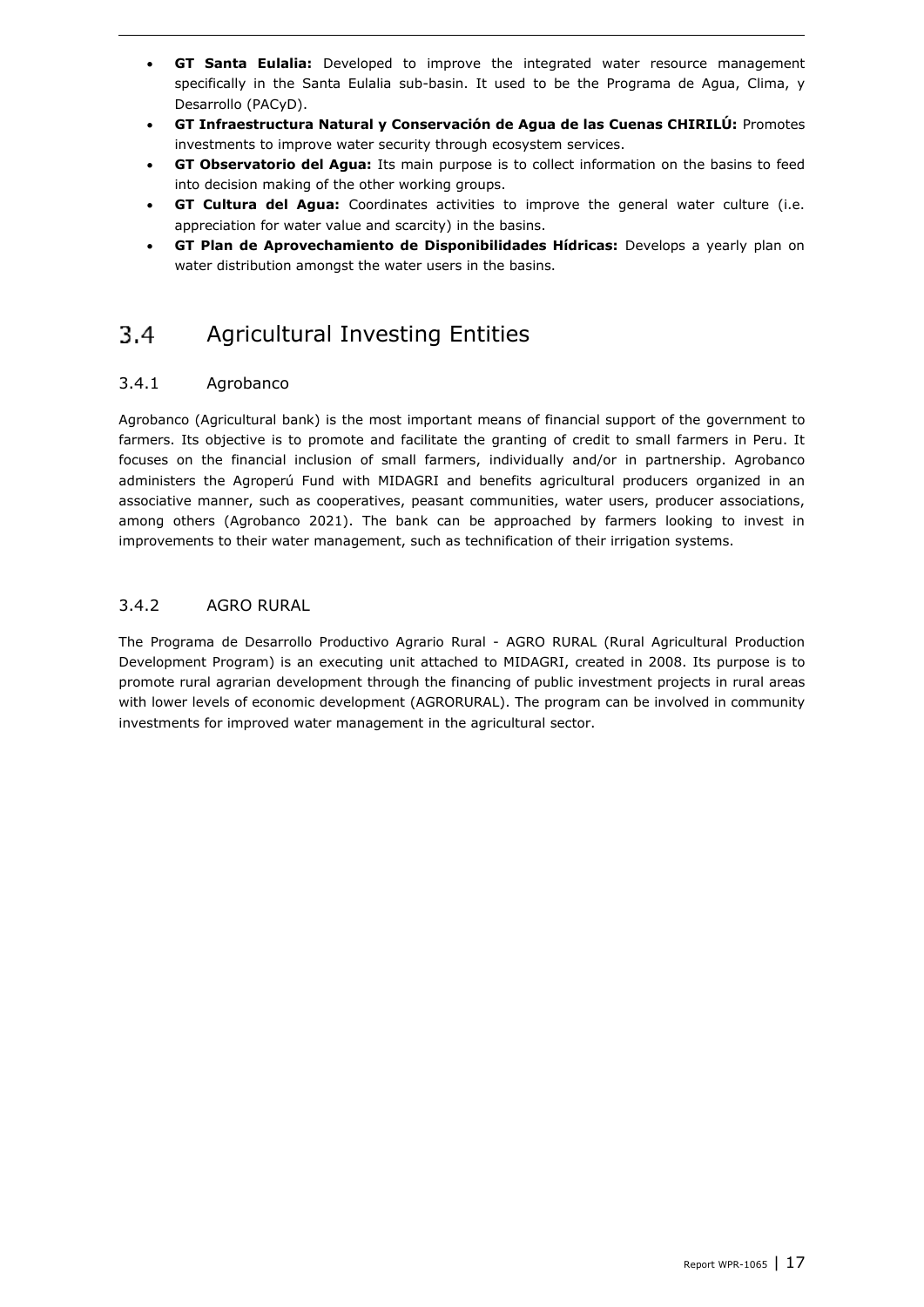<span id="page-17-3"></span>To formulate interventions for the agricultural sector it is first necessary to understand the current situation of agricultural production in the sub-basin. We characterize the most relevant agro-climatic conditions, the terrain characteristics, and the production practices in the next sub-sections.

#### <span id="page-17-0"></span> $4.1$ Agroclimatic conditions

The three most important climatic conditions defining productivity of an area are rainfall, temperature, and relative humidity. They are described below.

#### <span id="page-17-1"></span>4.1.1 Rainfall

The sub-basin has a dry period from May to September, and a rainy period from October to April [\(Figure](#page-17-4)  [8\)](#page-17-4). The monthly rainfall during the wet period is much higher at the upper (±40-120 mm/month) and middle (±10-90 mm/month) zones of the sub-basin than in the lower zone (±10 mm/month). Total precipitation in the upper, middle, and lower zones of the basin is 624, 373, and 27 mm/year respectively. As an indication of order of magnitude, a minimum rainfall of 500 mm/season is considered necessary to sustain viable agricultural livelihoods (Funk, Rowland et al. 2012). Therefore, irrigation is necessary to sustain crop production in the sub-basin. This is especially true for the lower sub-basin, where irrigation is necessary year-round.



<span id="page-17-4"></span>*Figure 8. Monthly precipitation (mm) in the upper, middle, and lower sub-basin. Averages of data from 1990 to 2010. Source: Manco Gómez and Paucar Baldeón (2015)*

#### <span id="page-17-2"></span>4.1.2 Temperature

The temperature in all three zones is quite constant throughout the year [\(Figure 9\)](#page-18-3). In the lower and middle zones the temperature ranges between 15 and 25 °C, which is a suitable temperature range for many crops (Landon 2014). In the upper zone the average temperature is around 5  $\degree$ C. This is quite low and unsuitable for most common food and cash crops. This area is therefore more suitable for fodder production, such as grass and alfalfa, which can grow at relatively low temperatures (Moot, Scott et al. 2000, Mueller 2005). All three zones seem suitable for livestock such as cattle and alpacas, which have a thermoneutral zone between -15 to +25 °C and -15 to +20 °C, respectively (Riek, Brinkmann et al. 2017, Ohnstad 2021).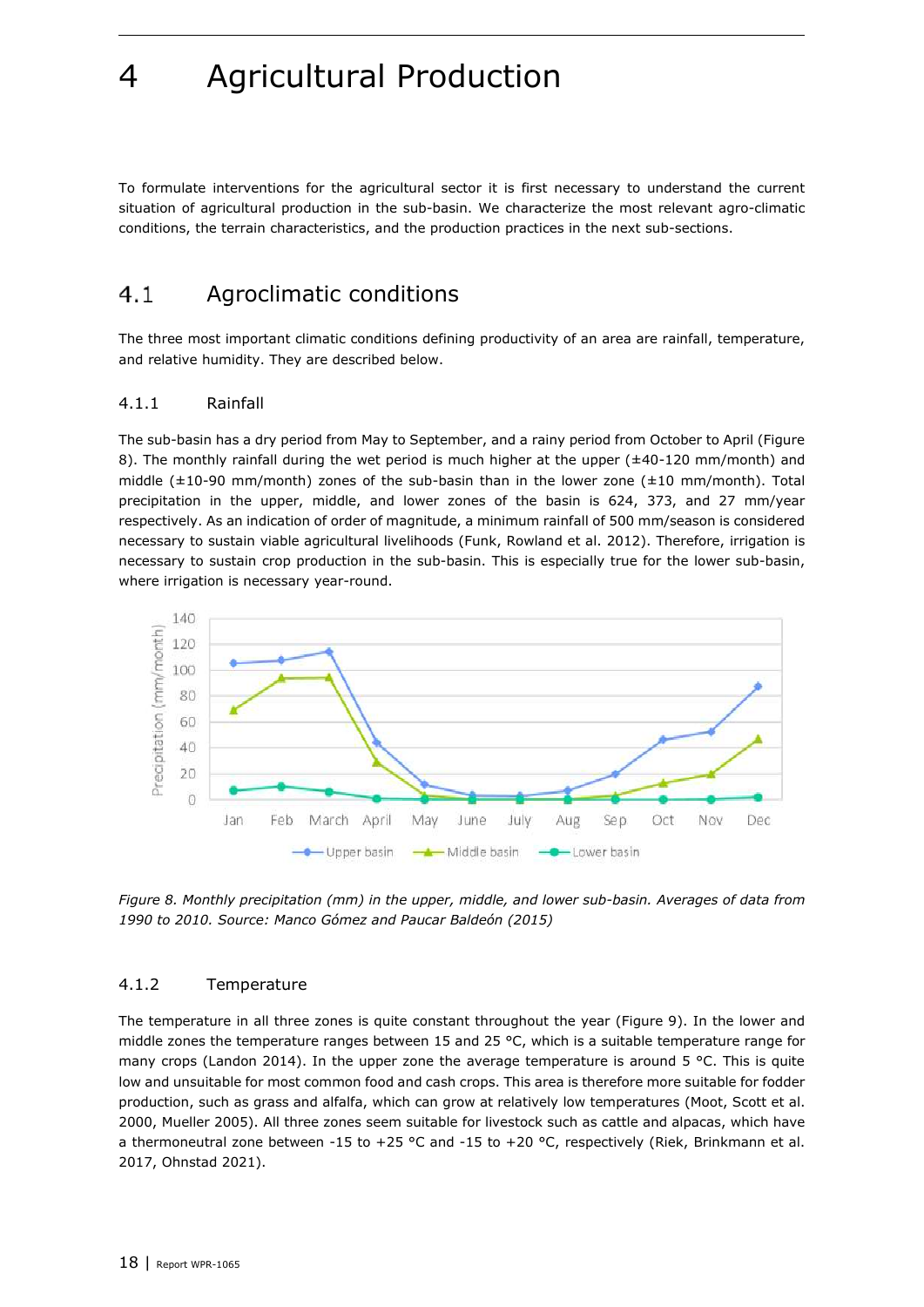

<span id="page-18-3"></span>*Figure 9. Average monthly temperature (°C) in the upper, middle, and lower zones of the sub-basin. Source: (Manco Gómez and Paucar Baldeón 2015)*

#### <span id="page-18-0"></span>4.1.3 Relative humidity

The average relative humidity in all three zones ranges between 64 and 74%. This is a suitable humidity level for most crops. A humidity level that is very low leads to a greater water demand of the crops (especially in combination with high temperatures), and a high relative humidity generally leads to a higher crop disease pressure. As a reference, humidity in The Netherlands is between 68 and 76% (KNMI 2020).



<span id="page-18-1"></span>*Figure 10. Average monthly temperature (°C) in the upper, middle, and lower zones of the sub-basin. Source: Manco Gómez and Paucar Baldeón (2015)*

#### Terrain characteristics  $4.2$

#### <span id="page-18-2"></span>4.2.1 Slope

The sub-basin is located in the outer skirts of the Andes mountains. A large fraction of the terrain in the basin has extremely steep slopes of over 50% inclination [\(Figure 11\)](#page-19-1). Crop production on such steep slopes is almost impossible. The steep slopes can lead to soil erosion and consequently to soil fertility loss. Moreover, at steeper slopes soils are generally shallower, with lower water holding capacity (Sanders 1986). To mitigate erosion risks it is necessary to work with terraces and to use soil conservation techniques.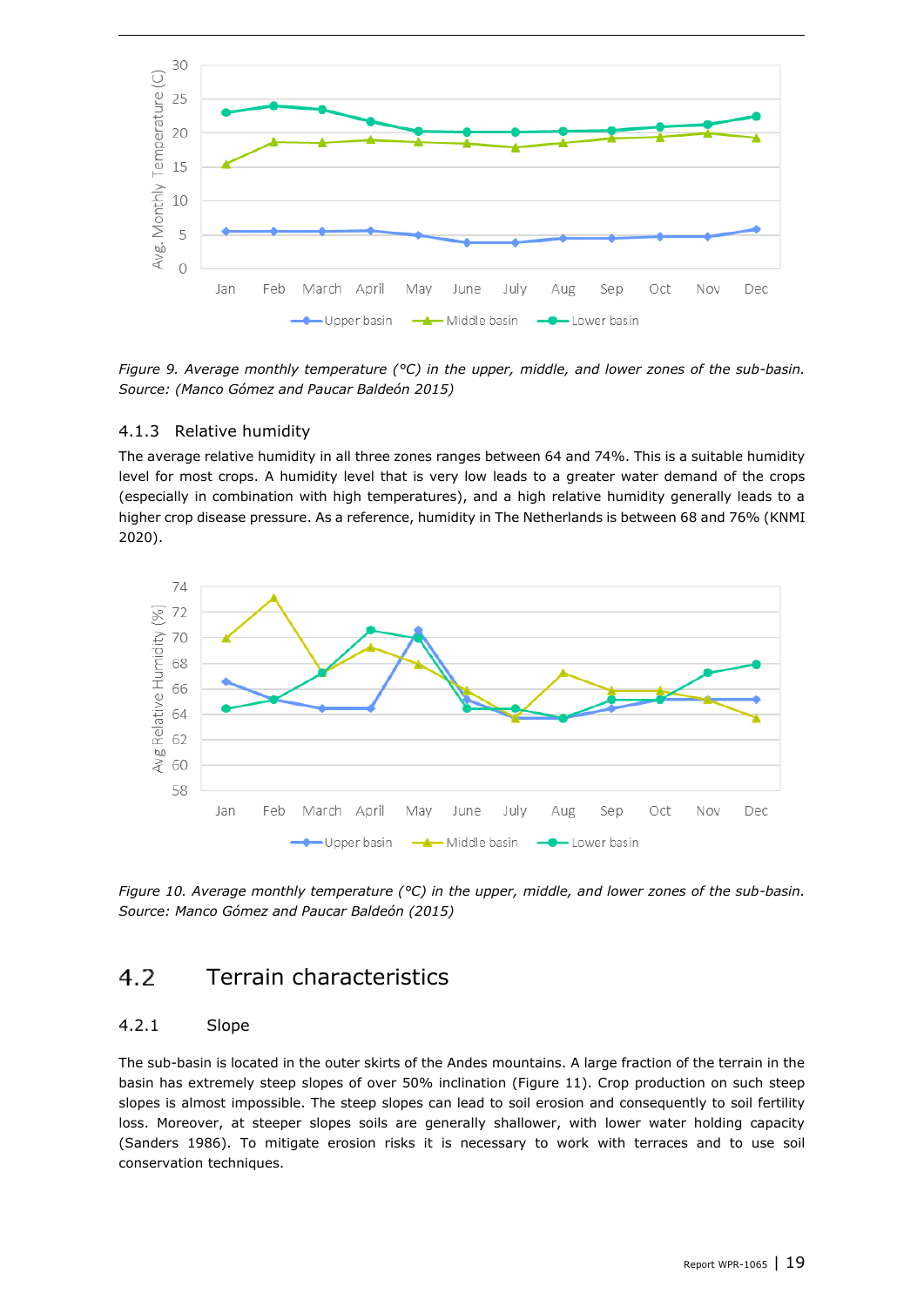

<span id="page-19-1"></span><span id="page-19-0"></span>*Figure 11. Slope (%) in the sub-basin area. Source: Bernales and Mendoza (2021).* 

#### 4.2.2 Soil texture

One of the main components of soil quality is the soil texture. The texture of the topsoil along the subbasin is classified (by majority) as sandy loam in the lower and middle zones, and sandy clay loam in the upper zone. Loams contain sand, clay, and silt particles, and as a result have the ability to retain water relatively well and to also allow for enough drainage to prevent waterlogging<sup>3</sup> (Landon 2014). They are generally considered good agricultural soils. However, other soil characteristics such as rockiness, soil depth, and organic matter content should also be examined to be able to better assess the soil quality.



*Figure 12. Topsoil texture in the Santa Eulalia sub-basin. Source: Fischer, Nachtergaele et al. (2008)*

 $3$  Waterlogging causes damage to plants because the soil contains too much water for too long. The plant roots are not aerated enough and start to rot.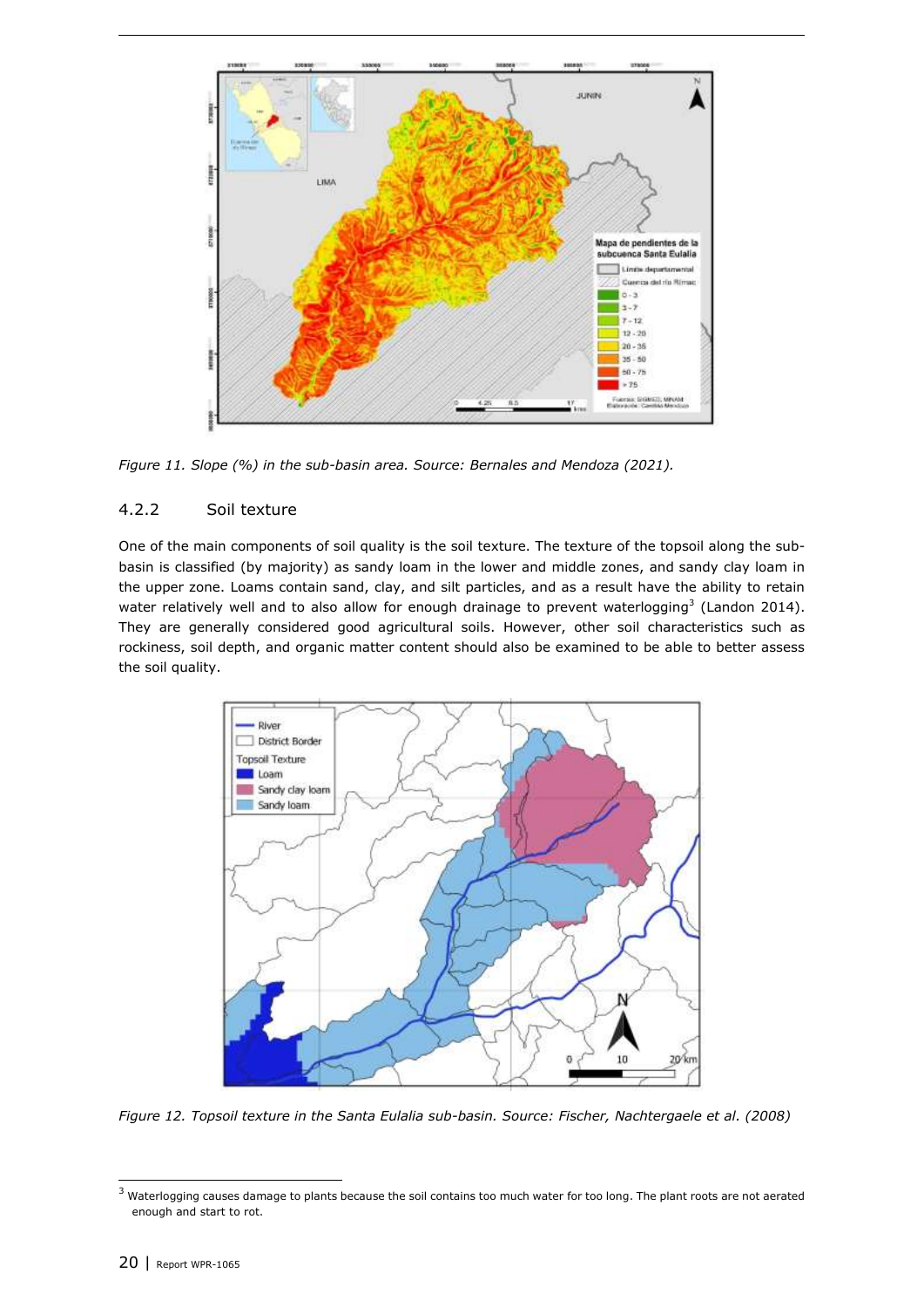#### <span id="page-20-0"></span> $4.3$ Agricultural production structure

In this sub-section the current agricultural production in the three zones of Santa-Eulalia is characterized in general terms. We assess the farm size, cropping area, cropping calendar, water use of the currently cultivated crops, irrigation and other management practices, crop yields, livestock production, and make an overall assessment.

## <span id="page-20-1"></span>4.3.1 Farm size

An important indicator to understand the type of agriculture that is performed in a region is the average farm size. This gives an impression of the intensification level. Throughout the scoping study we did not find a reliable estimate for the average farm sizes in the zones of the sub-basin. Data from the Censo Nacional Agropecuario (national agricultural census) from 2012 is available but has not been analyzed yet due to the time constraint on the project. For now, we therefore rely on the estimate of the Dirección Regional de Agricultura de Lima (DRAL), a regional branch of the ministry of agriculture (MINAGRI) (Sub-section 3.1.1). The census data can be analyzed in a follow-up project to get more accurate values. The average farm size was estimated at 0.5 to 1 ha, and an average parcel size at 0.5 ha (Bernales and Mendoza 2021). This is a quite small farm size and is generally indicative for subsistence agriculture and a low intensification level.

### <span id="page-20-2"></span>4.3.2 Total cropland area

The total cropland area<sup>4</sup> and its spatial distribution was assessed to understand the relative size of the agricultural sector in the sub-basin. [Figure 13](#page-20-3) shows the percentage cropland in each 100x100m cell as estimated by the Copernicus Global Land Cover satellite dataset. Although there are some clusters of cropped areas, in general the cropland area is quite sparse. Notice that the maximum percentage in each cell is only 46% (the darkest blue). The sparseness of the cropland area is related to the extreme steep slopes in the region, which limits cropping.



<span id="page-20-3"></span>*Figure 13. Map of percentage cropland area in each 100x100m cell of the sub-basin. Source: Buchhorn, Smets et al. (2020) (Copernicus Global Land Cover dataset)*

<sup>4</sup> The crop area is the land occupied by annual food crops and perennial food crops; It does not include grassland area. The combination of crop area and grassland area is called agricultural area.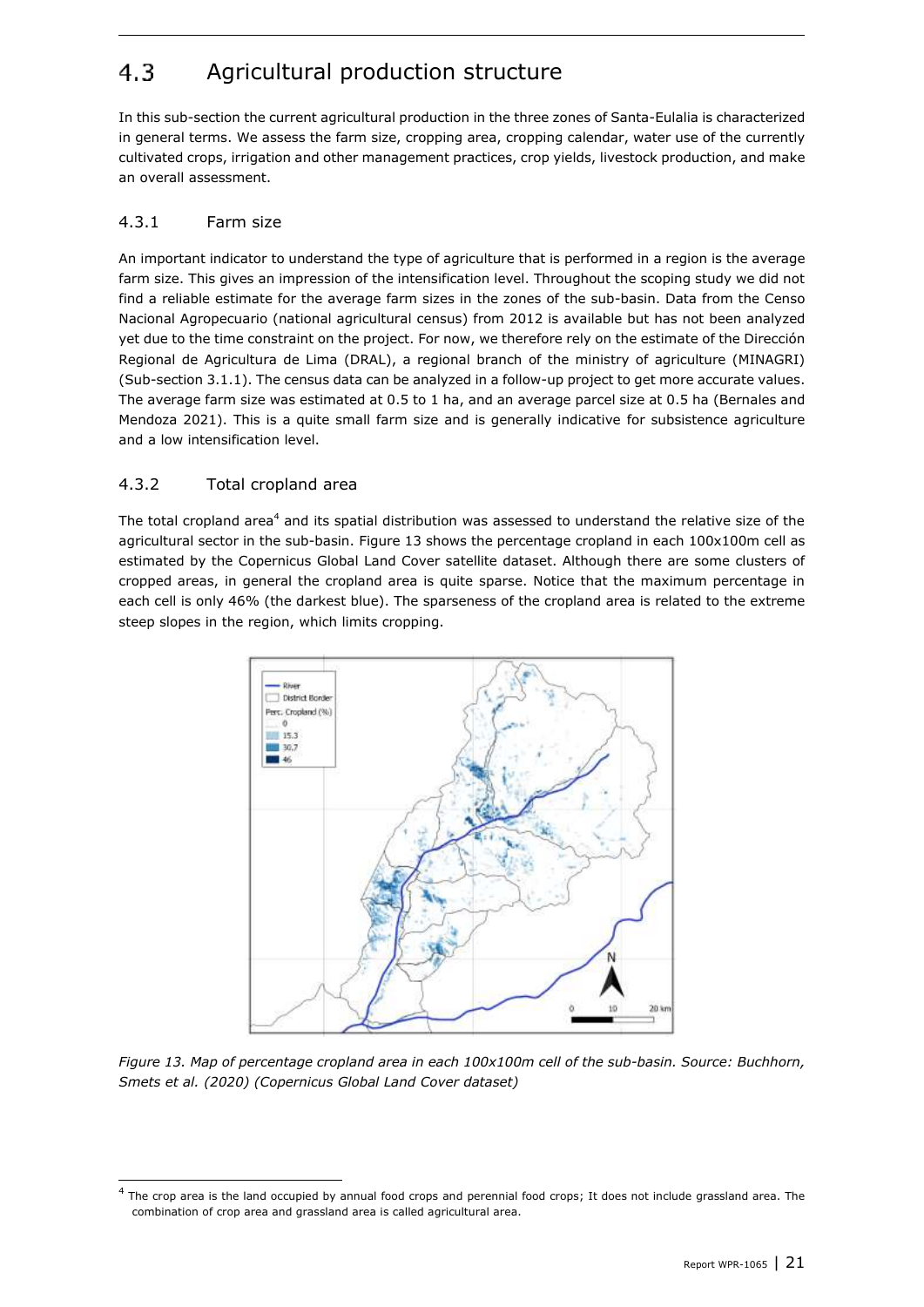The total cropland area in each district is shown in [Figure 14](#page-21-1) as reported by MINAGRI in their Sistema Integrado de Estadística Agraria (SIEA) (MINAGRI 2020) and the area calculated based on the Copernicus satellite data. [Figure 14](#page-21-1) shows a large discrepancy between the two data sources, especially in the middle and lower zones. Due to these differences, the actual cropland area in the sub-basin is uncertain, and the data only provide insight in the orders of magnitude: Each district has approximately somewhere between 100 and 500 ha of cropland, with the exception of San Pedro de Casta and Santa Eulalia, for which MINAGRI reports area 920 and 803 ha, respectively.



<span id="page-21-1"></span>*Figure 14. Cropland area in each district according to data from the Copernicus Global Land Cover dataset (Buchhorn, Smets et al. 2020) and by MINAGRI's Sistema Integrado de Estadística Agraria (MINAGRI 2020)*

#### <span id="page-21-0"></span>4.3.3 Relative crop area

The three zones of the sub-basin produce different crops due to their differences in climate. To provide an overview of the most important crops in each zone, we used the crop areas reported in the SIEA 'Calendario de Siembras y Cosechas'. However, the sum of the areas of all crops was not equal to the total cropland area reported in the SIEA, so the quality of the crop area data is unclear. We use the data to get an impression of the relative importance of the crops in each zone, as is shown in [Figure 15.](#page-22-1) The results show that in the upper sub-basin the most common crop is alfalfa, which is used as a fodder crop for livestock. Other than that, they produce legumes (peas and beans), maize, and tubers (potato and olluco), which are generally subsistence crops when produced at such a small scale. In the middle and lower sub-basin, the dominating crops are avocado and custard apple (chirimoya), produced as cash crops, with a much smaller fraction of food crops. The relative importance of the crops indicated by the data was in line with the qualitative characterization of the basin given by the DRAL (Bernales and Mendoza 2021).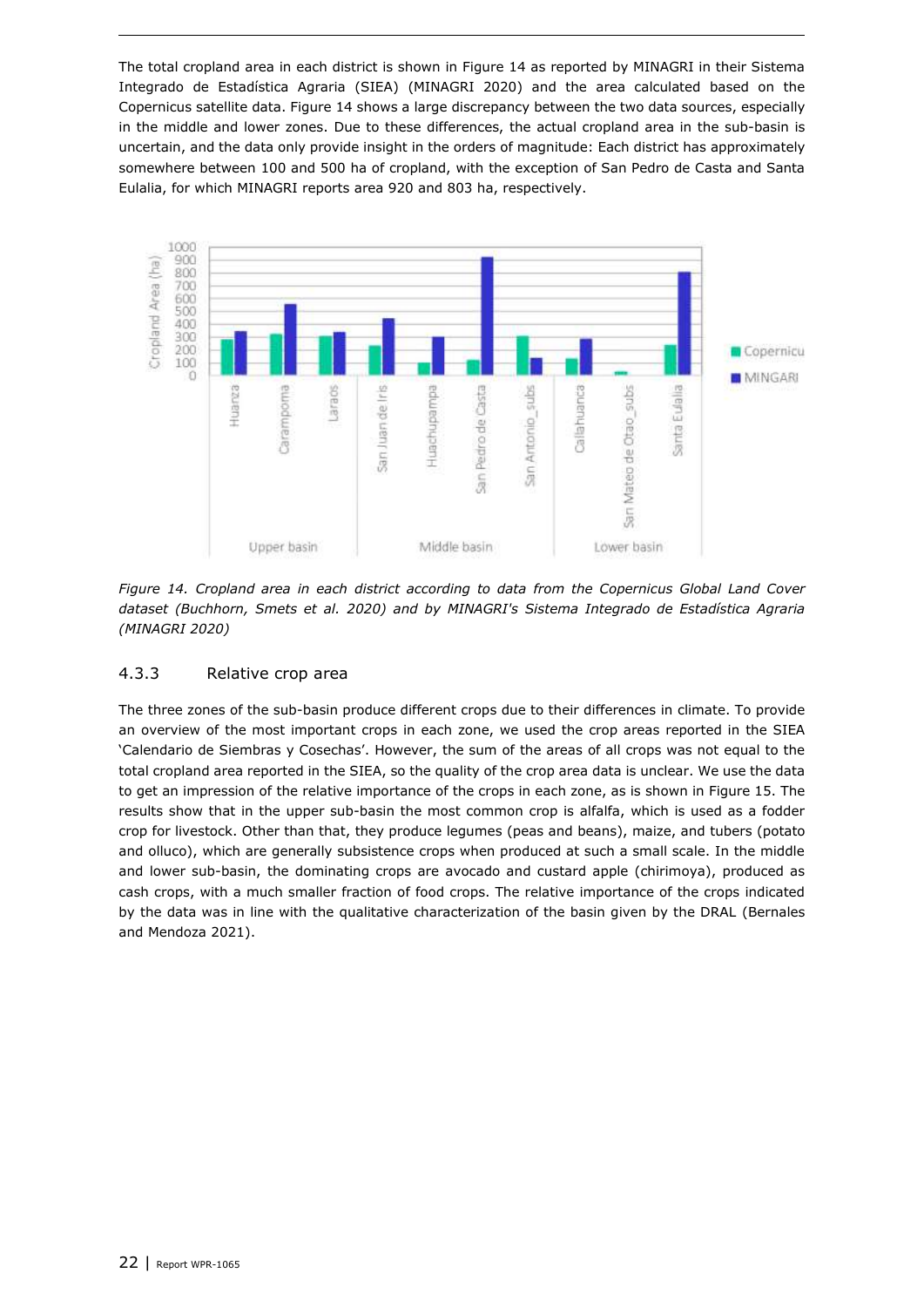

<span id="page-22-1"></span>*Figure 15. Percent of cropland area dedicated to each crop in each sub-basin zone. Source: MINAGRI (2020)*

#### <span id="page-22-0"></span>4.3.4 Cropping calendar

The cropping calendar in each zone of the sub-basin is shown in [Table 2](#page-22-2) to [Table 4](#page-23-1) for the three subbasin zones. In the upper basin, alfalfa and grasses are grown year-round. Peas and olluco are only grown in the rainy season. Common crop rotations are maize with potato and beans with amaranth (kiwicha), which are all grown in both the dry and the rainy season. In the middle and lower zone of the sub-basin, fruit trees (avocado and custard apple) are grown year-round. However, in the middle zone food crops such as maize, potato, beans, cereals, and vegetables are grown mostly in the dry season, while in the lower zone these crops are grown in the rainy season.

<span id="page-22-2"></span>*Table 2. Cropping calendar in the upper zone of the sub-basin. Crop 1 is grown in months shaded yellow and Crop 2 in months shaded green. Rainy season months are shaded blue. Source: Manco Gómez and Paucar Baldeón (2015)*

|           | Crop 2   | Jan | Feb |  | Mrch April May June July | Aug | Sept | Oct | <b>Nov</b> | Dec. |
|-----------|----------|-----|-----|--|--------------------------|-----|------|-----|------------|------|
|           | Potato   |     |     |  |                          |     |      |     |            |      |
|           | Maize    |     |     |  |                          |     |      |     |            |      |
| Beans     | Amaranth |     |     |  |                          |     |      |     |            |      |
|           | Beans    |     |     |  |                          |     |      |     |            |      |
|           |          |     |     |  |                          |     |      |     |            |      |
| Peas      |          |     |     |  |                          |     |      |     |            |      |
| Alfalfa + |          |     |     |  |                          |     |      |     |            |      |
| Grasses   |          |     |     |  |                          |     |      |     |            |      |

*Table 3. Cropping calendar in the middle zone of the sub-basin. Crops are grown in months shaded yellow. Rainy season months are shaded blue. Source: Manco Gómez and Paucar Baldeón (2015)*

|         | Jan | Feb |  | Mav | June | Aua | Sep | Oct | Nov | Dec |
|---------|-----|-----|--|-----|------|-----|-----|-----|-----|-----|
|         |     |     |  |     |      |     |     |     |     |     |
|         |     |     |  |     |      |     |     |     |     |     |
|         |     |     |  |     |      |     |     |     |     |     |
|         |     |     |  |     |      |     |     |     |     |     |
|         |     |     |  |     |      |     |     |     |     |     |
| r trees |     |     |  |     |      |     |     |     |     |     |
|         |     |     |  |     |      |     |     |     |     |     |
| песает  |     |     |  |     |      |     |     |     |     |     |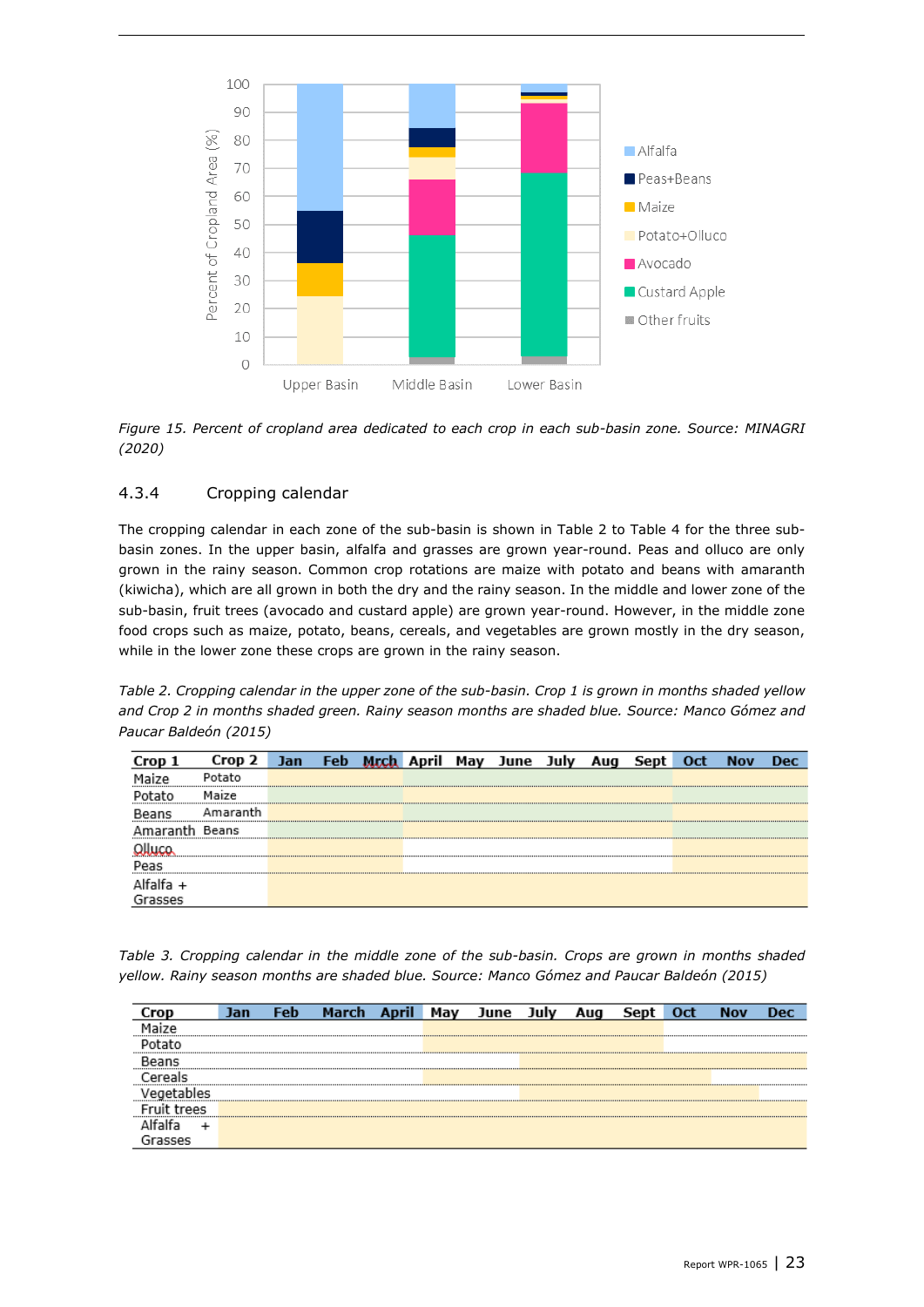<span id="page-23-1"></span>*Table 4. Cropping calendar of crops in the lower zone of the sub-basin. Crops are grown in months shaded yellow. Rainy season months are shaded blue. Source: Manco Gómez and Paucar Baldeón (2015)*

|           | Jan | -en | March | Mav | June | JUI) | AUC | Sept | Oct | <b>Nov</b> | Dec |
|-----------|-----|-----|-------|-----|------|------|-----|------|-----|------------|-----|
|           |     |     |       |     |      |      |     |      |     |            |     |
| uetables  |     |     |       |     |      |      |     |      |     |            |     |
| Peas      |     |     |       |     |      |      |     |      |     |            |     |
| Reans     |     |     |       |     |      |      |     |      |     |            |     |
| uit trees |     |     |       |     |      |      |     |      |     |            |     |
|           |     |     |       |     |      |      |     |      |     |            |     |
| accor.    |     |     |       |     |      |      |     |      |     |            |     |

#### <span id="page-23-0"></span>4.3.5 Crop water use

From interviews with DRAL, it also became clear that the sub-basin is going through a shift in crop production. Farmers are moving from subsistence food crops, such as maize, potatoes, and beans, to fruit crops such as avocado and custard apple, as cash crops for the international market. This shift in the type of crop production can have an impact on the sector's water demand, as crops differ in water demand. We estimated the water demand on a yearly basis in [Figure 16,](#page-23-2) expressed as evapotranspiration. From this analysis, we can conclude the following points:

- For all crops in the figure, water demand is greater if the crop is produced lower in the sub-basin. This is likely due to the higher temperature in the lower region.
- Perennial fruit trees have a water demand that is about twice as high as the annual food crops. Alfalfa and grasses also have a much greater water demand than the food crops. This difference in water demand between the crops is partly because the fruit trees and fodder crops are grown all year round, whereas the food crops are only grown for five to six months of the year. Moving from food crops to fruit trees could therefore be placing an increasing strain on the sub-basin's water resources.
- The food crops have a fallow period of around six months, in which the area can be left bare or a cover crop can be grown on it. A cover crop can help reduce erosion problems, but it is unclear how common this practice is amongst farmers at the moment. Any water demand by cover crops is not included in the estimates in [Figure 16.](#page-23-2) It is possible that the positive effect of cover crops against erosion could be offset by an increased water demand. Further research into crop water balances would be necessary to better estimate the effect of the crop transition from food to fruit crops on the sub-basin's water demand.



<span id="page-23-2"></span>*Figure 16. Actual Evapotranspiration (ETc, in mm/ha/year) for different crops in the upper, middle, and lower zones of the sub-basin. ETc was calculated as the sum of the ETc in each month of the growing season. Each month's ETc was calculated as ETc = ETp\*Kc, with ETp = potential evapotranspiration and Kc = crop coefficient. We assume a single growing season per year. Evaporation from the soil or evapotranspiration of cover crop during fallow months was not included. ETp and Kc values were obtained from Manco Gómez and Paucar Baldeón (2015).*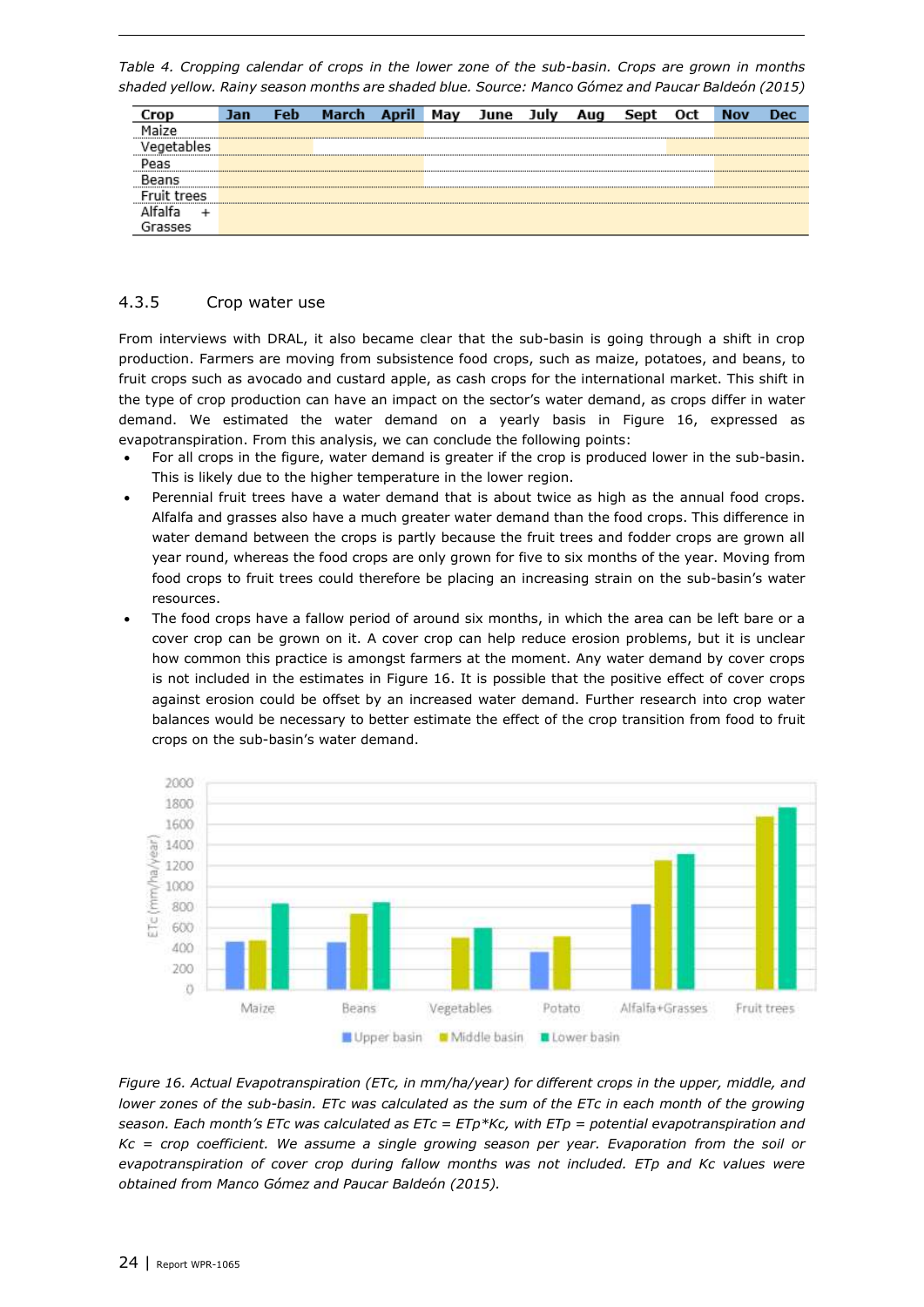### <span id="page-24-0"></span>4.3.6 Irrigation management

According to the national agricultural census data from 2012, as analyzed by GRADE (2018), almost all cultivated land in the sub-basin is irrigated (92 to 99%). Of the irrigated land, the vast majority is irrigated using flooding (i.e. gravity) systems. This was confirmed by the interviews with DRAL and the ALA. Although flooding irrigation systems have the advantage of having low investment costs, they also have a very low irrigation efficiency. The OECD (2020) reported that most of the water extracted for irrigation (65%) is lost due to inefficient irrigation systems in Peru. Estimated total efficiency of water use in irrigation systems was approximately 35%, which is considered poor performance and is mainly due to leaking distribution systems and the extensive use of unimproved gravity or flood irrigation methods. The low irrigation efficiency leads to greater water use per kg product, and therefore places a strain on the sub-basin's water demand.

| Table 5. Percentage cultivated land in the sub-basin that is irrigated (column 1), and percentage of    |
|---------------------------------------------------------------------------------------------------------|
| irrigated land using flooding, sprinkler, and drip systems (columns 2 to 4). Source: GRADE (2018). Data |
| from 2012.                                                                                              |

|                   | Crop Area<br>Irrigated (%) | Flooding $(% )$ | Sprinkler (%) | Drip $(%$ |
|-------------------|----------------------------|-----------------|---------------|-----------|
| Upper Zone        | 92                         | 99.6            | 0.4           | 0.0       |
| Middle Zone       | 98                         | 100.0           | 0.0           | 0.0       |
| <b>Lower Zone</b> | 99                         | 99.8            | 0.0           | 0.2       |

#### <span id="page-24-1"></span>4.3.7 Other management practices

Aside from irrigation, other management practices by farmers were also investigated in the interview with the DRAL and are reported i[n Table 6.](#page-24-3) No quantitative data was found on this other than the national agricultural census, which will be analyzed in the follow-up project. Management practices give an indication of the general level of production intensification. From the results, it seems that farmers use very few external inputs, with little to no fertilizers nor crop protection products. Although this can be beneficial to the local biodiversity due to the lack of chemicals lost to the environment, low input systems generally lead to a low productivity. Improved crop varieties and livestock breeds with higher yields are also not commonly used. Low productive systems have the disadvantage of needing more land than high productive systems to achieve the same total production and, therefore, lead to a greater water demand.

<span id="page-24-3"></span>

|                             | Table 6. Common management practices in the Santa Eulalia sub-basin according to the DRAL. Source: |  |  |  |  |
|-----------------------------|----------------------------------------------------------------------------------------------------|--|--|--|--|
| Bernales and Mendoza (2021) |                                                                                                    |  |  |  |  |

| <b>Management Practice</b>               | <b>Common Practice</b> |
|------------------------------------------|------------------------|
| Use of chemical fertilizer               | Limited                |
| Use of organic fertilizer                | Yes                    |
| Use of improved crop varieties           | No                     |
| Use of improved livestock breeds         | No                     |
| Use of chemical crop protection products | No                     |
| Use of chemical herbicides               | No                     |

### <span id="page-24-2"></span>4.3.8 Crop yields

The yield levels also give an impression of the level of agricultural intensification in the sub-basin. Subbasin yield levels as reported in the SIEA are shown in [Figure 17.](#page-25-2) As a reference, average crop yields at the national level are also shown. For all crops, yields in the sub-basin are much lower than the national average yield. This is in line with the low intensity management that was found.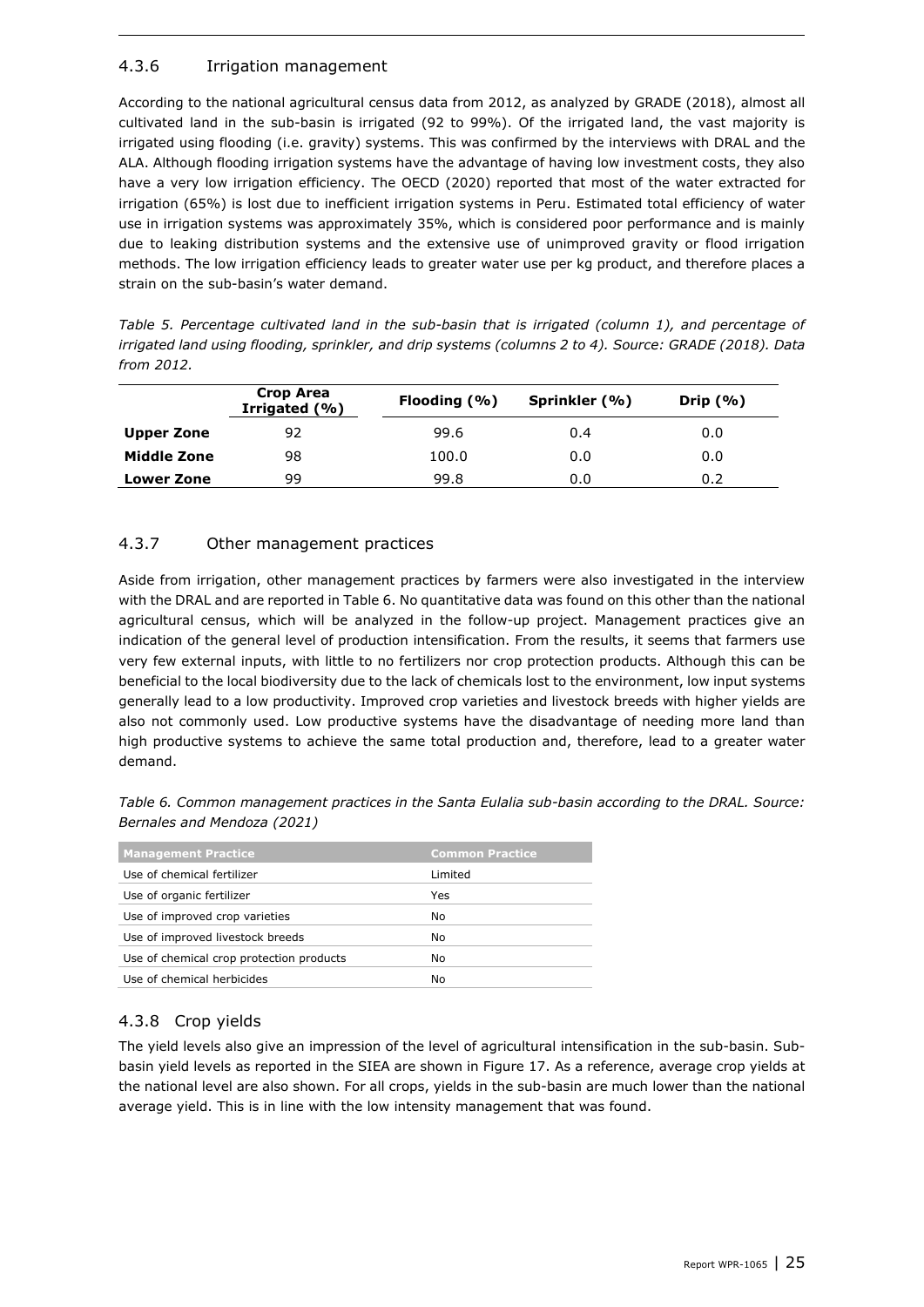

<span id="page-25-2"></span>*Figure 17. Crop yields in the Santa Eulalia sub-basin (source: MINAGRI (2020) ) and at the national level (source: FAO (2020)).* 

#### <span id="page-25-0"></span>4.3.9 Livestock & Fisheries

Based on the interviews performed with stakeholders, there are five fish farms in the sub-basin, three in the upper zone and two in the lower zone. However, they appear to be in a poor condition, but their economic performance is not known.

Livestock production is common in the sub-basin [\(Figure 18\)](#page-25-3). Most of the livestock is kept in the upper zone, and some in the middle zone. Predominant types of livestock are bovines, sheep, alpacas, and llamas, with the latter three kept for their wool and the bovines for dairy. Most animals are local breeds [\(Table 6\)](#page-24-3). No data was found on livestock productivity.



<span id="page-25-3"></span>*Figure 18. Number of animals of different types of livestock kept in the upper, middle, and lower zones of the sub-basin. Source: Manco Gómez and Paucar Baldeón (2015). Data from 2012.* 

#### <span id="page-25-1"></span>4.3.10 In summary

Overall, the agricultural production in the Santa Eulalia can be characterized as follows:

- Most agricultural activities are performed on small farms between 0.5 and 1 hectare. The intensity of management is low, with low inputs and non-improved crop varieties and livestock breeds.
- Almost all crop land is irrigated, practically all through flood irrigation.
- In the upper zone of the sub-basin the climate is unsuitable for most annual and perennial crops. Farms are generally dedicated to livestock production (bovines, sheep, alpacas, and llamas), and produce alfalfa and grasses for fodder. Some subsistence crops such as maize, potatoes, and legumes are also common. This is the zone with most rainfall and lowest temperatures, and therefore requires the least irrigation.
- The middle zone of the sub-basin has more suitable temperatures for crop production. It has some livestock production (bovines, sheep, and goats), with alfalfa and grass production for fodder. The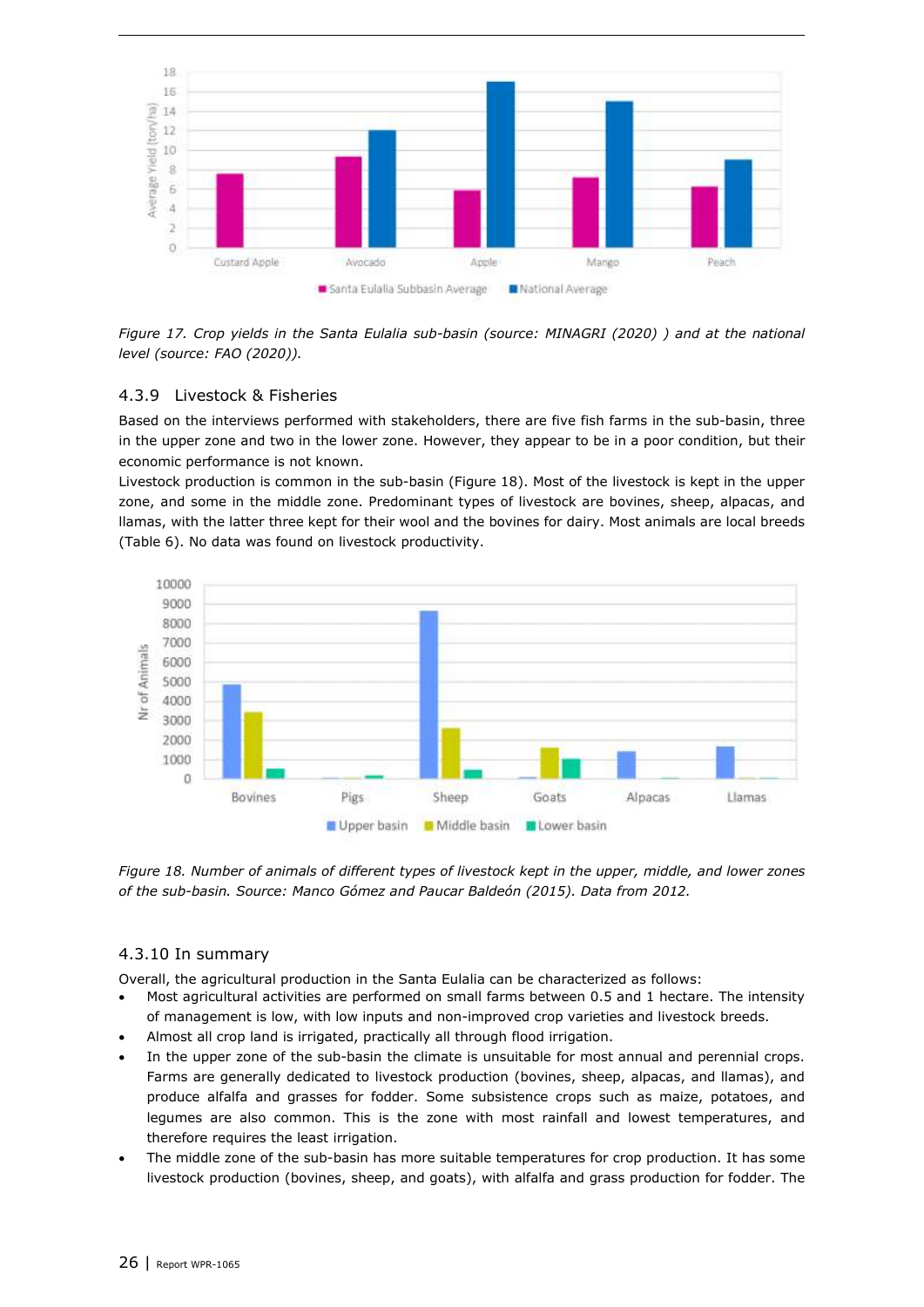area also produces custard apple and avocado for the export market, and some subsistence crops for home consumption.

- The middle and lower zone of the basin are mainly used to produce custard apple and avocado. These zones receive little rainfall, also in the rainy season, and agriculture requires year-round irrigation.
- The sub-basin has seen a shift in production from subsistence crops (maize, potato, beans) to fruit production (custard apple and avocado) as cash crops. This could lead to a greater crop water demand, but further research is needed to confirm this.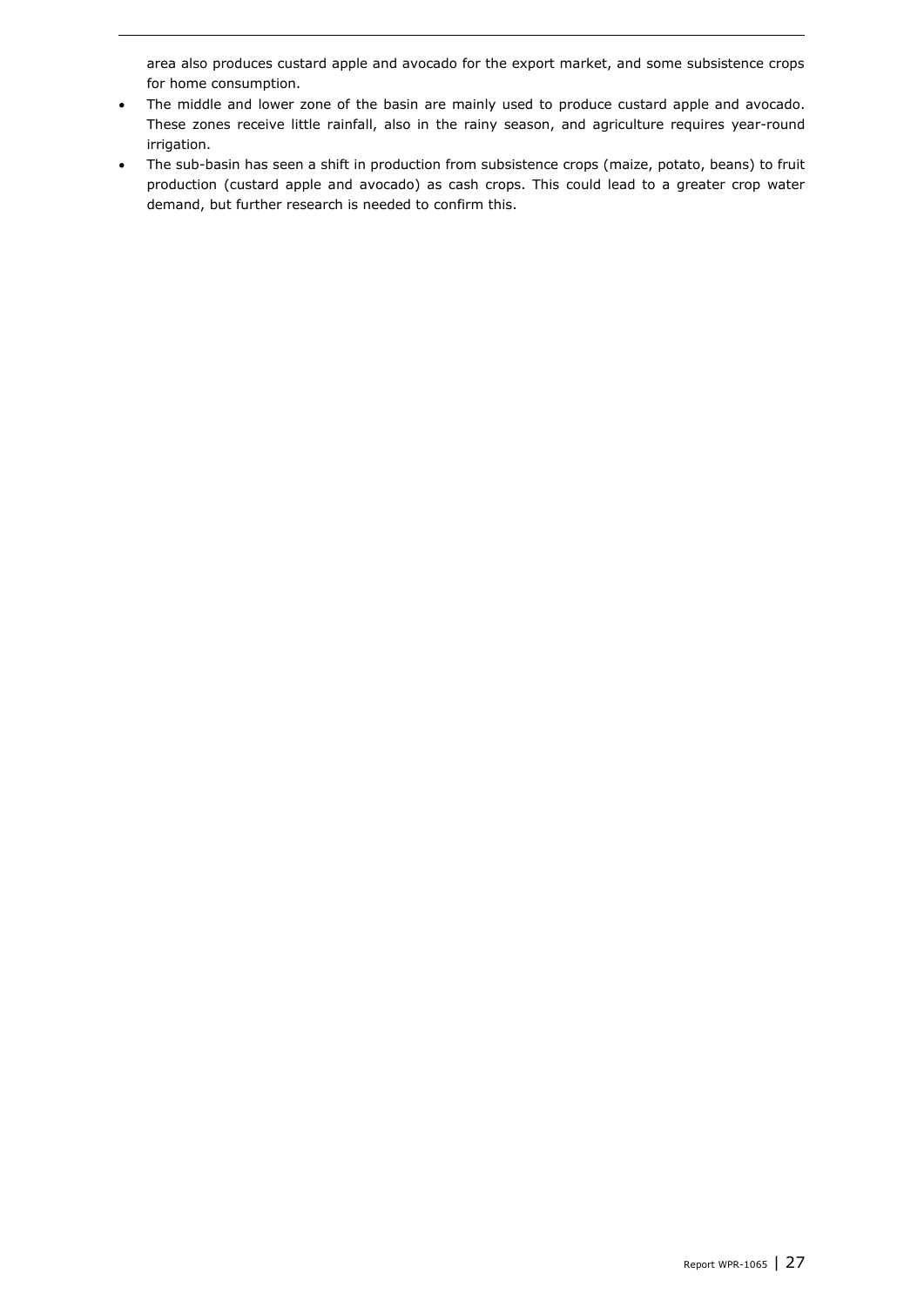## <span id="page-27-1"></span>5 Problem and Trade-off Analysis

#### <span id="page-27-0"></span> $5.1$ Problem Analysis

Based on the information gathered on the current situation in the sub-basin in Chapters [2](#page-8-3) to [4,](#page-17-3) we identified the main problems and unraveled the drivers behind them. In this section, we outline our three main identified problems and their root causes. Issues which are still uncertain are followed by a question mark.

#### **Problem 1: Scarce water available for WASH in the city of Lima**

1. The main drivers identified behind this are:

- 1.1. There are long periods in the year with little to no rainfall
- 1.2. There is a decreasing water supply in the Rímac basin due to melting glaciers as a result of increasing temperatures (?)
- 1.3. There is a competing water demand for agriculture along the Rímac basin
- 1.4. There is a misalignment in time between the demand for water and electricity (water demanded during the day, electricity in the evening)
- 1.5. Water reservoir capacity in Lima is limited (?)

#### **Problem 2: Scarce water available for agricultural production in the Santa Eulalia sub-basin**

The main drivers identified behind this are:

- 1. Water **supply** for agriculture is limited
	- 1.1. There are long periods in the year with little to no rainfall
	- 1.2. Groundwater levels are decreasing (?). This might be occurring due to:
		- 1.2.1. Groundwater use for agriculture
		- 1.2.2. Deforestation (effects on hydrology are uncertain). This might be occurring due to:
			- 1.2.2.1. Land expansion for agriculture (?)
			- 1.2.2.2. Land expansion for mining (?)
		- 1.2.3. Reduced water infiltration in upper basin crop areas. This is occurring due to:
			- 1.2.3.1. Poor maintenance of the terraces (leading to run-off). Due to:
				- 1.2.3.1.1. Migration to the city
	- 1.3. Misalignment in water discharge (in quantity and time) between hydroelectric companies and farmers in the middle and low zones. Water supply is not available to farmers when they need it. This occurs because:
		- 1.3.1. Peak demand for electricity occurs during the evening (6-10 pm)
		- 1.3.2. Demand for irrigation water occurs during daytime, when crops photosynthesize and farmers work
		- 1.3.3. There is weak cooperation and agreements between farming communities downstream and energy companies upstream
- 2. Water **demand** by agriculture is (unnecessarily) high. This is mainly because of:
	- 2.1. Inefficient irrigation practices (irrigation through flooding, water supply is higher than crop needs). These practices are used by farmers because:
		- 2.1.1. Tradition and knowledge level. Flooding irrigation is what the farmers are familiar with.
		- 2.1.2. Investment costs for flood irrigation are low
	- 2.2. Conveyance losses in the water channels due to poor maintenance of the channels.
	- 2.3. Transition of farmers to crops with higher water demand (?). This is occurring because: 2.3.1. New (fruit) crops have higher value and lead to greater income
	- 2.4. Low level of formality and organization (comités and juntas) between farmers in the upper basin resulting in uncontrolled water use. This is because: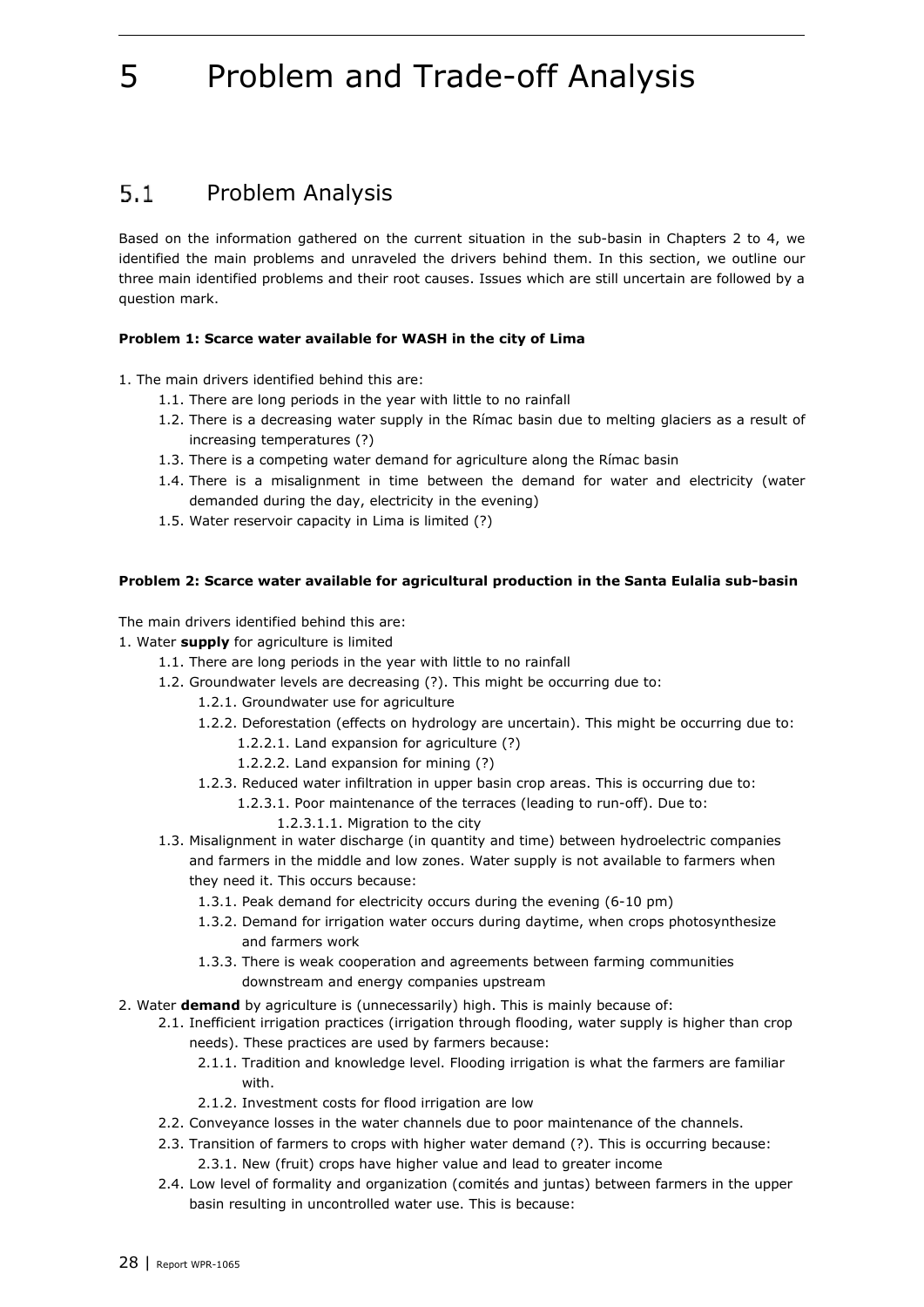- 2.4.1. Land tenure of farmers is weak. (?) Without land tenure it is not possible to get registered water rights (?).
- 2.4.2. There are ongoing conflicts between communities (a) about community borders and (b) about infrastructure development by SEDAPAL, energy companies, and mining companies.
- 2.4.3. There is generally a low level of development and education, associated with the upper basin's remoteness and limited work opportunities

#### **Problem 3: Low drinking water quality for communities in the sub-basin.**

The main drivers that were identified for this problem are:

- 1. Sanitation services are decentralized, so each community must make its own arrangements for water sanitation.
- 2. There is a limited budget available at municipalities for WASH, while investment costs for sanitation infrastructure are high
- <span id="page-28-0"></span>3. Contamination of water by communities in the sub-basin

#### $5.2$ Trade-offs and synergies

Using the problems analysis from the previous section, we can identify potential trade-offs and synergies that are at play. Trade-offs occur in situations where a resource is limited, as is the case with water in the Santa Eulalia sub-basin. Because of this, a trade-off will always involve a win-lose situation, in which for one side or aspect to gain, the other must give. If this is not the case and there is a possibility of a win-win situation, we do not consider this a trade-off but rather a synergy. In a trade-off situation it is necessary to find a balance such that all parties are satisfied. This is especially important in a case where there is an imbalance of power between the involved stakeholders, when the decision on who gives and who takes falls in the hands of only one of the involved parties. Understanding trade-offs and synergies is essential for a nexus approach, because it gives insight into (a) where the bottlenecks are in a system and (b) the impact that potential interventions would have not only on the intended beneficiary but also on other stakeholders in different sectors.

The identified trade-offs and synergies are shown in [Table 7.](#page-29-0) For this analysis, we consider a trade-off a situation in which a sectoral choice is beneficial for the sector, and in doing so has a detrimental impact on either another sector or on a different aspect of the own sector. If the choice were inverted, then the impact would also be inverted. For example, if SEDAPAL would choose to allocate more water for WASH in the city of Lima, that would potentially lead to less water available for agriculture and WASH for farmers and communities in the sub-basin (assuming all else in the system remains the same). We consider a synergy a situation in which the choice by one sector leads not only to a beneficial impact for the own sector, but also for another sector. This is also how the trade-offs and synergies in [Table 7](#page-29-0) should be read.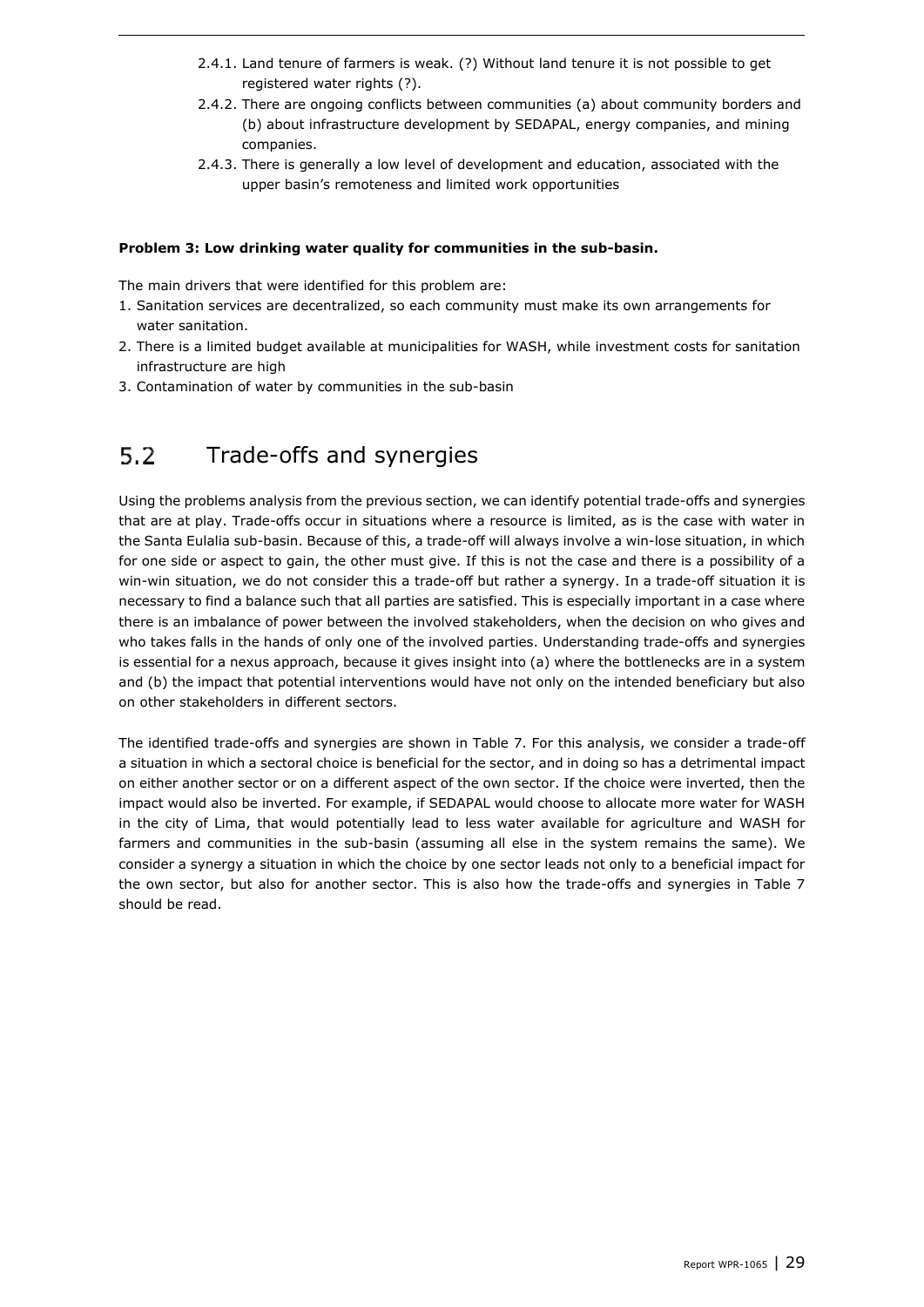*Table 7. Potential trade-offs and synergies identified in the water management of the Santa Eulalia sub-basin. Each delineated set of rows represents a trade-off or synergy. The choice made in column 1 by the sector stakeholder(s) in column 2 has a positive (blue) or negative (red) effect stated in column 3 on the sector stakeholder(s) in column 4.* 

<span id="page-29-0"></span>

| <b>Choice</b>                                                                    | By                                     | <b>Potential effect of choice</b>                                                                      | For                        |
|----------------------------------------------------------------------------------|----------------------------------------|--------------------------------------------------------------------------------------------------------|----------------------------|
| More water for WASH in Lima                                                      | Citizens of Lima<br>(SEDAPAL)          | Less water available for agriculture and WASH in sub-basin                                             | Farmers + Communities      |
| More regulated water flow through reservoirs for energy<br>production            | Energy companies<br><b>SEDAPAL</b>     | Water availability is better spread throughout the year for<br>agriculture and WASH in the sub-basin   | Farmers                    |
|                                                                                  |                                        | Water availability is better spread throughout the year for WASH in Citizens of Lima (SEDAPAL)<br>Lima |                            |
| More electricity available during peak hours (evening) in<br>Lima                | Citizens of Lima<br>(Energy companies) | Less water available for WASH in Lima during daytime                                                   | Citizens of Lima (SEDAPAL) |
|                                                                                  |                                        | Less water available for agriculture and WASH in sub-basin during<br>daytime                           | Farmers + Communities      |
| More land used for agriculture, urbanization, and mining<br>(deforestation)      | Farmers<br>Mining companies            | Less groundwater available for agriculture and WASH in sub-basin<br>(?) due to reduced infiltration    | Farmers + Communities      |
|                                                                                  |                                        | Less groundwater available for WASH in Lima (?) due to reduced<br>infiltration                         | Citizens of Lima (SEDAPAL) |
|                                                                                  |                                        | Declining forest ecosystems/biodiversity (?)                                                           | The environment            |
|                                                                                  |                                        | More run-off water available for farmers (?)                                                           | Farmers                    |
| Neglect / Low maintenance of terraces in upper basin                             | Farmers                                | Less groundwater available for agriculture and WASH in sub-basin<br>due to reduced infiltration        | Farmers + communities      |
|                                                                                  |                                        | Lower soil quality in upper basin due to erosion                                                       | <b>Farmers</b>             |
|                                                                                  |                                        | Higher sedimentation in reservoirs (?)                                                                 | Energy companies           |
| Little investments in current irrigation system with low<br>water use efficiency | Farmers                                | Higher water demand per hectare for agriculture in sub-basin                                           | <b>Farmers</b>             |
|                                                                                  | <b>ANA</b>                             | Higher infiltration in the sub-basin                                                                   | Farmers (lower zone)       |
|                                                                                  | <b>DRAL</b>                            | Less water available for WASH in Lima                                                                  | Citizens of Lima (SEDAPAL) |

See table continuation on next page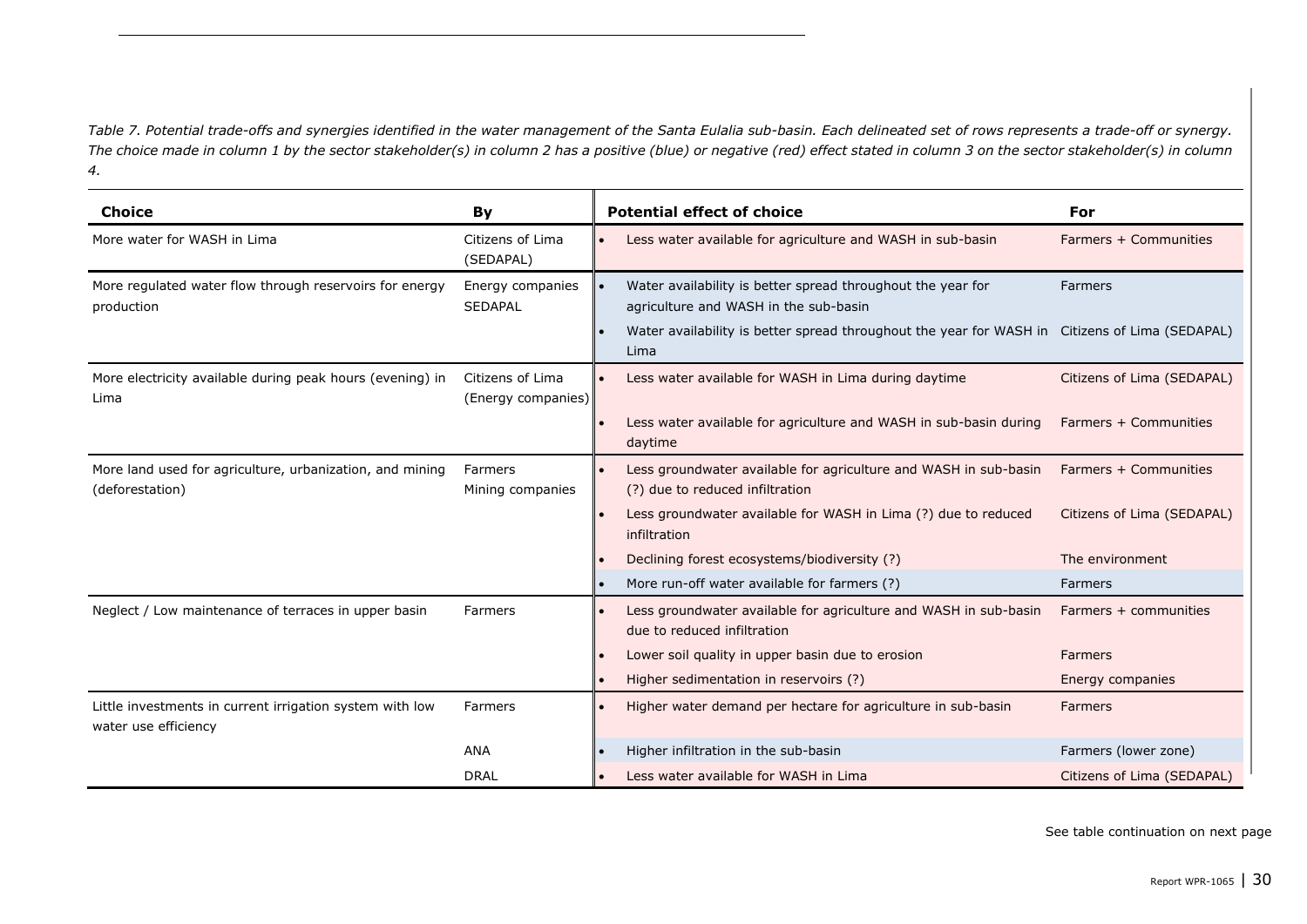| <b>Choice</b>                                                                          | By                                                             | <b>Potential effect of choice</b>                                                                                                                         | For                                          |
|----------------------------------------------------------------------------------------|----------------------------------------------------------------|-----------------------------------------------------------------------------------------------------------------------------------------------------------|----------------------------------------------|
| Little investments in improving the current knowledge                                  | <b>DRAL</b>                                                    | Higher water demand per hectare for agriculture in the sub-basin                                                                                          | <b>Farmers</b>                               |
| level of farmers to use water efficient                                                | <b>Farmers</b>                                                 | Less water available for WASH in Lima                                                                                                                     | Citizens of Lima (SEDAPAL)                   |
| Little investments in maintaining irrigation infrastructures Farmers (?)<br>(channels) | <b>ALA</b>                                                     | Less water available for agriculture (due to greater conveyance<br>losses)<br>Less water available for WASH in Lima (due to greater conveyance<br>losses) | <b>Farmers</b><br>Citizens of Lima (SEDAPAL) |
| Production of higher value crops (resulting in higher                                  | Farmers                                                        | Higher water demand for crops                                                                                                                             | Farmers                                      |
| income)                                                                                |                                                                | Less water available for WASH in Lima                                                                                                                     | Citizens of Lima (SEDAPAL)                   |
| Low intensity agricultural production (low inputs & no                                 | Farmers                                                        | Higher water demand per kg product                                                                                                                        | <b>Farmers</b>                               |
| improved varieties and breeds)                                                         |                                                                | Less water available for WASH in Lima                                                                                                                     | Citizens of Lima (SEDAPAL)                   |
| Little coordination with downstream communities during                                 | Energy companies                                               | Less control over water supply for irrigation                                                                                                             | Farmers (middle and lower                    |
| infrastructure development                                                             | <b>SEDAPAL</b>                                                 |                                                                                                                                                           | area)                                        |
| Little coordination with downstream communities on                                     | Energy companies                                               | Less control over water supply for irrigation                                                                                                             | Farmers (middle and lower                    |
| operation of reservoir (water flow)                                                    | <b>SEDAPAL</b>                                                 |                                                                                                                                                           | area)                                        |
| Low formalization of water rights of upper basin farmers                               | ANA/ALA                                                        | Weaker water rights in times of water scarcity                                                                                                            | Farmers (upper area)                         |
|                                                                                        | Farmers                                                        | More conflicts on water use between farmers                                                                                                               | Farmers (upper area)                         |
| Low overall investment in development of upper basin                                   | MINAGRI<br>ANA<br>MINEDU <sup>5</sup><br>VIVIENDA <sup>6</sup> | Low level of organization of farmers and communities, leading to<br>weaker water rights in times of water scarcity                                        | Farmers (upper area)                         |
| Low investment in WASH services in the sub-basin (due<br>to decentralization)          | <b>ANA</b>                                                     | Low water quality in the sub-basin                                                                                                                        | Communities                                  |
| More energy production (higher water flow)                                             | Energy companies                                               | Ecological flow is not met                                                                                                                                | The environment                              |
| Sediment removal in reservoirs                                                         | Energy companies                                               | Lower quality of water for aquaculture                                                                                                                    | Aquaculture producers                        |

<sup>&</sup>lt;sup>5</sup> Ministry of Education

 $<sup>6</sup>$  Ministry of housing, construction, and sanitation</sup>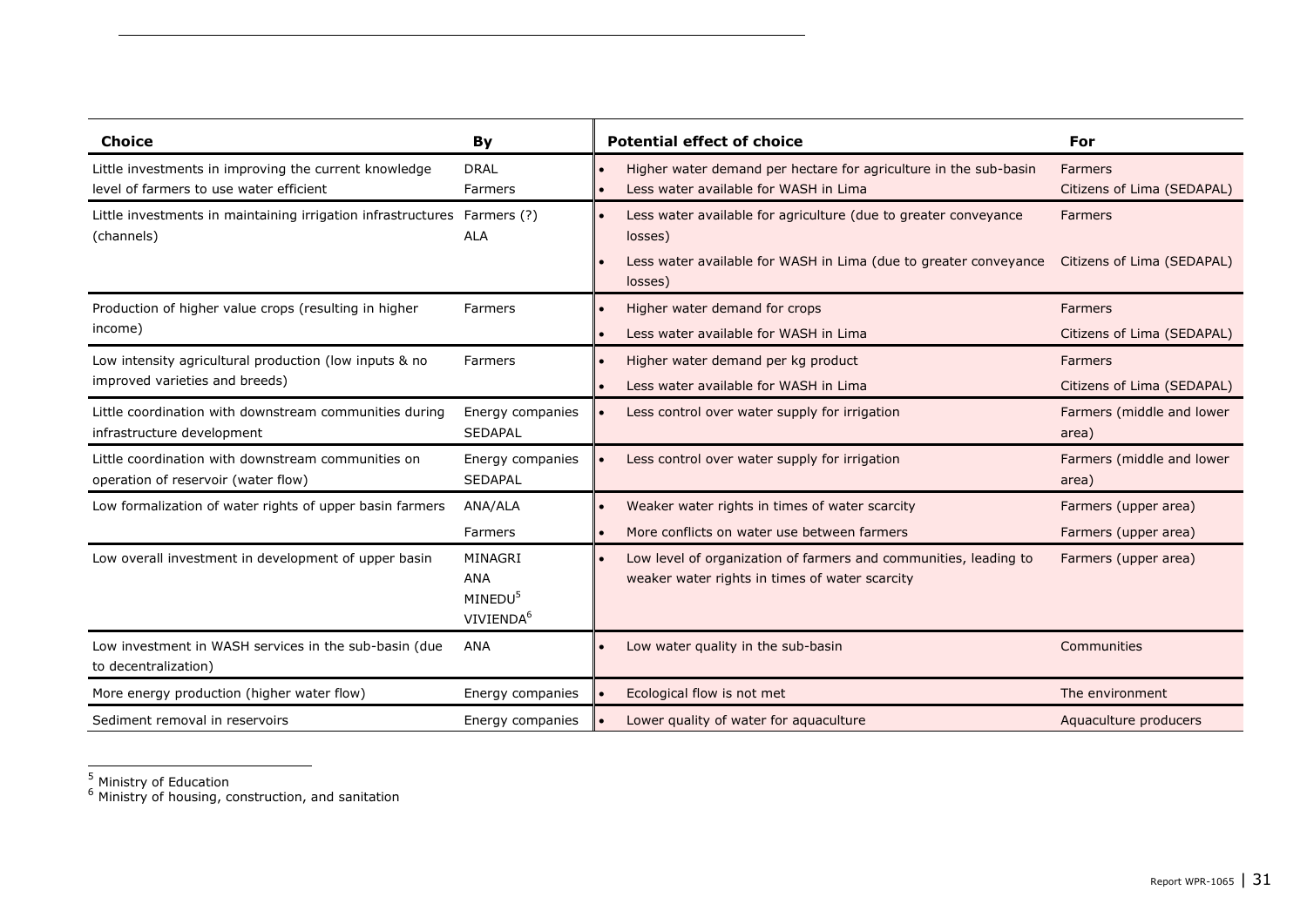#### <span id="page-31-0"></span> $5.3$ Data gaps

Potential trade-offs and synergies have thus far been identified on a qualitative level. Although this gives some insight into the linkages between stakeholders in the water, food and energy sectors of the subbasin, a quantitative analysis is needed to provide a better understanding of the relative importance of each issue at play. A quantitative analysis has thus far not been possible due to the lack of quantitative data. The main data gaps that were identified for the agricultural sector were:

- i. Spatial information on land use (change) in the Santa Eulalia sub-basin:
	- a. Total cropping areas
	- b. Areas per crop
	- c. Total areas of other land use types (forest, wetland, urban)
- ii. Temporal and spatial data on irrigation water use and management in different crops across the Santa Eulalia sub-basin.
- iii. Data on soil characteristics (e.g. water holding capacity, rooting zone, soil texture, soil organic matter content)
- iv. Data on the farming structure across the sub-basin (land size, crop and livestock holdings, level of mechanization, crop and livestock yields, etc.)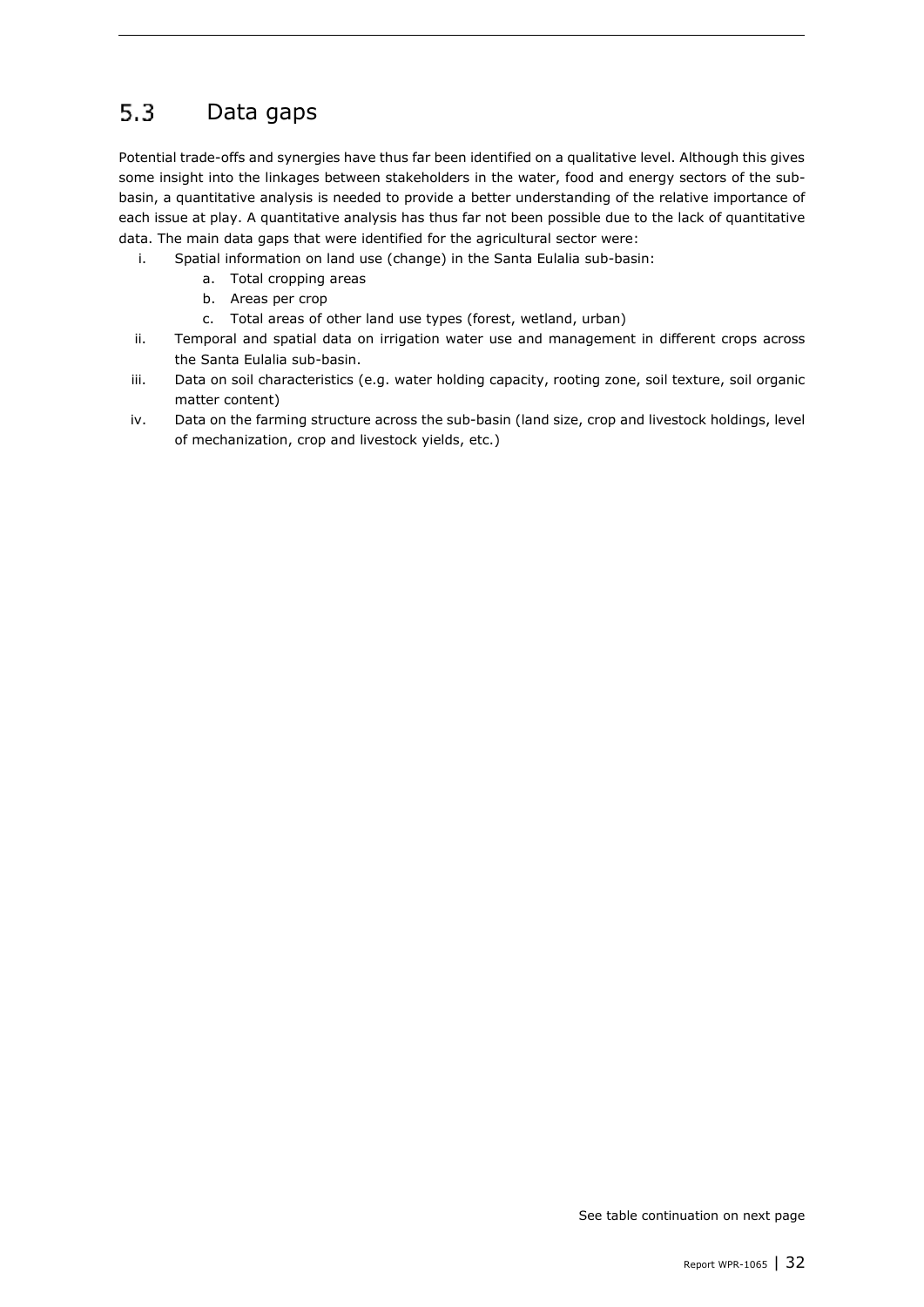## <span id="page-32-4"></span>6 Ongoing Activities

Multiple ongoing activities aim at improving water management and agricultural production in the subbasin. These initiatives address some of the problems and trade-offs identified in Sectio[n 5.](#page-27-1) We highlight some of the most important activities in the following sub-sections.

#### <span id="page-32-0"></span> $6.1$ Governance

Regarding governance, there seems to be an awareness that it is necessary to improve the water management to prepare for a future in which this resource becomes increasingly scarce. There are multiple initiatives going on to improve the water governance in the basin.

#### <span id="page-32-1"></span>6.1.1 Plan de Gestión de Recursos Hídricos (PGRH)

A PGRH (translated: Water Resource Management Plan) is being developed by the Consejo de Recursos Hídricos de Cuenca CHIRILÚ (Water Resource Council CHIRILÚ) for the basins Chillón, Rímac, and Lurín (recall that Santa Eulalia is a sub-basin of Rímac). The PGRH is the council's main tool to coordinate the interests of all the stakeholders of the basins (ANA 2019). The objective of the PGRH is to provide solutions related to water quality and availability for a reliable and climate resilient water supply and effective water governance.

#### <span id="page-32-2"></span>6.1.2 Gestión Integrada de Recursos Hídricos (GIRH) in Santa Eulalia

Within the CRHC CHIRILU (Water Resource Council CHIRILÚ), the Grupo de Trabajo Santa Eulalia (Santa Eulalia Working Group) was formed from what was originally an independent group of stakeholders called the Programa de Agua, Clima, y Desarrollo (PACyD, Water, Climate and Development Program). The main purpose of the working group is to improve stakeholder cooperation in the Santa Eulalia subbasin. They are developing their view on how water could and should be managed inter-sectorally in a strategy of Gestión Integrada de Recursos Hídricos (GIRH, Integrated Management of Water Resources). Their vision is submitted as input for the development of the PGRH (Alarcón 2021). It is not clear what the differences are in approach between the GIRH and the PGRH.

#### <span id="page-32-3"></span>6.1.3 Plan de Aprovechamiento de Disponibilidad Hídricas (PADH)

Within the CRHC CHIRILU (Water Resource Council CHIRILÚ), another working group is developing the yearly Plan de Aprovechamiento de Disponibilidades Hídricas (PADH, Plan for the Use of the Available Water) (Section [3.3.1\)](#page-15-1). The plan is meant as a tool to make agreements at the beginning of the year between water users on the amount of water allocated to them during that year. By making these agreements beforehand, conflicts between stakeholders can be avoided. However, this approach requires users to know their (approximate) yearly water demand. For companies such as SEDAPAL and the energy generating companies this is not a problem, but for farmers this is more difficult. As explained in Section [3.2.3,](#page-14-3) much of the water used by farmers is used on an informal basis, with no registered water use rights. Moreover, water use by farmers is not measured. As a result, it is difficult to know the agricultural sector's water demand, and it is unclear whether their needs are included in the plan. In times of water scarcity, the PADH can therefore be used by water users such as SEDAPAL or the mining companies to claim water resources, while claims of farming communities are ignored.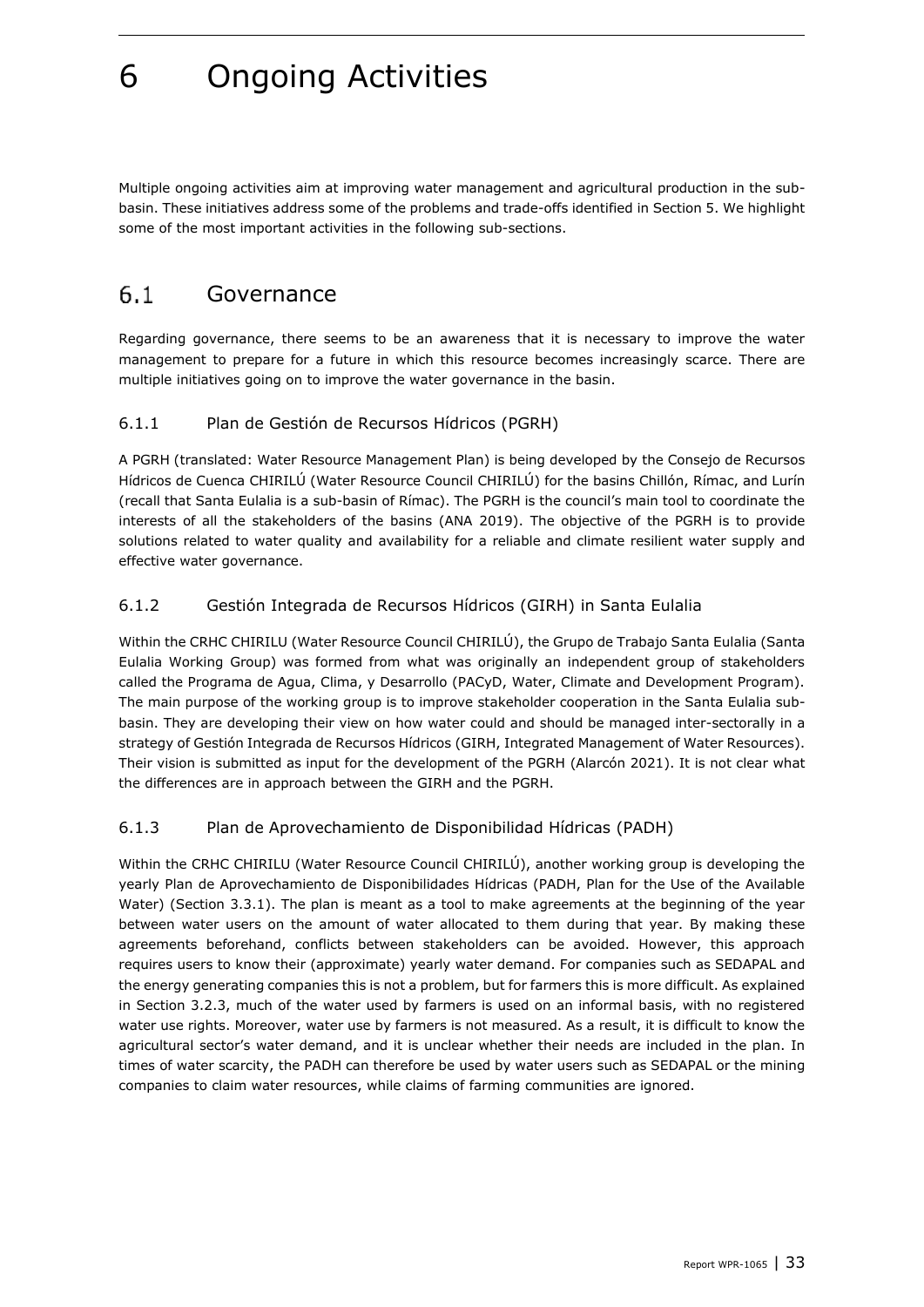#### <span id="page-33-0"></span> $6.2$ Environmental restoration

There are different ongoing activities with the purpose of restoring ecosystems. The main ones are outlined below.

## <span id="page-33-1"></span>6.2.1 MEcanismos de REtribución por Servicios Ecosistémicos (MERESE)

The water sanitation company SEDAPAL is starting to implement a system called MEcanismos de REtribución por Servicios Ecosistémicos (MERESE, Retribution Mechanisms for Ecosystem Services). The basic concept of the system consists in slightly increasing the price of water in Lima to finance environmental projects along the basin that provide ecosystem services (GRADE 2018). The projects are formulated by SEDAPAL, ideally in cooperation with the communities, and must be approved by SUNASS (Superintendencia Nacional de Servicios de Saneamiento) (GRADE 2018). A first project that is planned in this context is the restoration of the Milloc wetland, in the district of Carampoma (Bernales and Mendoza 2021).

### <span id="page-33-2"></span>6.2.2 Siembra y cosecha de agua

There are multiple initiatives going on about the Siembra y Cosecha de Agua (sowing and harvesting water). This is the process by which people collect and infiltrate (sow) rainwater and surface runoff into the subsoil in order to recover (harvest) it sometime later (Sergio Martos-Rosillo, Alfredo Durán et al. 2020). Water infiltration can be stimulated through different means such as reforestation, terracing, ditches, and canals. Some ongoing projects on this topic are:

- SEDAPAL has created the program "Sembramos Agua" (We sow water), financed by SUNASS. The program implements projects that are meant to recover ecosystem services in the CHRILÚ basins (Bernales and Mendoza 2021). It is unclear whether this program falls under the MERESE system of SEDAPAL.
- In 2015, AGRORURAL and the Sierra Selva Alta Project of MIDAGRI financed the pilot project for sowing and harvesting water in San Antonio de Chaclla (Bernales and Mendoza 2021).
- In 2020, a pilot project for planting and harvesting water was implemented in San Mateo, starting with a workshop, promoted by the Regional Government of Lima and carried out by the Agrarian Agency of Santa Eulalia. The same was implemented in other localities, such as Tupicocha, Pariapongo, San Pedro de Casta, Laraos and Mariatana (Bernales and Mendoza 2021).

## <span id="page-33-3"></span>6.2.3 Reforestation of Árbol de Quina

AgroRural has financing the planting of 50,000 saplings of Árbol de Quina, an endangered species in Perú. This is being done in the context of the Plan de Acción para el Repoblamiento Forestal con Especies del género *cinchona* (Árbol de la Quina) 2020-2022 (Action plan for the forest repopulation with the *cinchona* genus) (Bernales and Mendoza 2021).

#### <span id="page-33-4"></span>6.3 Farmer incomes

There are also some initiatives going on with the purpose of increasing farmer income. These are listed below.

### <span id="page-33-5"></span>6.3.1 Ecoferia Santa Eulalia

The Ecoferia Santa Eulalia is a local produce market promoted by the Regional Government of Lima and the Instituto de Desarrollo y Medio Ambiente (IDMA, Institute for Development and Environment). The market was created in 2015 to promote agroecological production of various sectors of the sub-basin. The producers were given a Participatory Guarantee System (SGP) certificate. Agricultural products are promoted, such as avocado, custard apple, banana, among others, and it seeks to stimulate agrotourism and the participation of more than 25 thousand organic producers.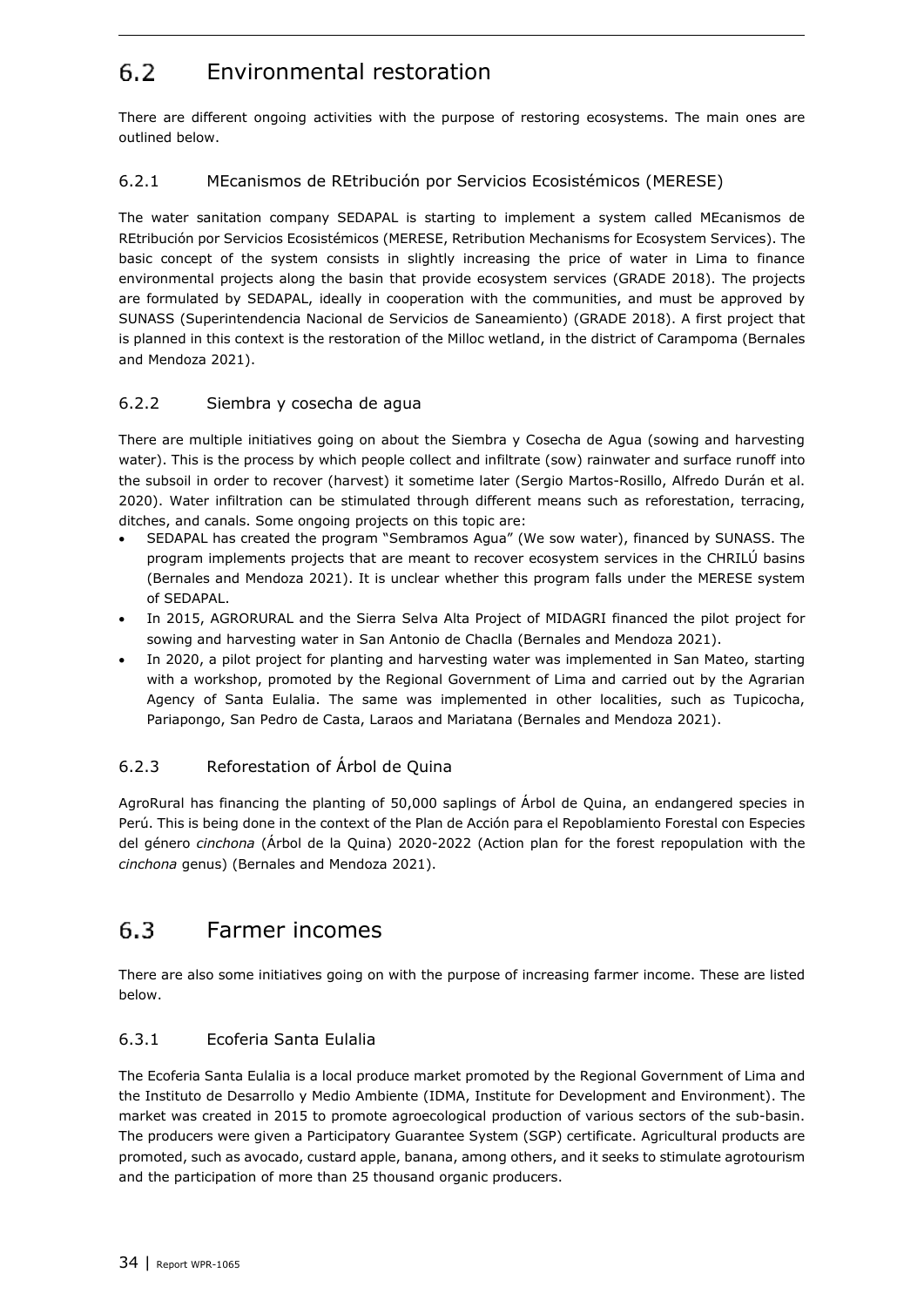## <span id="page-34-0"></span>6.3.2 De la chacra a la olla

The markets 'De la chacra a la olla' (From the farm to the pot) are an alternative to local stores for communities to buy unprocessed food products, such as vegetables, tubers, fruits, and meats. The markets are financed by AGRORURAL. The concept is promoted on a national scale and seeks the participation of famers rather than intermediaries (Bernales and Mendoza 2021). It is meant to increase incomes of farmers and to lower food prices for consumers by eliminating the middlemen.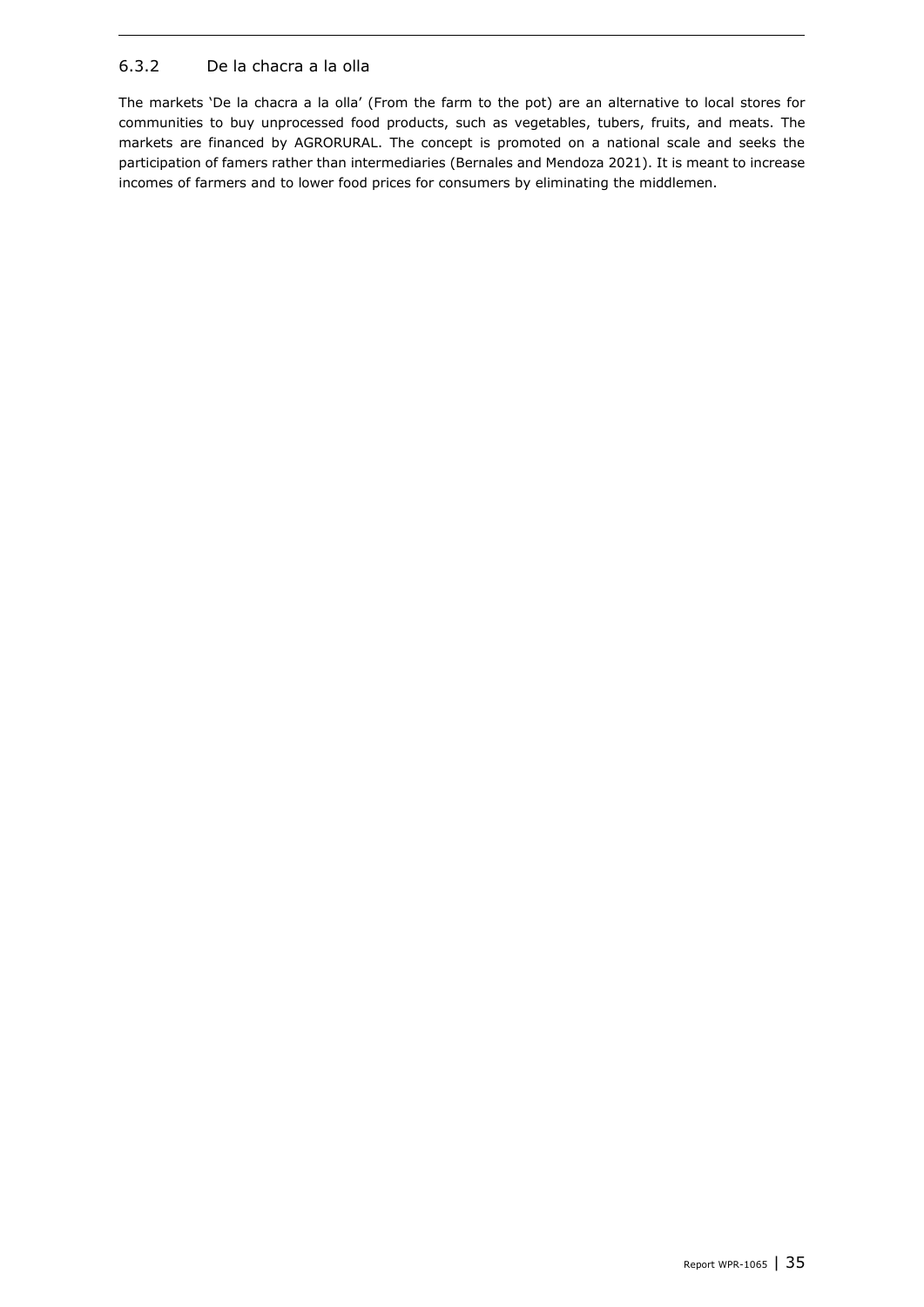# <span id="page-35-2"></span>7 Conclusions and Recommendations

#### <span id="page-35-0"></span> $7.1$ **Conclusions**

Due to the COVID-19 crisis and international travel restrictions this scoping study has been carried out remotely, i.e. based on the available literature and with the support of a local consultant who performed interviews with the most important nexus stakeholders. Although this approach had its limitations, the scoping study has resulted in mapping of the most important stakeholders in the agricultural sector and their linkages with the water and energy sector (Chapter [3\)](#page-12-3), an overview of on-going initiatives in the sub-basin to improve climate resilience and agricultural water management (Chapter 6), and an assessment of the current agricultural food system in the Santa Eulalia sub-basin (Chapter [4\)](#page-17-3). More importantly, the collected information provided insights in the current and potential future nexus problems and causes (Chapter [5\)](#page-27-1). This problem analysis allowed to identify knowledge and data gaps, and various potential trade-offs and synergies among sectors and stakeholders.

The identified synergies relate to the water reservoirs developed for the generation of hydroelectricity in the upper zone of the sub-basin. Because of the short rainy season and low amounts of rainfall, especially in the middle and lower part of the sub-basin, water availability in the dry season depends almost completely on water from melting glaciers and the inter-basin water transfer from the Mantaro basin. In principle, the reservoirs help to regulate the water supply more evenly through the year thus improving the availability of water for WASH and agriculture in the lower parts of the basin. With the expected reduction of water from melting glaciers due to climate change, the management of artificial reservoirs and natural lakes in the upper zone may become more important in the future to distribute available water resources throughout the year.

The extent of the identified trade-offs and the way they affect stakeholders is uncertain. However, competition for water resources is likely to intensify in the future considering the effects of climate change on the local hydrology, increased demand for consumptive water and energy driven by the rapidly growing population of Lima, and the growing demand for consumptive water and agriculture by the local population in the Santa Eulalia basin. More quantitative insight in current trade-offs, developments that potentially intensify these trade-offs and options to mitigate or adapt to tradeoffs is needed to support nexus decision making contributing to the equal access to water for all.

To improve quantitative insights in the tradeoffs the following data and knowledge gaps have been identified: i) spatial information on land use (change) in the Santa Eulalia sub-basin, and ii) temporal and spatial data on irrigation water use and management in different crops in the Santa Eulalia subbasin.

#### <span id="page-35-1"></span> $7.2$ Recommendations

To gain more quantitative insights in the problems and trade-offs an integrated climate, land, energy and water systems modelling approach is recommended. With such approach the magnitude of problems can be made explicit and the extent of current tradeoffs quantified supporting policy decision-making and operational water resources management. In the proposed modelling approach potential consequences of future scenarios can be made transparent, for example, consequences of the growing demand for WASH and energy by the metropolitan area of Lima, the contribution of improved irrigation practices to the downstream water supply, effects of constructing new water reservoirs in different zones of the Santa Eulalia basin, and the effects of climate change on the local hydrology.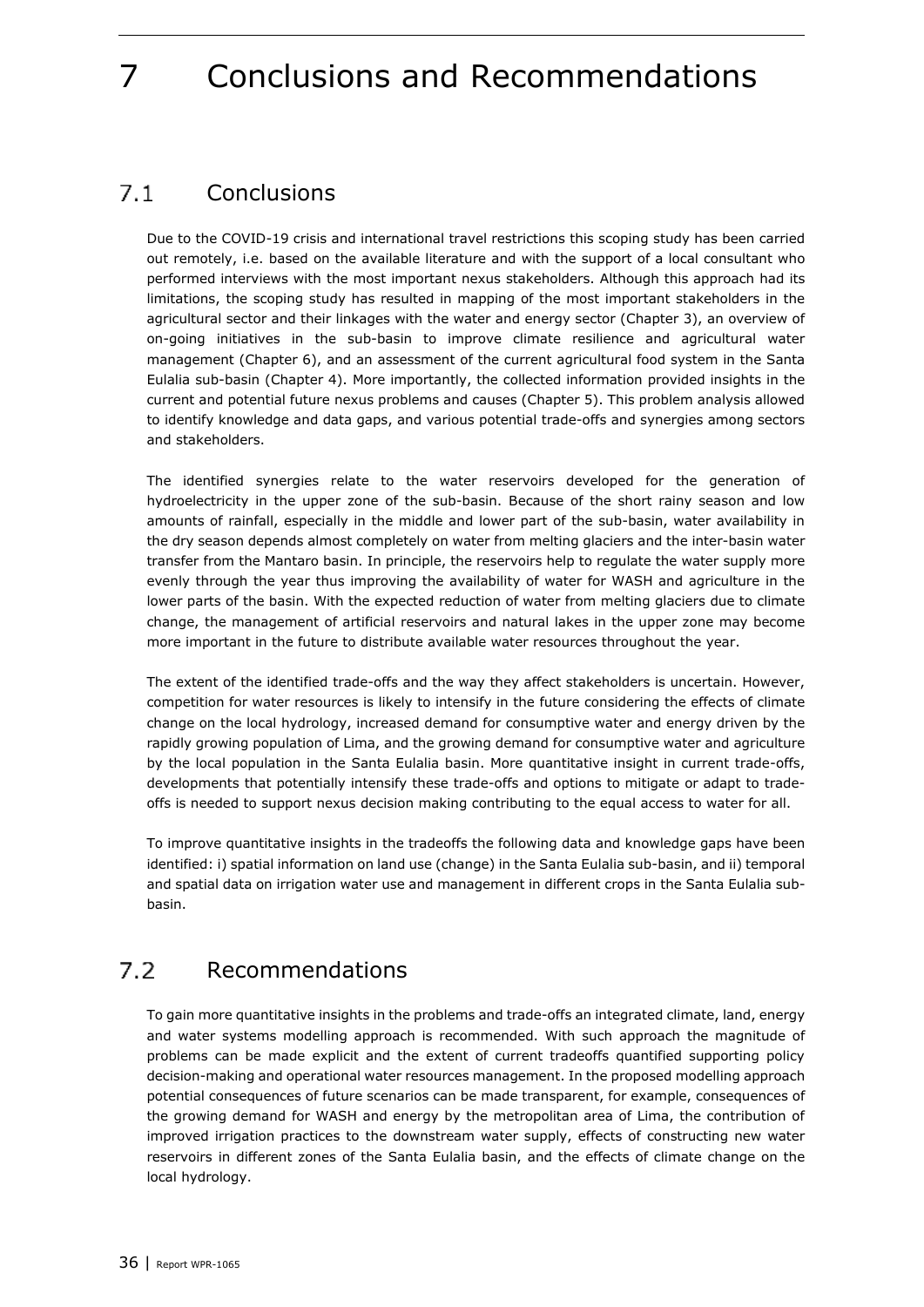Given the vulnerability of the Santa Eulalia basin for climate change (and thus the water and energy supply of Lima) it is further advised to intensify research into the effects of climate change on the local hydrology and land use. The available literature on climate change effects in relation to the sub-basin that was reviewed in this study was more than 10 years old and reported large uncertainties including the unknown contribution of glacial water to the Rimac river (Kerres, 2010). Recently, global climate change models have been updated and downscaling techniques improved which could help to narrow down the uncertainties in climate change predications. In addition, more knowledge should be produced on the contribution of melting glaciers to water flows in the Santa Eulalia basin and on the relationships between climate change and glacier melting.

Furthermore, in view of the current and increasing claims for water by different sectors a number of no-regret activities are proposed that could contribute in the short term to reduced water demand and improved water supply:

- 1. Improve the knowledge and skills of farmers on good agricultural practices to improve resource use efficiencies, especially water use efficiency, through training and capacity building.
- 2. Improve the current irrigation infrastructure and practices ranging from reducing water conveyance losses, better irrigation scheduling and changes from the current flood irrigation practices to more efficient water supply methods such as drip or sprinkler irrigation systems. Training and capacity building of relevant stakeholders is needed to improve current irrigation practices.
- 3. Promote soil and water conservation measures in the upper zone of the basin to improve water infiltration and reduce water runoff and soil erosion.
- 4. Strengthen the local governance structure related to the WEF nexus. Many stakeholders in the Santa Eulalia sub-basin and further downstream are involved in the use and management of the water resources. Current efforts to coordinate management of the water resources seem scattered without clear delineation of responsibilities. Setting up a policy dialogue with interested stakeholders is a first step towards information sharing and common understanding of the problems, trade-offs, and choices that need to be made, and to develop a shared vision on how scarce water resources can be best used and managed, now and in the future.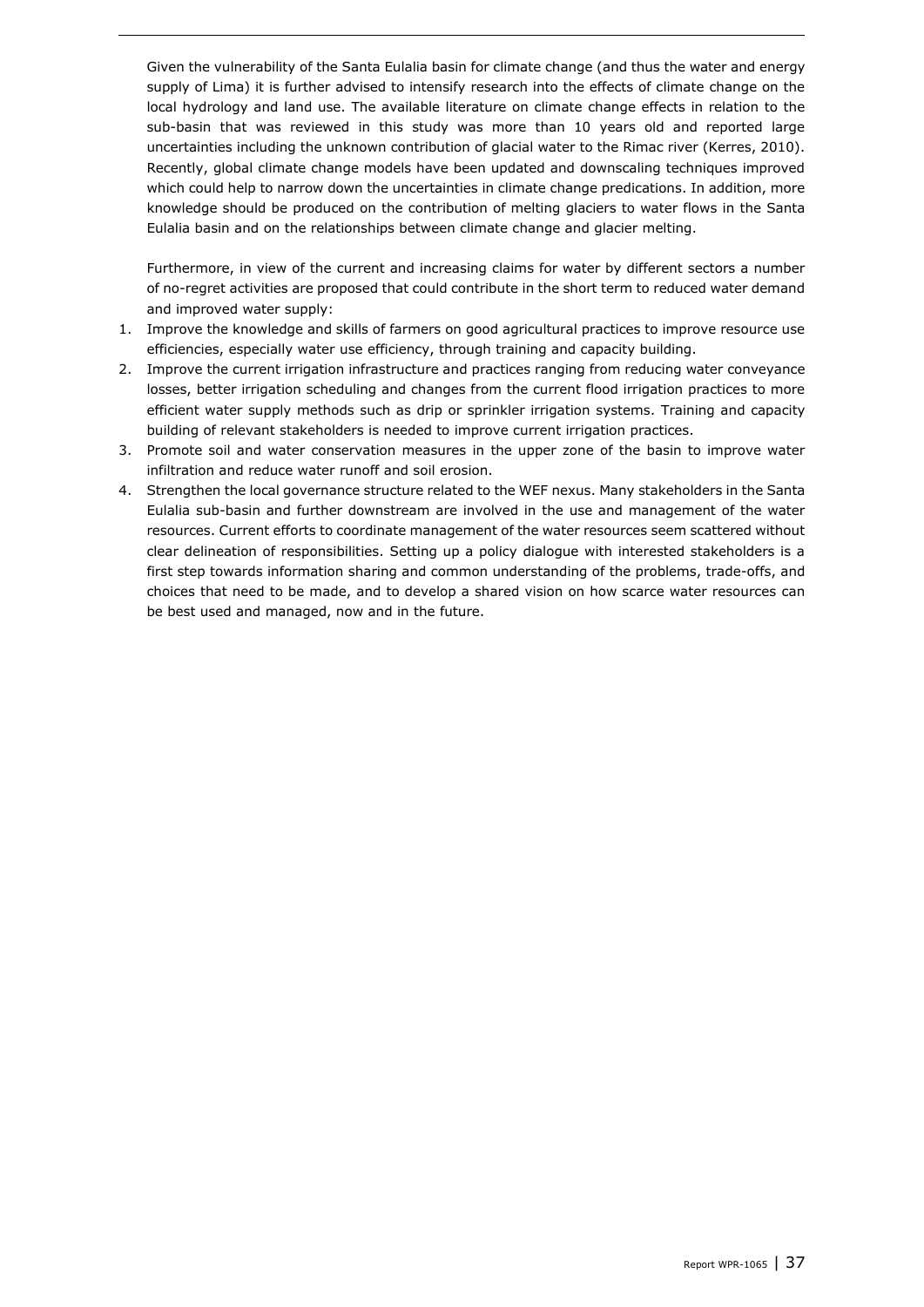## References

Agrobanco (2021). "Fondo Agroperú." from [https://www.agrobanco.com.pe/fondo-agroperu/.](https://www.agrobanco.com.pe/fondo-agroperu/)

AGRORURAL. "Programa de Desarrollo Productivo Agrario Rural – AGRO RURAL." from [https://www.agrorural.gob.pe/la-institucion/.](https://www.agrorural.gob.pe/la-institucion/)

Alarcón, J. L. (2021). Interview with Ex-coordinator PACyD. A. Bernales.

ANA. "Autoridad Nacional del Agua." from [https://www.ana.gob.pe/nosotros/la-autoridad/nosotros.](https://www.ana.gob.pe/nosotros/la-autoridad/nosotros)

ANA (2019). Diagnóstico inicial para el Plan de gestión de recursos hídricos en el ámbito de las cuencas Chillón, Rímac, Lurín y Chilca, Autoridad Nacional del Agua.

Bedriñana, Y. and K. Susana (2017). "Integrando dimensiones para la comprensión del proceso de abandono de los sistemas de andenería de la comunidad campesina de San Juan de Iris, subcuenca Santa Eulalia, Huarochirí."

Bernales, A. and M. C. Mendoza (2021). Iniciativa nexo Agua - Energía - Alimentos en la subcuenca Santa Eulalia - Informe Sectorial Agua.

Buchhorn, M., et al. (2020). Copernicus Global Land Service: Land Cover 100m: collection 3: epoch 2019: Globe. Copernicus.

FAO (2020). FAOSTAT.

Fischer, G., et al. (2008). Global Agro-ecological Zones Assessment for Agriculture I. a. FAO.

Floríndez, V. G. (2019). "Revisión crítica de los alcances y límites de la Gestión Integrada de Recursos Hídricos (GIRH): el caso de la subcuenca Santa Eulalia." Revista Kawsaypacha: sociedad y medio ambiente(4): 25-45.

Funk, C., et al. (2012). "A climate trend analysis of Ethiopia." US Geological Survey, Fact Sheet **3053**(5): 6.

GRADE (2018). Estrategia para la implementación de MERESE y desarrollo agrario en la subcuenca de Santa Eulalia, Grupo de Anlálisis para el Desarrollo.

Herz, C. and P. Gamio (2018). Alineamiento de las políticas hídricas con las nacionales y de desarrollo a través de la perspectiva Nexo en el Perú. El caso de la subcuenca del río Santa Eulalia, Deutsche Gesellschaft für Internationale Zusammenarbeit (GIZ).

INEI (2017). Censos Nacionales 2017: XII De Población, VII De Vivienda y III De Comunidades Indígenas. I. N. d. E. e. Informática.

Kerres, M. (2010). "Adaptation to Climate Change in the Rímac River Basin."

KNMI (2020). "Klimaatviewer." 2021, from [https://www.knmi.nl/klimaat-viewer/kaarten/vocht/gemiddelde](https://www.knmi.nl/klimaat-viewer/kaarten/vocht/gemiddelde-relatieve-vochtigheid-12UT/jaar/Periode%201991-2020)[relatieve-vochtigheid-12UT/jaar/Periode%201991-2020.](https://www.knmi.nl/klimaat-viewer/kaarten/vocht/gemiddelde-relatieve-vochtigheid-12UT/jaar/Periode%201991-2020)

Landon, J. R. (2014). Booker tropical soil manual: a handbook for soil survey and agricultural land evaluation in the tropics and subtropics, Routledge.

Manco Gómez, R. B. and J. O. Paucar Baldeón (2015). "Propuesta de estrategias para la gestión integrada de los recursos hídricos en la unidad hidrográfica Santa Eulalia."

MINAGRI (2020). Sistema Integrado de Estadística Agraria (SIEA): Calendario de Siembras y Cosechas. Perú.

MINAGRI (2020). Sistema Integrado de Estadística Agraria: Superficie Agrícola Oficial. M. d. D. A. y. Riego.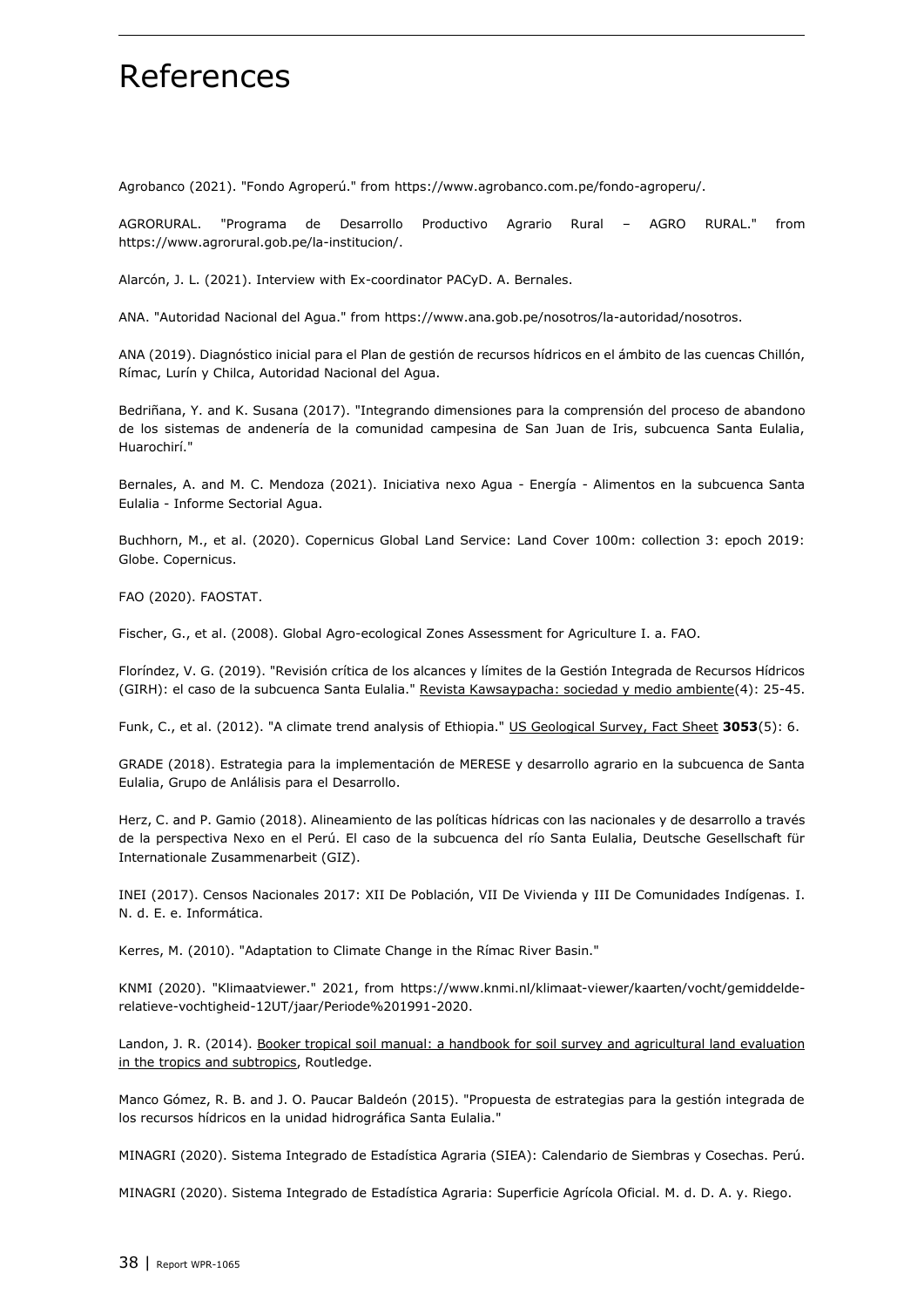Moot, D., et al. (2000). "Base temperature and thermal time requirements for germination and emergence of temperate pasture species." New Zealand Journal of Agricultural Research **43**(1): 15-25.

Mueller, S. C. (2005). Considerations for successful alfalfa stand establishment in the central San Joaquin Valley. Proceeding California Alfalfa and Forage Symposium.

OACHIRILU (2017). "Demanda de Agua Superficial." 2020, from [http://observatoriochirilu.ana.gob.pe/index.php/estado-situacional-de-los-recursos-hidricos/demanda-y](http://observatoriochirilu.ana.gob.pe/index.php/estado-situacional-de-los-recursos-hidricos/demanda-y-uso/demanda-agua-superficial)[uso/demanda-agua-superficial.](http://observatoriochirilu.ana.gob.pe/index.php/estado-situacional-de-los-recursos-hidricos/demanda-y-uso/demanda-agua-superficial)

OACHIRILU (2019). Modelo WEAP para las cuencas Chillón, Rímac, Lurín, Chilca y Alto Mantaro, Observatorio del Agua Chillón Rímac Lurín.

OECD (2020). Water Governance in Perú, Organisation for Economic Co-operation and Development.

Ohnstad, I. (2021) Managing Heat Stress in Dairy Cows. **2021**,

Riek, A., et al. (2017). "Seasonal changes in energy expenditure, body temperature and activity patterns in llamas (Lama glama)." Scientific reports **7**(1): 1-12.

Sanders, D. (1986). "Sloping land: soil erosion problems and soil conservation requirements." Land evaluation for land-use planning and conservation in sloping areas: 40-50.

SEDAPAL (2020). "Servicio de Agua Potable y Alcantarillado de Lima." from [https://www.sedapal.com.pe/.](https://www.sedapal.com.pe/)

Sergio Martos-Rosillo, et al. (2020) La Siembra y Cosecha del Agua en Iberoamérica; un sistema ancestral de gestión del agua que utiliza Soluciones Basadas en la Naturaleza.

SoilSensor. "Soil Textures." 2021, from [https://soilsensor.com/articles/soil-textures/.](https://soilsensor.com/articles/soil-textures/)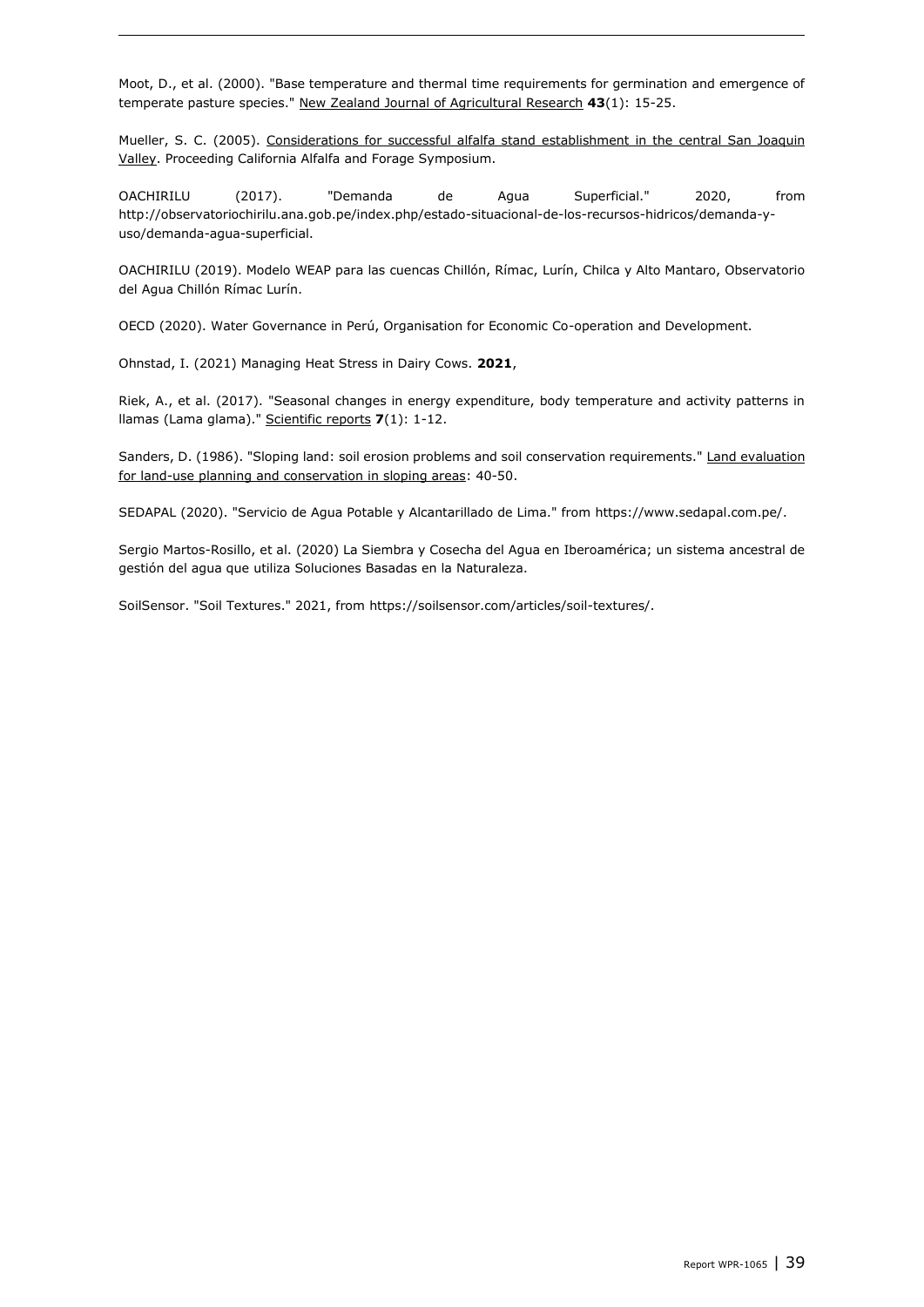## Annex 1 Extra Figures



<span id="page-39-0"></span>*Figure 19. Percentage of interviewed households without running water inside their buildings and cooking with wood in Lima and all three zones of the sub-basin. Source: National census 2017.(INEI 2017)*

(INEI 2017)